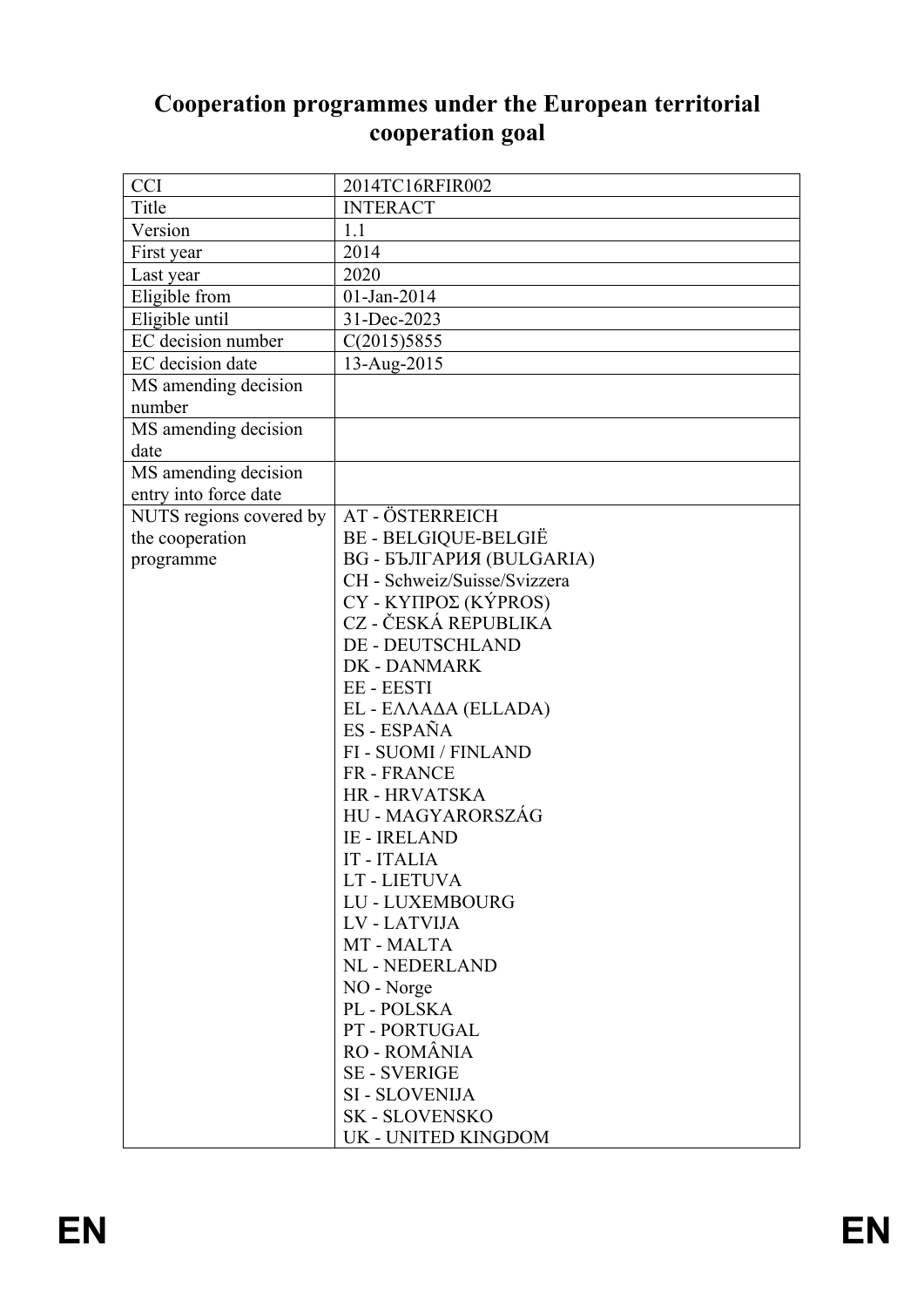#### **1. STRATEGY FOR THE COOPERATION PROGRAMME'S CONTRIBUTION TO THE UNION STRATEGY FOR SMART, SUSTAINABLE AND INCLUSIVE GROWTH AND THE ACHIEVEMENT OF ECONOMIC, SOCIAL AND TERRITORIAL COHESION**

#### **1.1 Strategy for the cooperation programme's contribution to the Union strategy for smart, sustainable and inclusive growth and to the achievement of economic, social and territorial cohesion**

1.1.1 Description of the cooperation programme's strategy for contributing to the delivery of the Union strategy for smart, sustainable and inclusive growth and for achieving economic, social and territorial cohesion.

The strategic orientation of the INTERACT III 2014-2020 programme (henceforth referred to as INTERACT III) builds on the Regulation 1303/2013 laying down common provisions on the European Regional Development Fund, the European Social Fund, the Cohesion Fund, the European Agricultural Fund for Rural Development and the European Maritime and Fisheries Fund and laying down general provisions on the European Regional Development Fund, the European Social Fund, the Cohesion Fund and the European Maritime and Fisheries Fund and repealing Council Regulation (EC) No 1083/2006 (furthermore referred to as CPR), which defines the thematic objectives that are in line with the Europe 2020 Strategy.

INTERACT III is a cooperation programme of the European Territorial Cooperation goal, part of the interregional cooperation component (as per point (c) of Article 2(3) of Regulation (EU) No 1299/2013 on specific provisions for the support from the European Regional Development Fund to the European territorial cooperation goal, henceforth referred to as ETC Regulation) and it is set up to reinforce the effectiveness of cohesion policy by promoting exchange of experience concerning the identification, transfer and dissemination of good practices and innovative approaches in relation to implementation of territorial cooperation programmes and actions concerning territorial cooperation and to the use of EGTCs. INTERACT III is a programme co-financed by the ERDF and it shall cover the entire territory of the Union, Norway and Switzerland. The selection of thematic objectives is limited to one in case of INTERACT III, in order to maximise the impact of cohesion policy across the Union. This reflects the aim of the operation, to get the most out of interregional cooperation for the reinforcement of the effectiveness of cohesion policy under the investment for growth and jobs and the European territorial cooperation goals.

The selected thematic objective is thematic objective 11: "Enhancing institutional capacity of public authorities and stakeholders and efficient public administration".

INTERACT III is set up for enhancing institutional capacity and an efficient public administration. It is to:

• address the smart, sustainable and inclusive growth of Europe 2020 Strategy by supporting Territorial Cooperation Programmes in implementing their activities in the most effective way by giving guidance and area-specific expert input in solving implementation bottlenecks;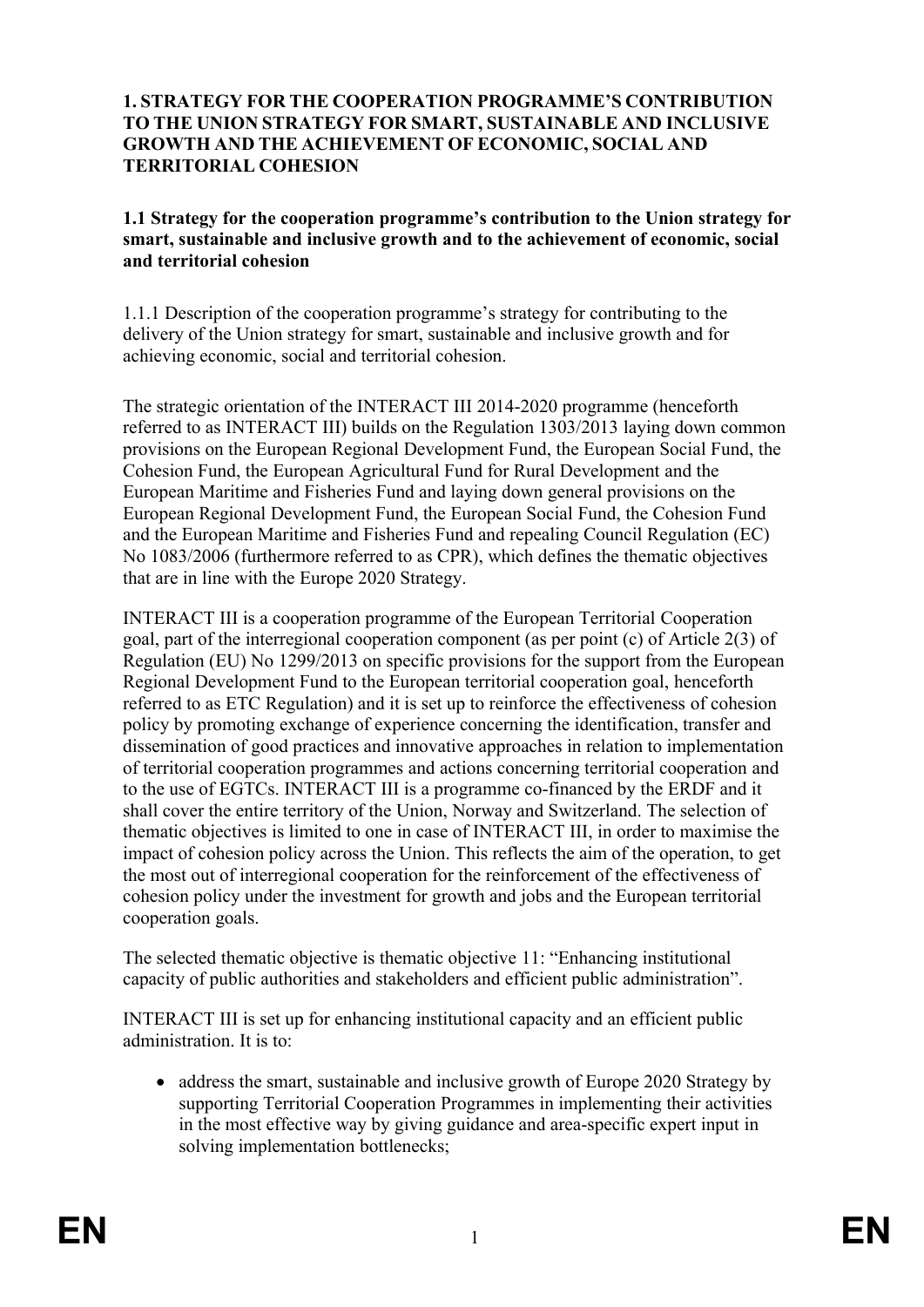use networking methods that support cooperation as means to contribute to the innovative integrated approach.

INTERACT III ex-ante evaluation and additional assessments of needs do set the baseline for the strategic choice made in the INTERACT III programme. The following intervention fields/specific objectives have been defined for this programme on the basis of the ETC Regulation, as well as on the inputs received from the representatives of the Member States, the National Contact Persons and Monitoring Committee members of INTERACT II.

The INTERACT III cooperation programme, while enhancing institutional capacity and an efficient public administration focuses on 3 specific objectives:

- 1. to improve management and control capacity of ETC programmes,
- 2. to improve the ETC capacity in capturing and communicating the programme results,
- 3. to improve the cooperation management capacity to implement innovative approaches (EGTC, Revolving Funds, macro-regional strategies (MRSs), Article 96 of the CPR, ITI etc.)
- 1.) To improve management and control capacity of ETC programmes

The scope of this specific objective is to contribute to an efficient and effective implementation of Territorial Cooperation (ETC) programmes, addressing the shift towards simplified and standardised programme management.

Under this objective, INTERACT III will identify and support transfer of good practices, through research, training and networking activities related to the management of ETC programmes of all components. Management is to be understood in a broad sense and covers all aspects of the life cycle of ETC programmes: from the programming phase to the closure, including all programme and project management issues as well as finance, control and communication. It covers the strategic shift to results orientation as well.

INTERACT III activities do not only address the EU regulatory requirements, but also guidelines issued by the European Commission. Special attention is being paid to the exchange of good practices among the programmes on how to implement these requirements and recommendations. If national legislations are relevant on certain issues, INTERACT III will collaborate with the Member States to ensure that these requirements are properly addressed. A close cooperation with the European Commission, Member States and also other external stakeholders having relevant expertise on ETC and programme management is essential to maintaining good networks around the EU.

The capturing exercise in evaluation and the strategic changes in programmes is an important example of programme management activity, to be followed up by INTERACT III, as its scope is substantially included in the Commission guidelines.

Specific services are to be provided to the macro-regional strategies (already addressed by INTERACT II). The macro-regional strategies were launched in the 2007-2013 period in an experimental approach, as a strategic attempt to align policies and programmes' actions. A variety of programmes, not only territorial cooperation, but also other objectives and sectors, in the areas concerned had to adapt to them in the middle of programme implementation. In the 2014-2020 legislative package, the macro-regional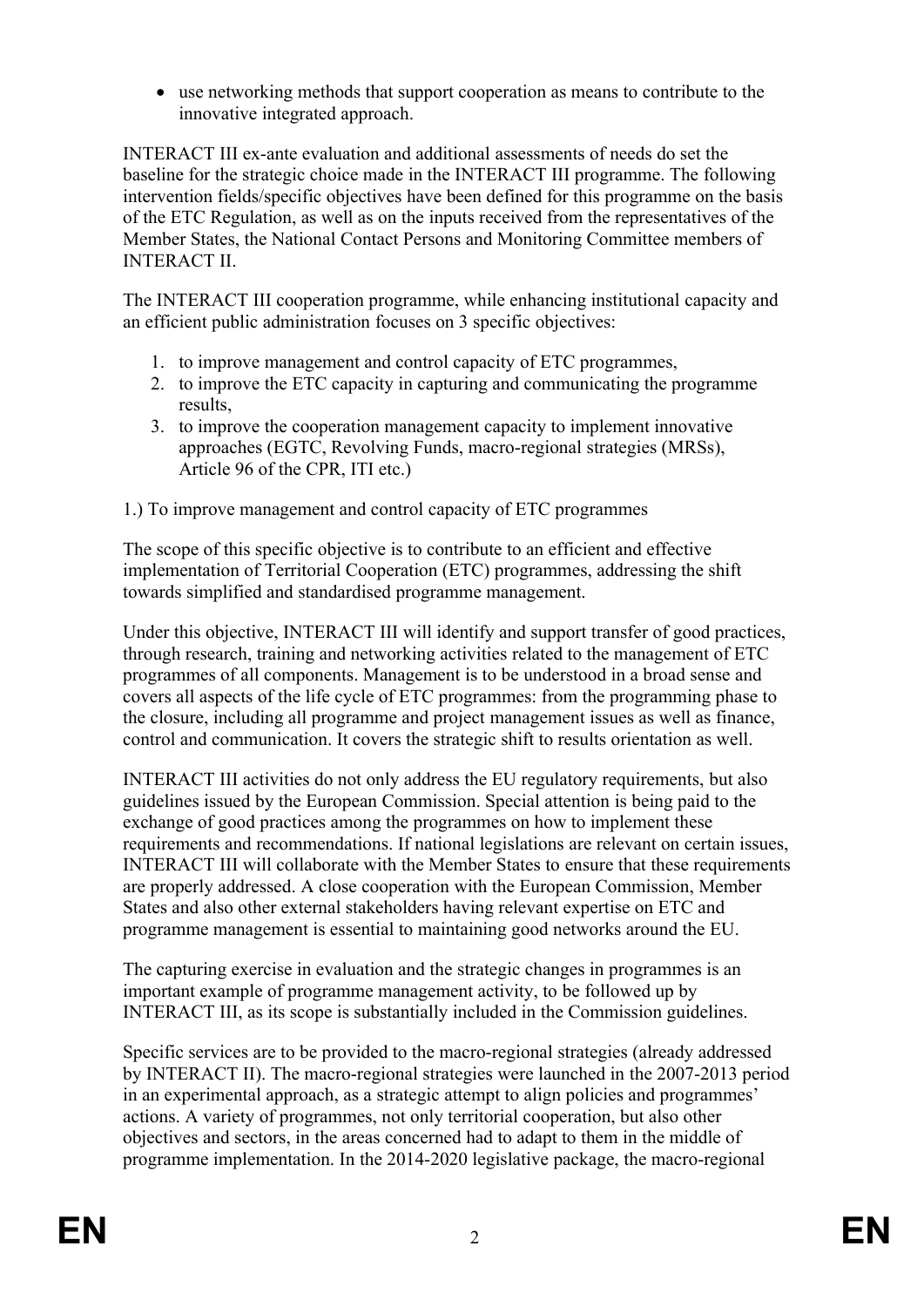strategies are specifically mentioned and they make part of the official delivery structure, thus they do necessarily impact on programme management. In this respect, INTERACT III support will only be horizontal for all macro-regional strategies and provide for exchange of experience and dissemination of best practices. Facilitating dialogue and knowledge sharing between ETC programmes and macro-regional stakeholders is beneficial for ETC programme managers, in order for them to understand how they could concretely contribute to macro-regional strategies, but also how they can benefit from these. INTERACT III activities for macro-regions will enhance cooperation between ETC programmes and programmes implementing activities for the Investment for Growth and Jobs Goal (objective 1), other sectoral programmes and stakeholders and coordinators of macro-regional strategies. The support to macro-regions, e.g. with networking, exchange of experience and communication activities across existing strategies, will necessarily complement the work of transnational programmes. Please also see section 4.4 for more details.

2.) To improve the ETC capacity in capturing and communicating the programme results

INTERACT has been increasingly requested to support the ETC programmes in the relevant thematic fields. With the legislative package for 2014-2020 this support is even more needed, as the thematic concentration and the focus on results do imply additional efforts for programme authorities. These authorities have experience with the implementation requirements, but are not always experts in the thematic objectives set out by the Regulations. Moreover, in the period 2014-2020, the thematic work is relevant throughout the whole implementation cycle.

INTERACT III provides for thematic support to ETC programmes, in line with the CPR and the ETC Regulation and the thematic objectives selected by the programmes. The aim is to support the ETC programmes in the various phases of the programme cycle, where a thematic input is needed: from the programming phase to the generation of projects or their monitoring and evaluation, and especially in capitalisation and communication of the results. The focus is to highlight the role of ETC in the relevant thematic objectives and therefore, a strong territorial approach will be kept. The thematic work started under INTERACT II is the basis for these activities. Each thematic objective (or a relevant selection) in the regulation will be addressed, and INTERACT III support is adapted both to the specificities of the strand of programmes and their geographical location – including the macro-regional and sea-basin approaches. The priority areas of macro-regions as such have been developed as thematic networks focusing on projects and actions financed by different programmes, including ETC.

A specific linkage is established with the INTERREG Europe programme, as their thematic platforms may include ETC programmes as well. The coordination between INTERACT III and INTERREG Europe will make sure that ETC programmes can benefit from the wider context offered by the four thematic platforms established by the programme, and also that all aspects of the cooperation are properly identified and treated. INTERACT III will support ETC programmes in thematic objectives not covered by INTERREG Europe to the extent possible. Both programmes have established ways of working to benefit from each other and avoid a doubling of work.

ETC programmes will benefit from this knowledge and wider political support. Links are established with the relevant organisations, programmes and policies, including relevant EU policies, programmes under the Investment for Growth and Jobs Goal, ESPON, URBACT and Interregional Cooperation, the focus being the role of and the benefit for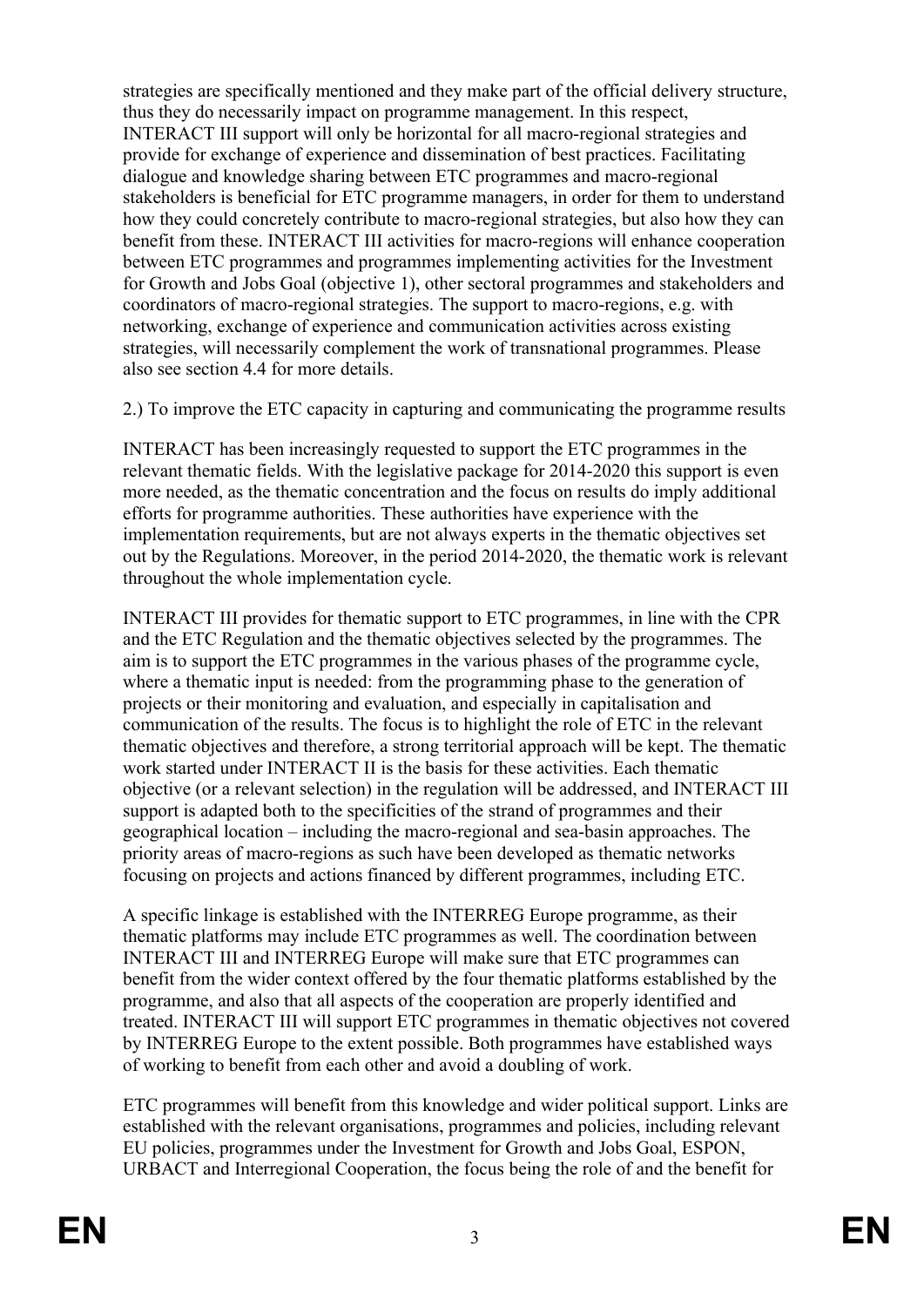ETC. Strong collaboration with the European Commission and the Member States is needed in developing these activities further. Synergies with relevant organisations and networks working on specific territorial themes are being exploited, e.g. associations of regions and other competence centres.

The knowledge management initiative called KEEP, started during INTERACT II and providing a Europe-wide territorial cooperation project database, has a key role to play in the thematic work, therefore it is further developed. In order to enhance capturing the results of the ETC programmes and their projects the way of collecting ETC project results is to be structured and consolidated, with the support of ETC programmes.

Activities under this objective consist of research, networking and promotion. Networking is essential and INTERACT III builds the networks starting from the contacts already created under the 2007-2013 period. The analysis of project achievements in certain thematic fields leads to publications and other thematic promotional activities implemented by INTERACT III. INTERACT III provides territorial and place-based thematic support at an early stage.

For the promotion of achievements in cooperation INTERACT III builds upon its strong network of programme managers and its expertise in communication, reinforced in INTERACT II through the website, publications (newsletters etc.), PR work and European Cooperation Day. INTERACT III gives support to programmes for more efficient communication of their results. INTERACT III coordinates EU-wide joint communication efforts, in order to increase overall visibility of territorial cooperation.

Through all these interventions the INTERACT III contribution to the smart, sustainable and inclusive growth of the Europe 2020 Strategy is given by supporting Territorial Cooperation Programmes in implementing their activities in the most effective way by giving guidance and area-specific expert input in solving implementation bottlenecks. For identification of the bottlenecks INTERACT capitalises on the extensive knowledge and information gained during INTERACT I and II. This knowledge and information will be further enhanced in connection in assessing the programme implementation results from ETC.

3.) To improve the cooperation management capacity to implement innovative approaches (EGTC, Revolving Funds, MRSs, Article 96 of the CPR, ITI, etc.)

ETC/INTERREG was created as an innovative pilot more than 20 years ago and is constantly finding new ways for regions – and other stakeholders – to cooperate. INTERACT II already started to explore new ways for cooperation and the ETC Regulation recognises the need to follow that path. The aim is to support ETC programmes, regions and stakeholders with innovative cooperation methodologies and to promote them in the relevant EU fora. Under this objective, INTERACT III will work closely with the relevant stakeholders in those innovative fields which are needed, but where neither regulation nor official guidance has yet been issued.

INTERACT III will focus its attention on the research, networking and dissemination activities on the innovative tools that can be used for cooperation purposes. Topics such as EGTCs, Revolving Funds, the alignment of funding, Integrated Territorial Investments will be the main issues to be addressed. Joint Action Plans and the Community-Led Local Development possibilities will be tackled if relevant for cooperation purposes. In addition, links will be established with other programmes and the constant contact with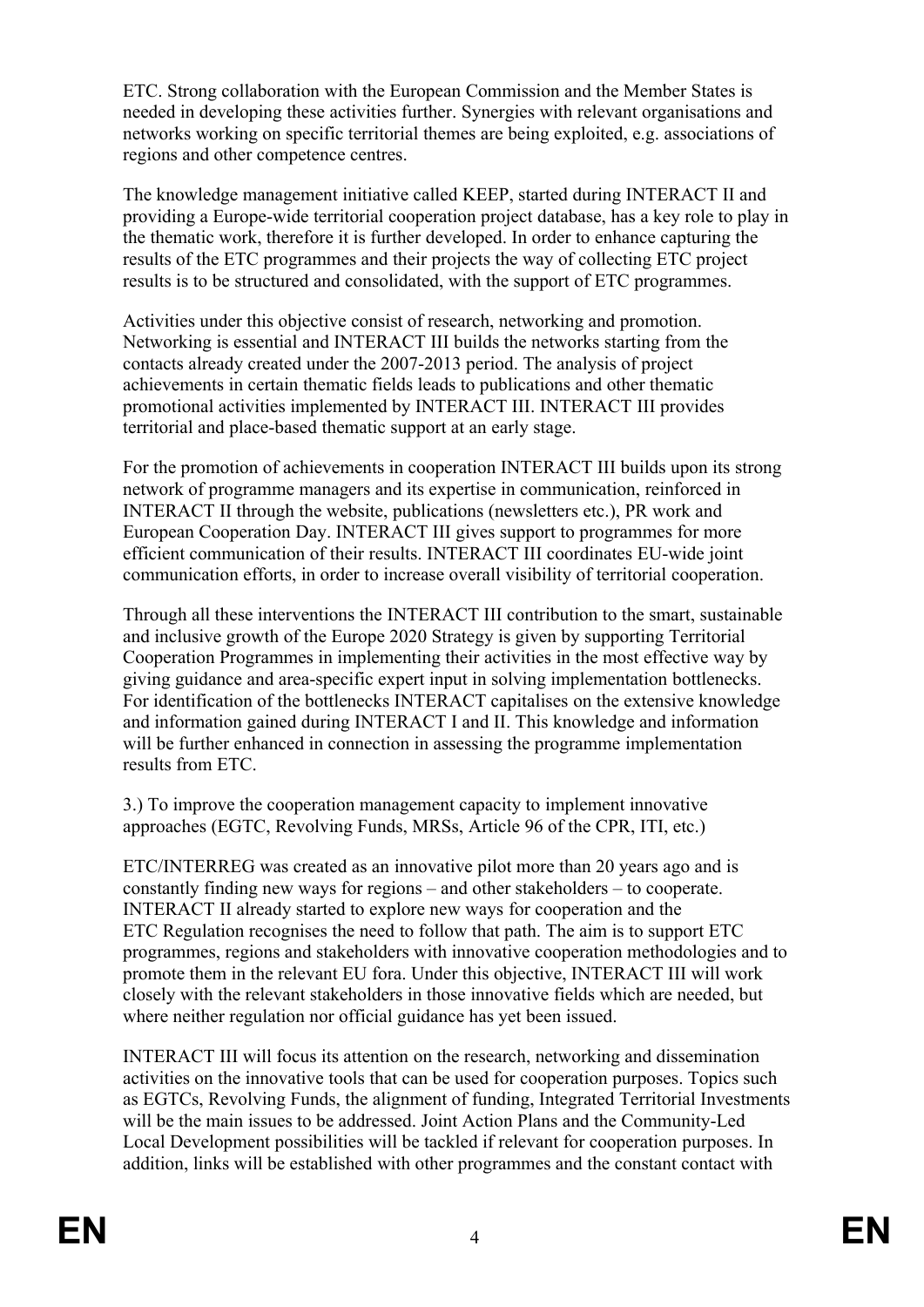the European Commission will ensure consistency in the messages sent to the ETC community.

Besides these tools, the CPR mentions the cooperation possibilities in the Investment for Growth and Jobs Goal. INTERACT II has already been supporting the regions – and Member States – that were interested in implementing this kind of cooperation. INTERACT III does explore this possibility of cooperation and focuses on the methodological and innovative aspects. Close links are established with the INTERREG Europe Programme. This implies close coordination in order to ensure full complementarities of action by the two programmes and no overlaps (INTERREG Europe policy learning platforms tackle thematic objectives 1. Strengthening research, technological development and innovation, 3. Enhancing the competitiveness of small and medium-sized enterprises (SMEs), 4. Supporting the shift towards a low-carbon economy in all sectors, and 6. Preserving and protecting the environment and promoting resource efficiency) and synergies already established with the networking programmes in INTERACT II.

Macro-regional strategies introduce a new component in the cooperation dimension and broaden its scope. INTERACT III will contribute to analysing, promoting and disseminating innovative practises and actions developed in the macro-regional framework and in other territorial strategies for the benefit of ETC stakeholders.

The above-mentioned innovative activities within INTERACT III are not exhaustive as other innovative approaches for cooperation may arise during the implementation period and be requested by the target groups, the European Commission and the Member States.

The INTERACT III contribution to economic, social and territorial cohesion is given in the same manner, supporting all ETC programmes in implementation of their activities. Furthermore this support is open for all European-funded cooperation programmes to draw from, including the programmes that operate across and beyond the European external border, as the ETC experience can offer valuable lessons to learn in those environments too, thus enhancing the economic, social and territorial cohesion at the borders. The impact is indirect and can only be viewed within the overall context of cooperation in Europe.

1.1.2 Justification for the choice of thematic objectives and corresponding investment priorities, having regard to the Common Strategic Framework, based on an analysis of the needs within the programme area as a whole and the strategy chosen in response to such needs, addressing, where appropriate, missing links in cross-border infrastructure, taking into account the results of the ex-ante evaluation

| <b>Selected thematic</b><br>objective                                                                                              | <b>Selected investment</b><br>priority                                                                                                              | <b>Justification for selection</b>                                                                                                                                                                                       |
|------------------------------------------------------------------------------------------------------------------------------------|-----------------------------------------------------------------------------------------------------------------------------------------------------|--------------------------------------------------------------------------------------------------------------------------------------------------------------------------------------------------------------------------|
| 11 - Enhancing<br>institutional capacity<br>of public authorities<br>and stakeholders and<br>an efficient public<br>administration | 11e - Promoting the<br>exchange of experience<br>in order to reinforce the<br>effectiveness of<br>territorial cooperation<br>programmes and actions | The selection of the matic objectives is<br>limited to one in case of INTERACT III, to<br>maximise the impact of cohesion policy<br>across the Union and the reinforcement of<br>the effectiveness of cohesion policy in |

**Table 1: Justification for the selection of thematic objectives and investment priorities**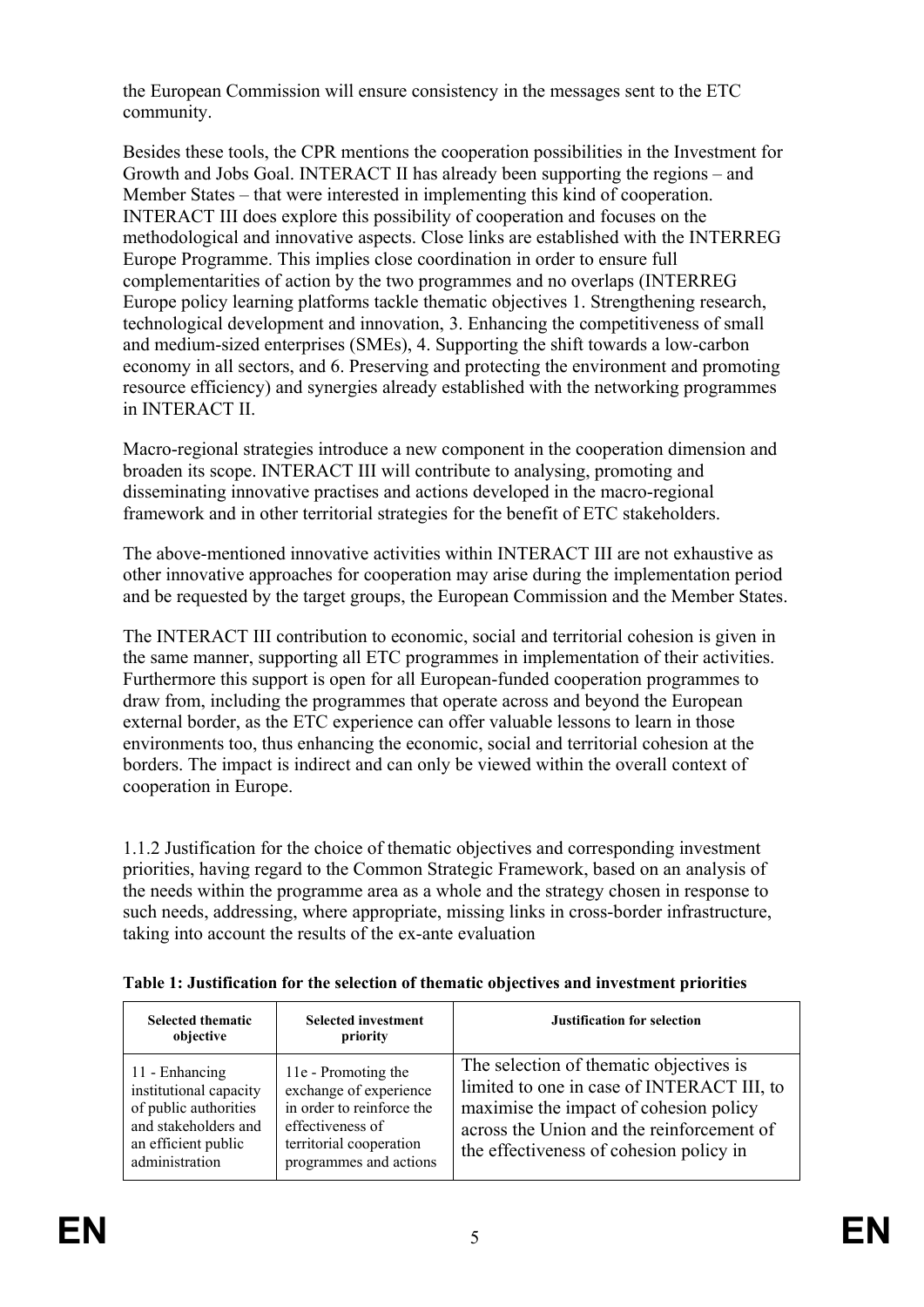| <b>Selected thematic</b><br>objective | <b>Selected investment</b><br>priority                                                 | <b>Justification for selection</b>                                                                                                                                                                                                                                                                                                                                       |
|---------------------------------------|----------------------------------------------------------------------------------------|--------------------------------------------------------------------------------------------------------------------------------------------------------------------------------------------------------------------------------------------------------------------------------------------------------------------------------------------------------------------------|
|                                       | as well as the use of<br>EGTCs pursuant to point<br>$(3)(c)$ of Article 2 (ETC-<br>IR) | particular in the European Territorial<br>Cooperation Goal.<br>This kind of increased effectiveness is<br>reached by identifying and facilitating the<br>transfer of good practices, providing<br>guidance and expertise in solving<br>implementation bottlenecks, as well as<br>promoting the use of innovative instruments<br>and strengthening the visibility of ETC. |

# **1.2 Justification for the financial allocation**

Justification for the financial allocation (i.e. Union support) to each thematic objective and, where appropriate, investment priority, in accordance with the thematic concentration requirements, taking into account the ex-ante evaluation.

The only selected thematic objective is thematic objective 11: "Enhancing institutional capacity of public authorities and stakeholders and efficient public administration". The planned ERDF financial allocation for the thematic objective is 36.635.113 EUR, corresponding to 93% of the total ERDF allocation.

This financial allocation reflects the size of actions in order to address the smart, sustainable and inclusive growth of the Europe 2020 Strategy by supporting Territorial Cooperation Programmes in implementing their activities in the most effective and efficient way by giving guidance and area specific expert input in solving implementation bottlenecks and using networking methods that support cooperation as means to contribute to the innovative integrated approach.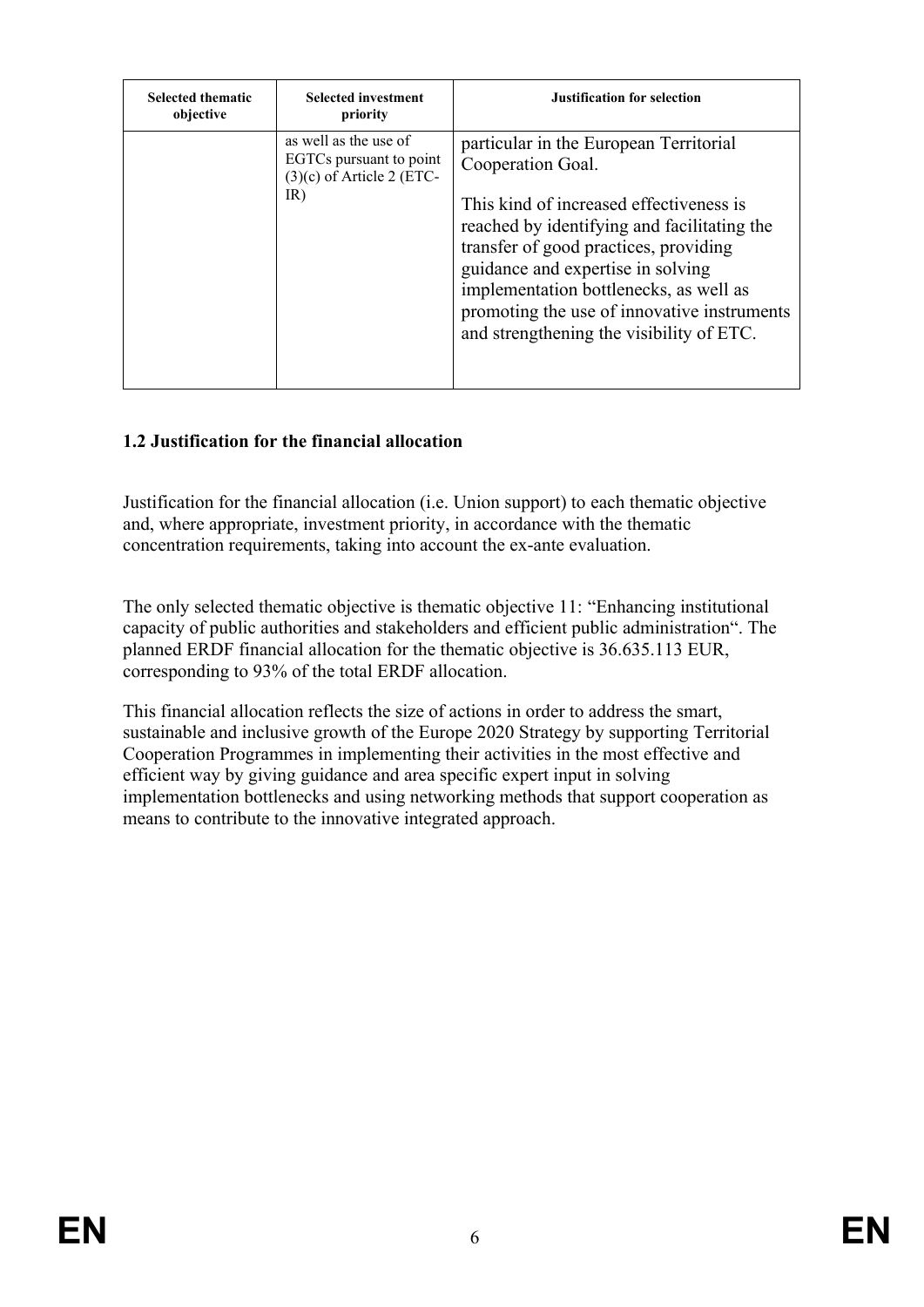| <b>Priority</b><br>axis | <b>ERDF</b> support $(\epsilon)$ | Proportion (%) of the total Union support for<br>the cooperation programme (by Fund) |                                  |                                  | Thematic objective / Investment priority / Specific objective                                                                                                                                                                                                                                                                                                                                                                                                                                                                                                                                                                                                                                                                                                                                                                                                                                                                                                                                                                                                                                                                                                                                                                                                                                                                                                                                                                                                                                                                                                                                                                                                                                                                                                                                                                                                                                                                                                     | <b>Result indicators corresponding to</b><br>the specific indicator |
|-------------------------|----------------------------------|--------------------------------------------------------------------------------------|----------------------------------|----------------------------------|-------------------------------------------------------------------------------------------------------------------------------------------------------------------------------------------------------------------------------------------------------------------------------------------------------------------------------------------------------------------------------------------------------------------------------------------------------------------------------------------------------------------------------------------------------------------------------------------------------------------------------------------------------------------------------------------------------------------------------------------------------------------------------------------------------------------------------------------------------------------------------------------------------------------------------------------------------------------------------------------------------------------------------------------------------------------------------------------------------------------------------------------------------------------------------------------------------------------------------------------------------------------------------------------------------------------------------------------------------------------------------------------------------------------------------------------------------------------------------------------------------------------------------------------------------------------------------------------------------------------------------------------------------------------------------------------------------------------------------------------------------------------------------------------------------------------------------------------------------------------------------------------------------------------------------------------------------------------|---------------------------------------------------------------------|
|                         |                                  | <b>ERDF</b>                                                                          | <b>ENI</b> (where<br>applicable) | <b>IPA</b> (where<br>applicable) |                                                                                                                                                                                                                                                                                                                                                                                                                                                                                                                                                                                                                                                                                                                                                                                                                                                                                                                                                                                                                                                                                                                                                                                                                                                                                                                                                                                                                                                                                                                                                                                                                                                                                                                                                                                                                                                                                                                                                                   |                                                                     |
|                         | 36,635,113.00                    | 93.00%                                                                               | $0.00\%$                         | $0.00\%$                         | $\bullet$ 11 - Enhancing institutional capacity of public authorities and stakeholders and an efficient<br>public administration<br>$\blacktriangleright$ 11e - Promoting the exchange of experience in order to reinforce the effectiveness of<br>territorial cooperation programmes and actions as well as the use of EGTCs pursuant to point<br>$(3)(c)$ of Article 2 (ETC-IR)<br>$\blacktriangleright$ 1.1 - To improve management and control capacity of ETC programmes. The aim is to<br>contribute to an efficient and effective implementation of ETC programmes, addressing also<br>the shift towards more simplified and standardised programme management. Management is<br>to be understood in a broad sense and covers all aspects of the life cycle of ETC<br>programmes: from the programming phase to the closure, including all programme and<br>project management issues as well as finance, control and communication.<br>$\blacktriangleright$ 1.2 - To improve the ETC capacity in capturing and communicating the programme<br>results. Smooth implementation of ETC programmes in regards to the thematic<br>concentration and the focus on results. In addition, the effects of ETC on Cohesion Policy<br>should be more clearly identified. Increased visibility of ETC as a whole, on the basis of the<br>results achieved. Increased networking, also at a strategic level.<br>$\bullet$ 1.3 - To improve the cooperation management capacity to implement innovative<br>approaches (EGTC, Revolving Funds, MRSs, Article 96, ITI, etc.). New mechanisms have<br>emerged over time to simplify cooperation, make it more sustainable, effective and<br>appealing for new partners. INTERACT III shall enhance this, in identifying and sharing<br>innovative practices. Cooperation in objective 1, Integrated Territorial Investment,<br>Community-Led Local Development, Revolving Funds, and EGTCs are only some of the<br>tools. | $[1.1/1, 1.1/2, 1.2/1, 1.2/2, 1.3/1, 1.3/2]$                        |
|                         | 2,757,481.00                     | 7.00%                                                                                | $0.00\%$                         | $0.00\%$                         | 2.1 - Effective implementation of the cooperation programme                                                                                                                                                                                                                                                                                                                                                                                                                                                                                                                                                                                                                                                                                                                                                                                                                                                                                                                                                                                                                                                                                                                                                                                                                                                                                                                                                                                                                                                                                                                                                                                                                                                                                                                                                                                                                                                                                                       | [0]                                                                 |

# **Table 2: Overview of the investment strategy of the cooperation programme**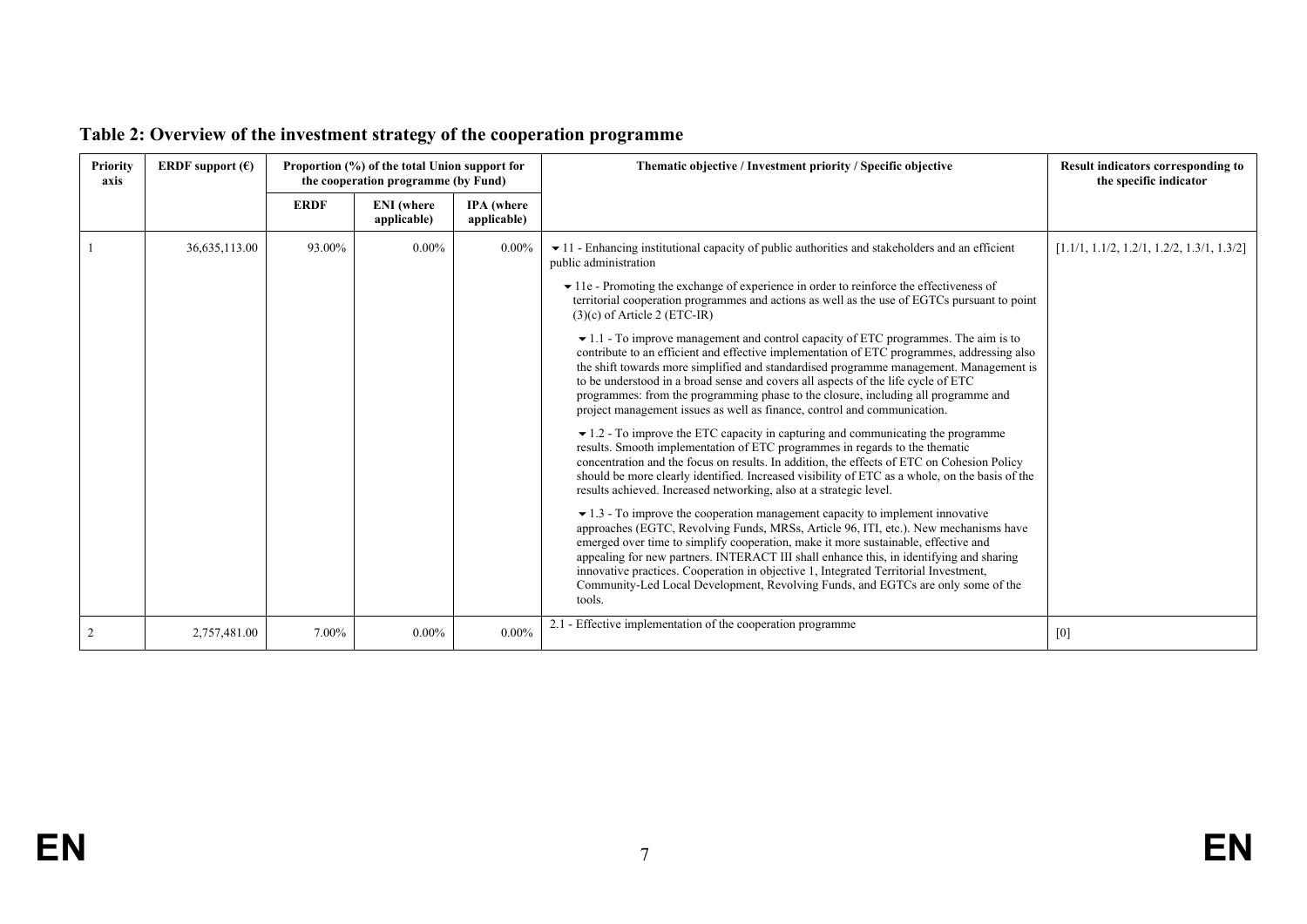#### **2. PRIORITY AXES**

#### **2.A DESCRIPTION OF THE PRIORITY AXES OTHER THAN TECHNICAL ASSISTANCE**

#### **2.A.1 Priority axis**

| ID of the priority axis    |                  |
|----------------------------|------------------|
| Title of the priority axis | Service Delivery |

 $\Box$  The entire priority axis will be implemented solely through financial instruments

 $\Box$  The entire priority axis will be implemented solely through financial instruments set up at Union level

 $\Box$  The entire priority axis will be implemented through community-led local development

#### 2.A.2 Justification for the establishment of a priority axis covering more than one thematic objective (where applicable)

Not applicable

#### **2.A.3 Fund and calculation basis for Union support**

| Fund | Calculation basis (total eligible expenditure or eligible<br>public expenditure) |
|------|----------------------------------------------------------------------------------|
| ERDF | Public                                                                           |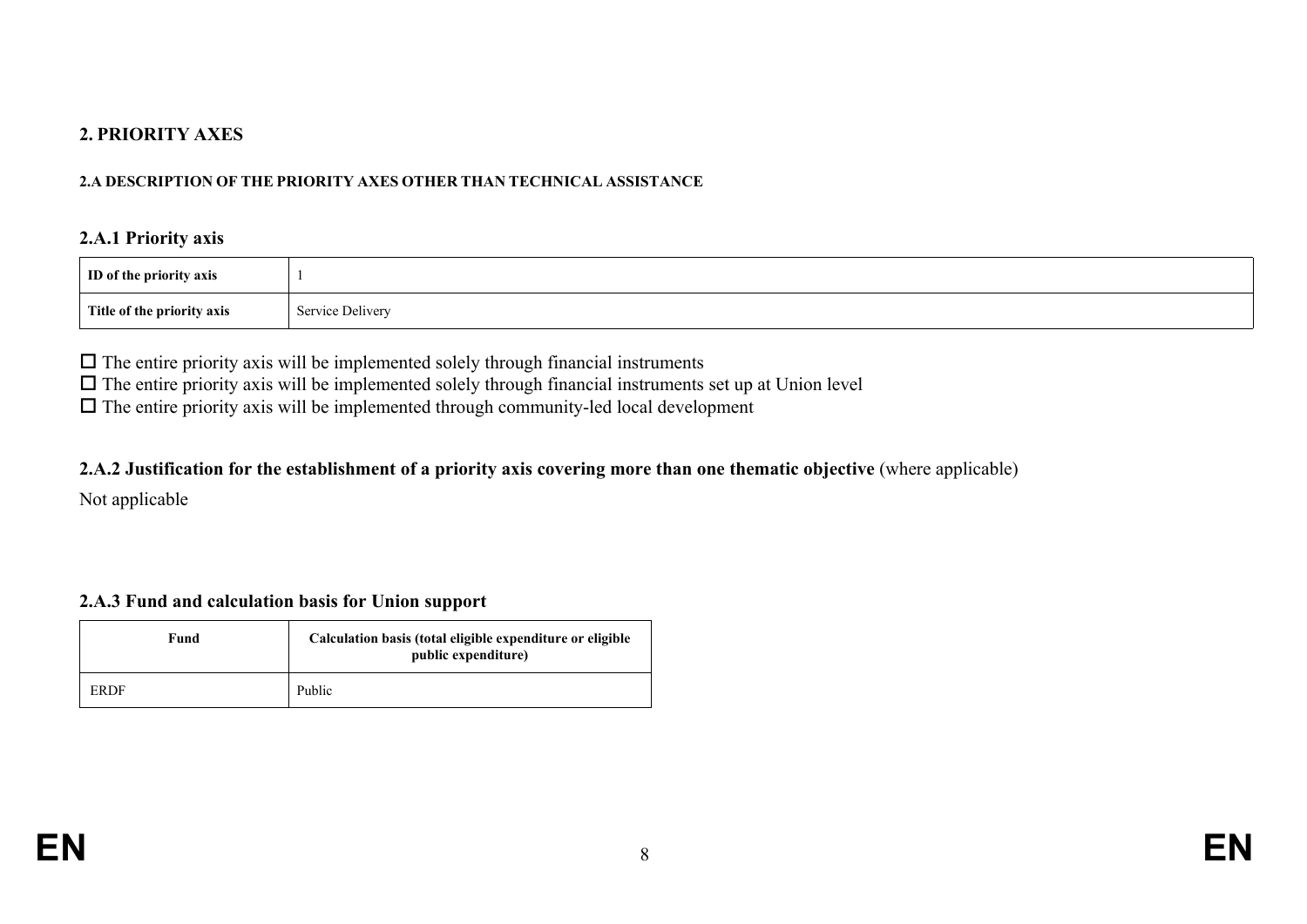# **2.A.4 Investment priority**

| ID of the investment priority    | 11e                                                                                                                                                                                                            |
|----------------------------------|----------------------------------------------------------------------------------------------------------------------------------------------------------------------------------------------------------------|
| Title of the investment priority | Promoting the exchange of experience in order to reinforce the effectiveness of territorial cooperation programmes and actions as well as the use of EGTCs pursuant to<br>point $(3)(c)$ of Article 2 (ETC-IR) |

# **2.A.5 Specific objectives corresponding to the investment priority and expected results**

| ID of the specific objective                                                   | 1.1                                                                                                                                                                                                                                                                                                                                                                                                                                                                                                                                                                                                                                                                                                                                                                                                                                                                                                                                                                                                                                                                                                                                                                                                                                                                                                                                                                                                                                                   |
|--------------------------------------------------------------------------------|-------------------------------------------------------------------------------------------------------------------------------------------------------------------------------------------------------------------------------------------------------------------------------------------------------------------------------------------------------------------------------------------------------------------------------------------------------------------------------------------------------------------------------------------------------------------------------------------------------------------------------------------------------------------------------------------------------------------------------------------------------------------------------------------------------------------------------------------------------------------------------------------------------------------------------------------------------------------------------------------------------------------------------------------------------------------------------------------------------------------------------------------------------------------------------------------------------------------------------------------------------------------------------------------------------------------------------------------------------------------------------------------------------------------------------------------------------|
| Title of the specific objective                                                | To improve management and control capacity of ETC programmes. The aim is to contribute to an efficient and effective implementation of ETC programmes,<br>addressing also the shift towards more simplified and standardised programme management. Management is to be understood in a broad sense and covers all aspects of<br>the life cycle of ETC programmes: from the programming phase to the closure, including all programme and project management issues as well as finance, control and<br>communication.                                                                                                                                                                                                                                                                                                                                                                                                                                                                                                                                                                                                                                                                                                                                                                                                                                                                                                                                  |
| <b>Results that the Member States</b><br>seek to achieve with Union<br>support | • A more widespread application of simplified and harmonised approaches with the aim of reducing the administrative<br>burden, attracting new types of beneficiaries (e.g. private) and mitigating the risk of errors. This will require for<br>example development of simplified and harmonised tools, guidance and direct work with the programmes and their<br>decision makers in order to ensure the actual change in the programmes;<br>• A more widespread use of identified good practice and quality standards, which could serve as a benchmark for<br>evaluating performance of the programmes across ETC. This covers all aspects of programme management in line with<br>the policy and regulatory requirements (e.g. results orientation, focus, sound financial management, quality assurance<br>of management verifications). This will require extensive analysis, stakeholder involvement and constant<br>reinforcement at the programme level in order to ensure the take up of the existing good practice and development of<br>new one;<br>Improved communication between the ETC programme management bodies and the Member States representatives.<br>On strategic level there is a need for improved communication in the decision processes with special attention to<br>stakeholder involvement and buy-in. On operational level, there is a need for better information flows, especially in<br>areas of MS responsibility. |
| ID of the specific objective                                                   | 1.2                                                                                                                                                                                                                                                                                                                                                                                                                                                                                                                                                                                                                                                                                                                                                                                                                                                                                                                                                                                                                                                                                                                                                                                                                                                                                                                                                                                                                                                   |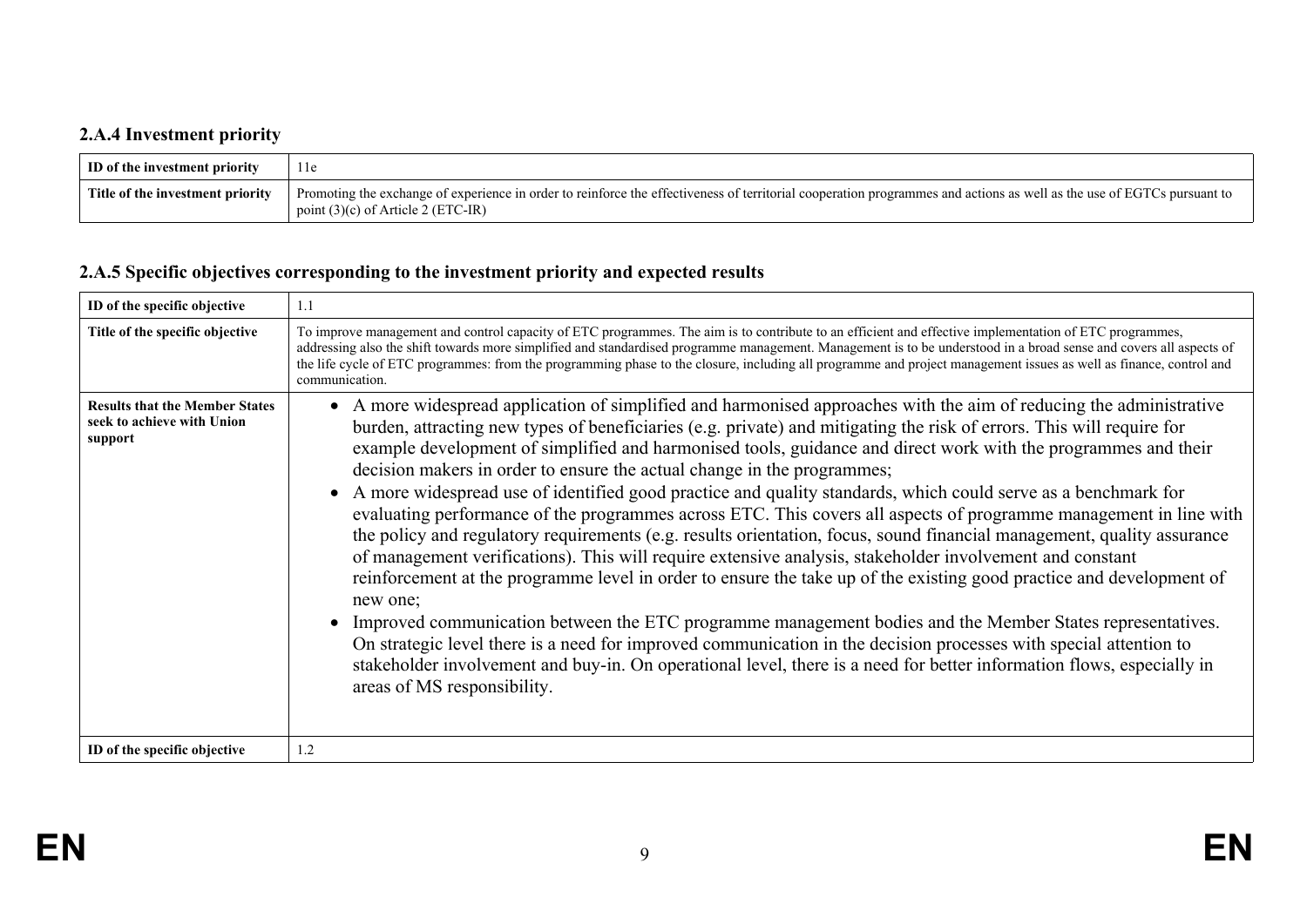| Title of the specific objective                                                | To improve the ETC capacity in capturing and communicating the programme results. Smooth implementation of ETC programmes in regards to the thematic<br>concentration and the focus on results. In addition, the effects of ETC on Cohesion Policy should be more clearly identified. Increased visibility of ETC as a whole, on<br>the basis of the results achieved. Increased networking, also at a strategic level.                                                                                                                                                                                                                                                                                                                                                                                                                                                                                                                                                                                                                                                                                                                                                                                        |
|--------------------------------------------------------------------------------|----------------------------------------------------------------------------------------------------------------------------------------------------------------------------------------------------------------------------------------------------------------------------------------------------------------------------------------------------------------------------------------------------------------------------------------------------------------------------------------------------------------------------------------------------------------------------------------------------------------------------------------------------------------------------------------------------------------------------------------------------------------------------------------------------------------------------------------------------------------------------------------------------------------------------------------------------------------------------------------------------------------------------------------------------------------------------------------------------------------------------------------------------------------------------------------------------------------|
| <b>Results that the Member States</b><br>seek to achieve with Union<br>support | • Increased thematic expertise / competence within the ETC programmes thanks to INTERACT III support. Territorial<br>aspects and specificities will be addressed as well. This will require building thematic networks with experts,<br>the matically specialised programmes and the ETC community. Knowledge management procedures within the matic<br>fields will be established and operated (in close cooperation with other network programmes, especially INTERREG<br>Europe);<br>• A repository of ETC results is established, which can be used by the ETC community and the relevant decision makers<br>at any time. This will require continuation, improvement and further development of the KEEP initiative but strongly<br>linked to the thematic networks;<br>Leadership of integrated ETC communication strategy established. This will require establishing a strong<br>$\bullet$<br>communication network with acceptance of INTERACT's role in it.                                                                                                                                                                                                                                          |
| ID of the specific objective                                                   | 1.3                                                                                                                                                                                                                                                                                                                                                                                                                                                                                                                                                                                                                                                                                                                                                                                                                                                                                                                                                                                                                                                                                                                                                                                                            |
| Title of the specific objective                                                | To improve the cooperation management capacity to implement innovative approaches (EGTC, Revolving Funds, MRSs, Article 96, ITI, etc.). New mechanisms have<br>emerged over time to simplify cooperation, make it more sustainable, effective and appealing for new partners. INTERACT III shall enhance this, in identifying and<br>sharing innovative practices. Cooperation in objective 1, Integrated Territorial Investment, Community-Led Local Development, Revolving Funds, and EGTCs are only<br>some of the tools.                                                                                                                                                                                                                                                                                                                                                                                                                                                                                                                                                                                                                                                                                   |
| <b>Results that the Member States</b><br>seek to achieve with Union<br>support | • Increased knowledge about new and existing tools. This will require mapping the relevant target groups and<br>monitoring of the implementation of these tools, appropriate knowledge management, and promoting this to the ETC<br>stakeholders;<br>Workable models developed, adjusted to ETC context. Building on the body of knowledge gathered, this will require<br>$\bullet$<br>active work with relevant experts and ETC programmes in order to develop and test such models. Considering ETC<br>resistance to higher risk initiatives, active support of the Commission and the MSs will be required;<br>Increased awareness in the ETC programmes about other EU funding schemes and their complementarities with their<br>$\bullet$<br>strategies (e.g. LIFE, COSME and HORIZON 2020 programmes). This will require establishment of a relationship<br>with non-ETC programmes and creating sustainable networks around similar programme objectives;<br>Increased awareness of the mainstream programmes about the advantages of cooperation as an implementation tool.<br>This will require monitoring the use of Article 96, promotion of its positive results and flagging the risks/challenges |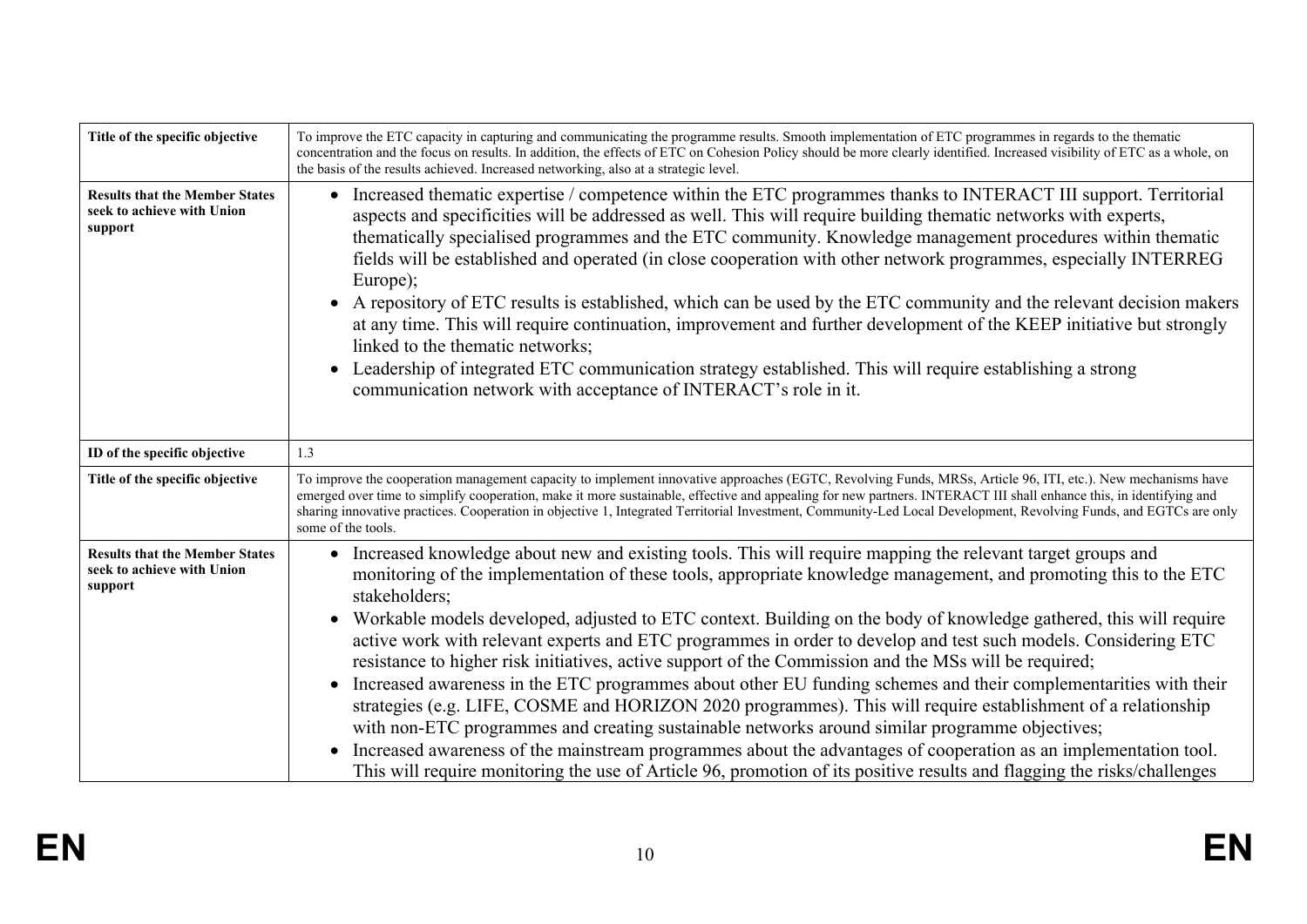| , if appropriately $\sim$<br>experienced. Macro-regional approaches might play an important role,<br>supported. |
|-----------------------------------------------------------------------------------------------------------------|
|                                                                                                                 |

| <b>Specific objective</b> |                                                                                                                                                                  |                  | and project management issues as well as finance, control and communication. |                         |                     |                                | 1.1 - To improve management and control capacity of ETC programmes. The aim is to contribute to an efficient and effective implementation of<br>ETC programmes, addressing also the shift towards more simplified and standardised programme management. Management is to be understood<br>in a broad sense and covers all aspects of the life cycle of ETC programmes: from the programming phase to the closure, including all programme |
|---------------------------|------------------------------------------------------------------------------------------------------------------------------------------------------------------|------------------|------------------------------------------------------------------------------|-------------------------|---------------------|--------------------------------|--------------------------------------------------------------------------------------------------------------------------------------------------------------------------------------------------------------------------------------------------------------------------------------------------------------------------------------------------------------------------------------------------------------------------------------------|
| ID                        | <b>Indicator</b>                                                                                                                                                 | Measurement unit | <b>Baseline value</b>                                                        | <b>Baseline</b><br>year | Target value (2023) | Source of data                 | <b>Frequency of reporting</b>                                                                                                                                                                                                                                                                                                                                                                                                              |
| 1.1/1                     | Satisfaction level of ETC<br>programmes with INTERACT<br>products and services aimed at<br>improving the management and<br>control capacity of ETC<br>programmes | Number           | 4,19/5,00                                                                    | 2013                    | increase            | $Suvevs + Evaluation$<br>tools | Every 2nd year                                                                                                                                                                                                                                                                                                                                                                                                                             |
| 1.1/2                     | % of ETC programmes using<br><b>INTERACT</b> products and<br>services aimed at improving the<br>management and control<br>capacity of ETC programmes             | % of programmes  | 80%                                                                          | 2013                    | increase            | Surveys+ Evaluation tools      | Every 2nd year                                                                                                                                                                                                                                                                                                                                                                                                                             |

#### **Table 3: Programme-specific result indicators** (by specific objective)

| <b>Specific objective</b> |                                                                                         | 1.2 - To improve the ETC capacity in capturing and communicating the programme results. Smooth implementation of ETC programmes in<br>regards to the thematic concentration and the focus on results. In addition, the effects of ETC on Cohesion Policy should be more clearly identified.<br>Increased visibility of ETC as a whole, on the basis of the results achieved. Increased networking, also at a strategic level. |                       |                         |                     |                               |                               |
|---------------------------|-----------------------------------------------------------------------------------------|-------------------------------------------------------------------------------------------------------------------------------------------------------------------------------------------------------------------------------------------------------------------------------------------------------------------------------------------------------------------------------------------------------------------------------|-----------------------|-------------------------|---------------------|-------------------------------|-------------------------------|
| ID                        | <b>Indicator</b>                                                                        | <b>Measurement unit</b>                                                                                                                                                                                                                                                                                                                                                                                                       | <b>Baseline value</b> | <b>Baseline</b><br>year | Target value (2023) | Source of data                | <b>Frequency of reporting</b> |
| 1.2/1                     | Satisfaction level of ETC<br>programmes with INTERACT<br>products and services aimed at | Number                                                                                                                                                                                                                                                                                                                                                                                                                        | 4,19/5,00             | 2013                    | Increase            | Surveys + Evaluation<br>tools | Every 2nd year                |

 $\mathbf{r}$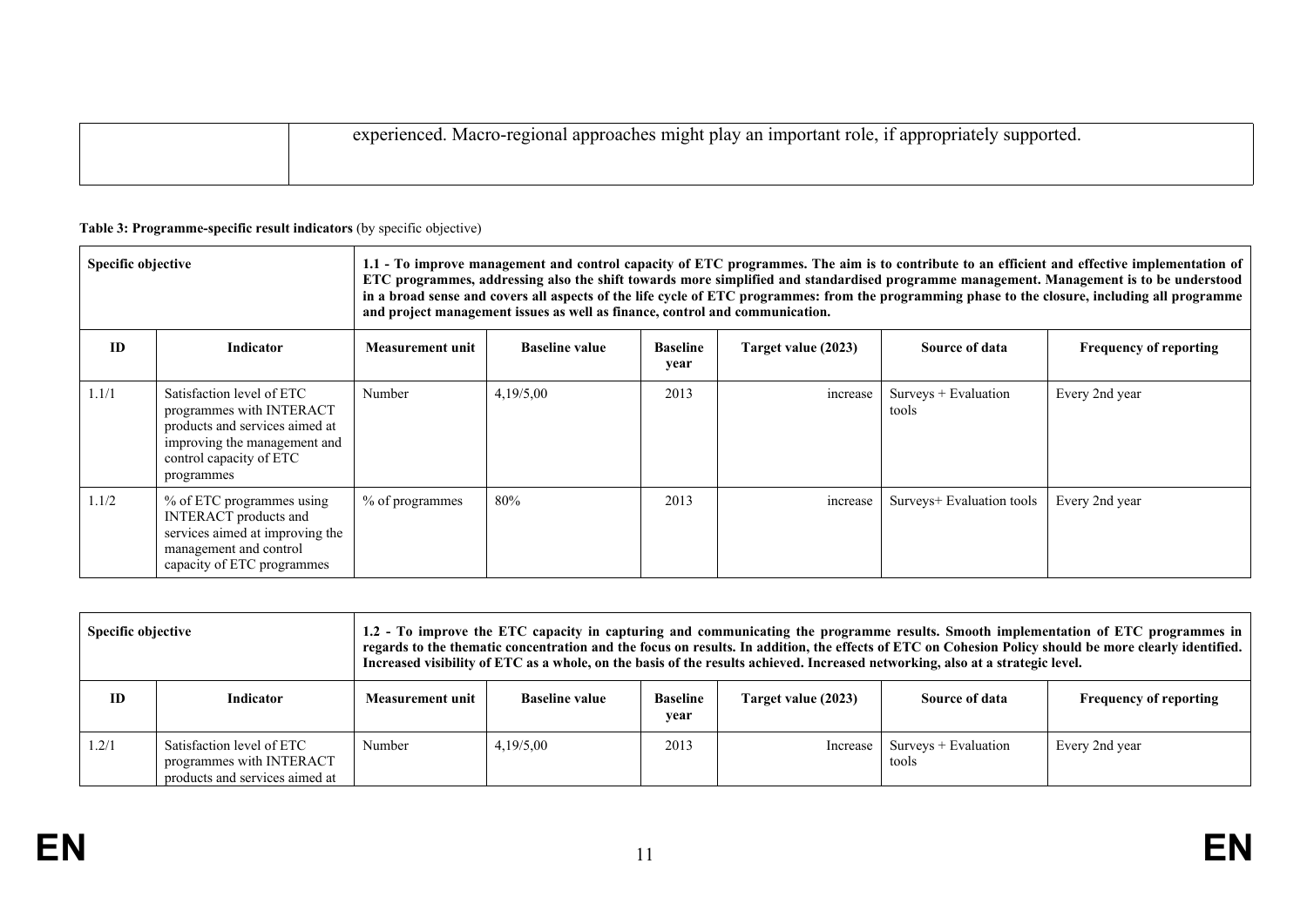| <b>Specific objective</b> |                                                                                                                                                                     | 1.2 - To improve the ETC capacity in capturing and communicating the programme results. Smooth implementation of ETC programmes in<br>regards to the thematic concentration and the focus on results. In addition, the effects of ETC on Cohesion Policy should be more clearly identified.<br>Increased visibility of ETC as a whole, on the basis of the results achieved. Increased networking, also at a strategic level. |                       |                         |                     |                             |                               |
|---------------------------|---------------------------------------------------------------------------------------------------------------------------------------------------------------------|-------------------------------------------------------------------------------------------------------------------------------------------------------------------------------------------------------------------------------------------------------------------------------------------------------------------------------------------------------------------------------------------------------------------------------|-----------------------|-------------------------|---------------------|-----------------------------|-------------------------------|
| <b>ID</b><br>Indicator    |                                                                                                                                                                     | <b>Measurement unit</b>                                                                                                                                                                                                                                                                                                                                                                                                       | <b>Baseline value</b> | <b>Baseline</b><br>year | Target value (2023) | Source of data              | <b>Frequency of reporting</b> |
|                           | improving the ETC capacity in<br>capturing and communicating<br>programme results                                                                                   |                                                                                                                                                                                                                                                                                                                                                                                                                               |                       |                         |                     |                             |                               |
| 1.2/2                     | % of ETC programmes using<br><b>INTERACT</b> products and<br>services aimed at improving the<br>ETC capacity in capturing and<br>communicating programme<br>results | % of programmes                                                                                                                                                                                                                                                                                                                                                                                                               | 80%                   | 2013                    | Increase            | $Suvevs + evaluation tools$ | Every 2nd year                |

| Specific objective            |                                                                                                                                                                                  | 1.3 - To improve the cooperation management capacity to implement innovative approaches (EGTC, Revolving Funds, MRSs, Article 96, ITI, etc.).<br>New mechanisms have emerged over time to simplify cooperation, make it more sustainable, effective and appealing for new partners. INTERACT<br>III shall enhance this, in identifying and sharing innovative practices. Cooperation in objective 1, Integrated Territorial Investment, Community-<br>Led Local Development, Revolving Funds, and EGTCs are only some of the tools. |                       |                         |                     |                                |                               |  |
|-------------------------------|----------------------------------------------------------------------------------------------------------------------------------------------------------------------------------|-------------------------------------------------------------------------------------------------------------------------------------------------------------------------------------------------------------------------------------------------------------------------------------------------------------------------------------------------------------------------------------------------------------------------------------------------------------------------------------------------------------------------------------|-----------------------|-------------------------|---------------------|--------------------------------|-------------------------------|--|
| <b>ID</b><br><b>Indicator</b> |                                                                                                                                                                                  | <b>Measurement unit</b>                                                                                                                                                                                                                                                                                                                                                                                                                                                                                                             | <b>Baseline value</b> | <b>Baseline</b><br>year | Target value (2023) | Source of data                 | <b>Frequency of reporting</b> |  |
| 1.3/1                         | Satisfaction level of<br>programmes with INTERACT<br>products and services aimed at<br>improving the cooperation<br>management capacity to<br>implement innovative<br>approaches | Number                                                                                                                                                                                                                                                                                                                                                                                                                                                                                                                              | 4,19/5,00             | 2013                    | Increase            | $Suvevs + Evaluation$<br>tools | Every 2nd year                |  |
| 1.3/2                         | % of programmes using<br><b>INTERACT</b> products and<br>services aimed at improving the<br>cooperation management<br>capacity to implement                                      | % of programmes                                                                                                                                                                                                                                                                                                                                                                                                                                                                                                                     | 80%                   | 2013                    | Increase            | Surveys + Evaluation<br>tools  | Every 2nd year                |  |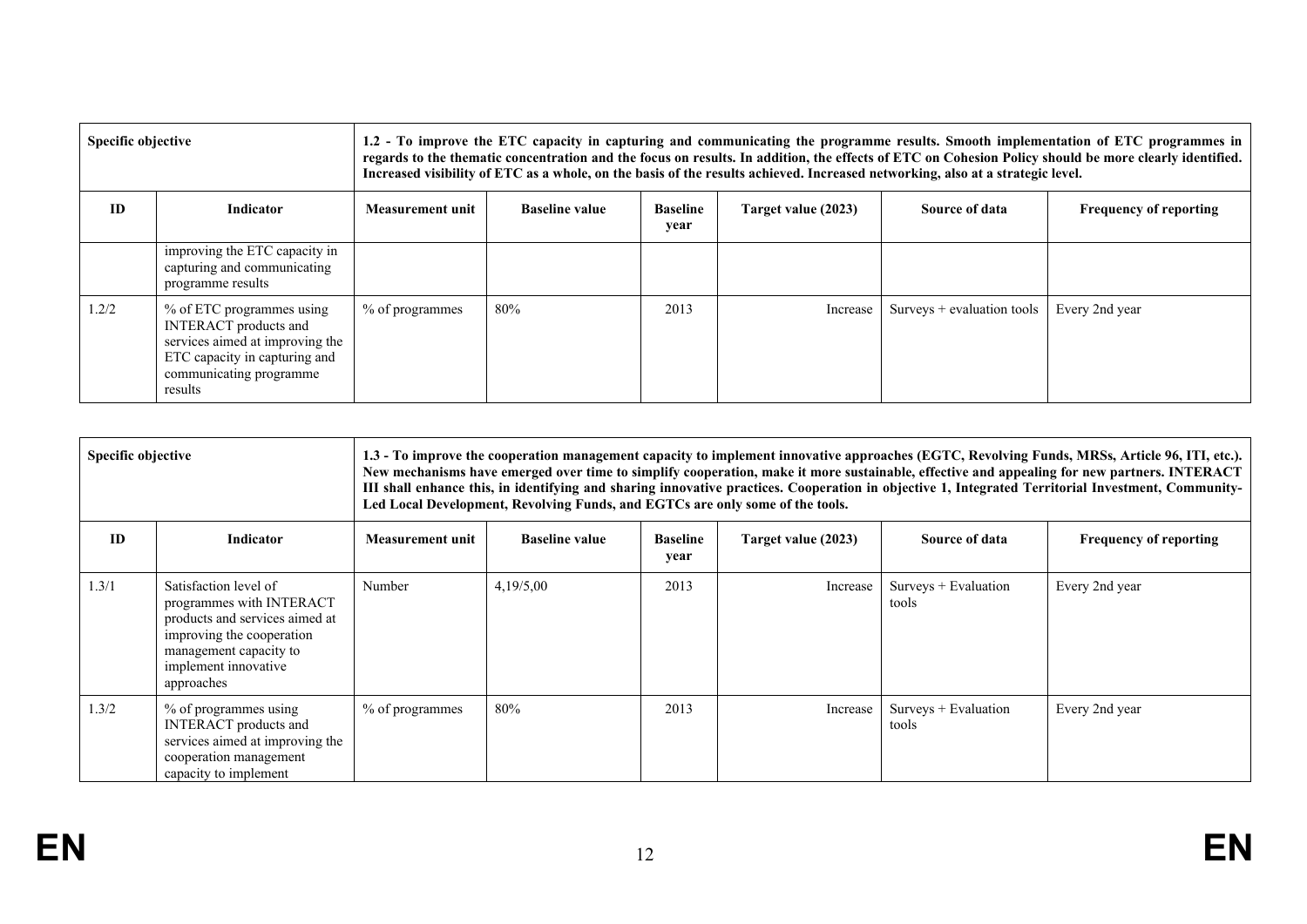| <b>Specific objective</b> |                       | 1.3 - To improve the cooperation management capacity to implement innovative approaches (EGTC, Revolving Funds, MRSs, Article 96, ITI, etc.).<br>New mechanisms have emerged over time to simplify cooperation, make it more sustainable, effective and appealing for new partners. INTERACT<br>III shall enhance this, in identifying and sharing innovative practices. Cooperation in objective 1, Integrated Territorial Investment, Community-<br>Led Local Development, Revolving Funds, and EGTCs are only some of the tools. |                       |                         |                     |                |                               |
|---------------------------|-----------------------|-------------------------------------------------------------------------------------------------------------------------------------------------------------------------------------------------------------------------------------------------------------------------------------------------------------------------------------------------------------------------------------------------------------------------------------------------------------------------------------------------------------------------------------|-----------------------|-------------------------|---------------------|----------------|-------------------------------|
| ID                        | <b>Indicator</b>      | Measurement unit                                                                                                                                                                                                                                                                                                                                                                                                                                                                                                                    | <b>Baseline value</b> | <b>Baseline</b><br>year | Target value (2023) | Source of data | <b>Frequency of reporting</b> |
|                           | innovative approaches |                                                                                                                                                                                                                                                                                                                                                                                                                                                                                                                                     |                       |                         |                     |                |                               |

#### **2.A.6 Actions to be supported under the investment priority** (by investment priority)

#### 2.A.6.1 A description of the type and examples of actions to be supported and their expected contribution to the specific objectives, including, where *appropriate, identification of the main target groups, specific territories targeted and types of beneficiaries*

| Investment priority | tung the exchange of experience in order to reinforce the effectiveness of territorial cooperation programmes and actions as well as the use of EGTCs<br>s pursuant to<br>Promot.<br>.'−IR<br>point<br>Article<br>7. E 1.<br>$.5$ MeV |
|---------------------|---------------------------------------------------------------------------------------------------------------------------------------------------------------------------------------------------------------------------------------|
|                     |                                                                                                                                                                                                                                       |

Key lessons learnt from INTERACT II

The below lessons learnt during the implementation of INTERACT II have been considered when elaborating the actions of INTERACT III. These key points are based on a quantitative analysis of the outcomes of evaluations carried out after INTERACT II seminars, where participants were asked to reflect how much the meeting objectives were met, as well as how much of the guidance provided could be used in their daily work. All INTERACT meetings have a mutual exchange and learning objective. Moreover, written tools aim at enhancing quality and harmonised approaches in programme management.

- INTERACT networks enable an effective exchange of good practices among programme stakeholders and contribute to common approaches and understanding, i.e., to more efficient programme management;
- INTERACT tools, harmonised templates and handbooks enhance common approaches and understanding, they are used as a basis to develop programme documents and they contribute to more efficient programme management;
- INTERACT pilots and innovative approaches support a more efficient programme management;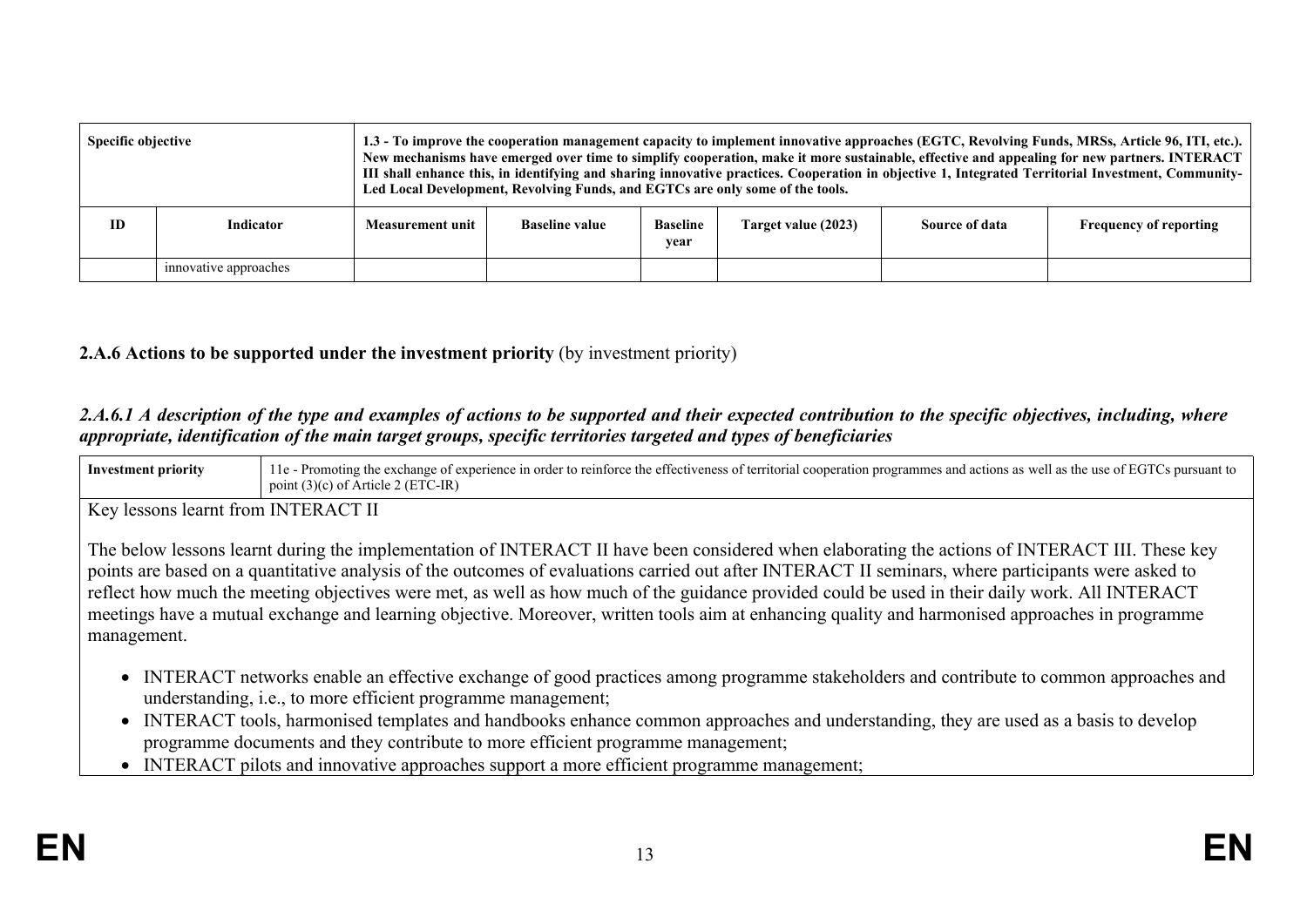| Inves<br>orıt | n order to reinforce the effectiveness of territorial<br><b>Promoting the exchange of <math>\epsilon</math></b><br>' cooperation<br>e pursuant<br>n programmes and actions as well as the<br>r experience :<br>$115e$ of $E(T)$<br>пе |
|---------------|---------------------------------------------------------------------------------------------------------------------------------------------------------------------------------------------------------------------------------------|
|               | $\eta$ oint,<br>Article<br>- 631601.01                                                                                                                                                                                                |

- INTERACT efforts to capture and promote the added value of Territorial Cooperation as a whole effectively contribute to the overall objective of Territorial Cooperation;
- INTERACT thematic work (capitalisation, knowledge management, thematic linkages and macro-regions) has great potential in increasing the impact of cooperation projects.

Beneficiaries: The extensive knowledge and expertise gained since 2003 by INTERACT is its foremost asset and key to success. To keep this knowledge, INTERACT beneficiaries shall be kept and enhanced. No additional operations and beneficiaries shall be selected, in the meaning of the Regulation i.e. recipients of grants. Exclusively the four decentralised beneficiaries identified for the previous INTERACT II programme will implement the programme, involving all target groups. All activities and work packages (INTERACT III will not select and implement projects in its usual ETC meaning) shall be run by these, according to an annual work plan based on the needs of the target groups, approved and monitored by the INTERACT Monitoring Committee. Therefore, INTERACT beneficiaries may be defined as those public institutions, which are entrusted by Member States to implement the whole programme, through activities carried out by their four regional offices, in respect of the management functions of the INTERACT Managing Authority. The joint human resources policy among INTERACT Offices shall also be focused on keeping and developing knowledge and skills as its foremost asset.

Territories: INTERACT supports cooperation in the whole territory of the European Union, Switzerland and Norway, including at the EU external borders. To assure proximity to the target groups and knowledge of their administrative settings, the four existing regional offices will facilitate regional and national networks of ETC stakeholders in their areas. Regional proximity to the target groups shall assure that regional administrative specificities and needs are taken into account in planning and implementing activities, especially where necessary e.g. for the support to macro-regions, on specific themes of cooperation, as well as for cooperation at external borders of the EU. The regional approach shall not be an obstacle to cross-area exchange and transfer of knowledge. This shall be assured e.g. with a joint service portfolio (see Annexe 5 INTERACT III Joint service portfolio chart).

Type of actions: In order to reach its three specific objectives, INTERACT shall effectively facilitate the identification and transfer of good cooperation practices. This will be done mainly through 1) events and 2) tools, tailor-made to the needs of the identified target groups (see below). Target groups may be involved on a long-term basis, through the work of 1a) networks. With the network, INTERACT will regularly bring together a specific target group, in order to develop joint products, approaches, templates, to test new and simplified approaches or to exchange good practices. Typical INTERACT networks involve ETC programme managers (MAs, CA, AAs, controllers, JSs staff, financial, communication managers), but also national ETC networks, which INTERACT addresses for specific national needs, such as for information or to address specific national laws and approaches. INTERACT events can be 1b) on a short term basis, in case of ad hoc and one-off meetings, seminars, trainings, workshops, conferences on specific themes and promotional events. These may be connected with a specific phase of the programme life cycle, such as closure or training new joint secretariats staff, or with regulatory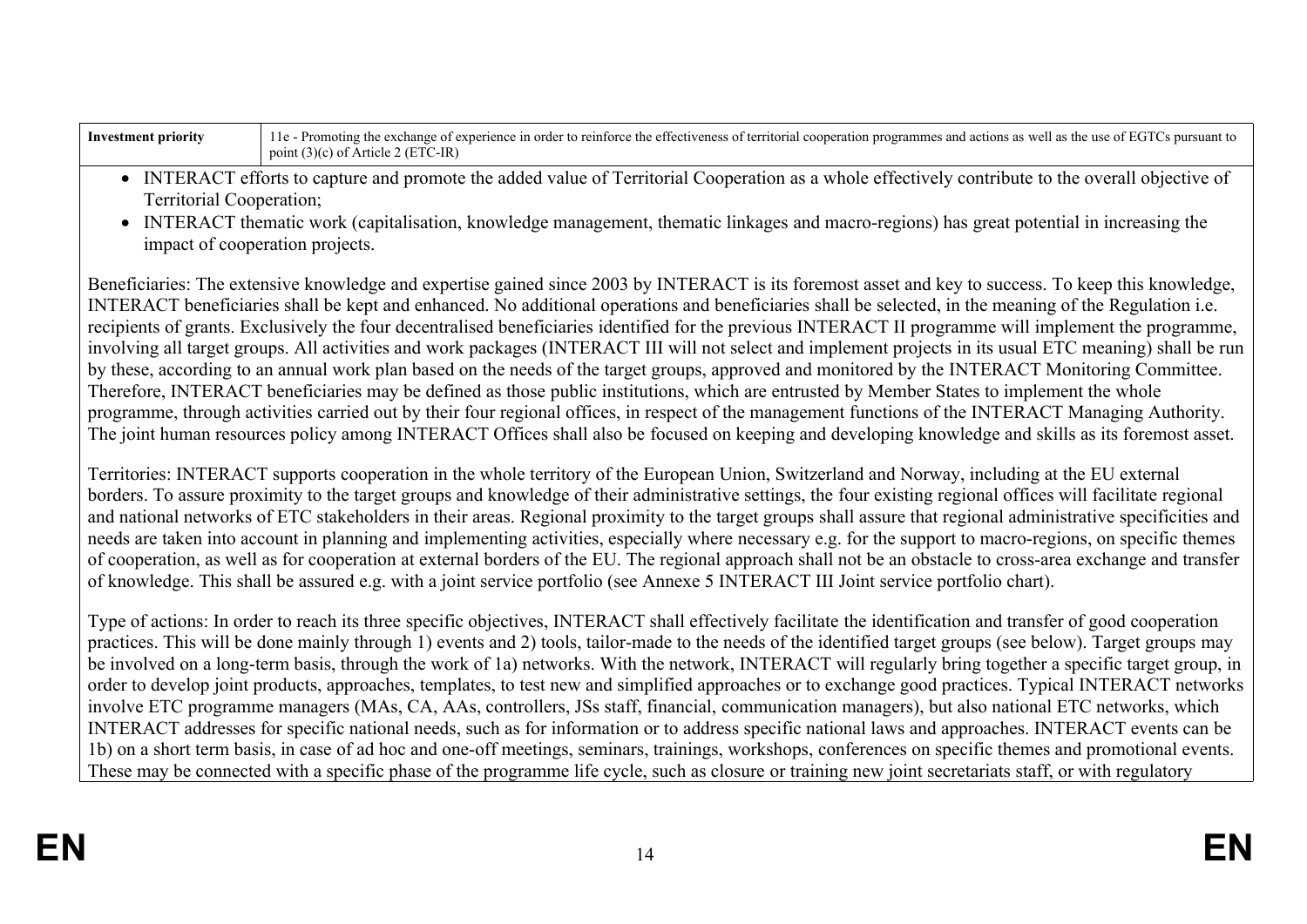| Investment priority | 1 1e - Promoting the exchange of experience in order to reinforce the effectiveness of territorial cooperation programmes and actions as well as the use of EGTCs pursuant to<br>point $(3)(c)$ of Article 2 (ETC-IR) |
|---------------------|-----------------------------------------------------------------------------------------------------------------------------------------------------------------------------------------------------------------------|
|                     |                                                                                                                                                                                                                       |

changes. INTERACT products can – besides the default electronic format – 2a) be made available also in hardcopy (like studies and joint working papers, factsheets, survey outcomes, newsletters, promotional flyers, etc.) or, 2b) existing only in electronic format (online tools, including databases, online papers, IT applications for programme management and monitoring, e-learning tools, promotional tools like videos etc.).

Specific actions addressing the cross-cutting needs of various target groups and strategic goals are the following:

- initiating and guiding cooperation and networking processes by contributing working methods and tools for networking and alignment of policies, by coordinating, organising and supporting networks, by building thematic expertise, networking between ETC, other programmes and macrostrategies and actors and by organising the exchange of practices across existing and new macro-strategies stakeholders;
- capitalising on working methods and approaches by contributing with tools for cooperation process development and overview on macrocooperation and by contributing to simplified management examples;
- enhancing communication flows by contributing to overall communication strategy together with EC and NCPs and by leading together with EC and NCPs (MSs), on macro-regions/sea-basin communication and visibility, especially in relation to ETC programmes.

Furthermore the issues related to EGTC will be tackled, especially the development and use and the exchange of good practices for it, as well as the use and role of the EGTCs in the following fields: as managing authorities of cooperation programmes or part of them, in macro-regions, in Join Action Plans, ITIs, CLLDs, administration of Revolving Funds, and the use of the EGTC following Article 96(3) point (d) of the CPR. The use of EGTC with third countries, in particular with IPA II and ENI in case it is allowed will be also explored.

Each action shall be tailor-made to the needs of the specific target groups, both at EU-wide or regional level (see below), which have to be clearly identified and may evolve over time.

The actions shall directly contribute to the achievement of the specific objectives, such as e.g. for seminars and trainings, target groups needs will be assessed in the planning phase, and target groups will be involved during the development, in order to ensure that the knowledge provided during the events can be effectively used and contribute to a more efficient management of cooperation (i.e. first and third objectives of INTERACT). Expert working groups, composed of experienced programme managers, will be gathered in order to enable knowledge sharing and transfer on management issues, innovative tools or thematic issues (first, second and third objectives of INTERACT). For effective knowledge management, it is important that concrete outcomes of these networks are recorded and disseminated, e.g. in joint working papers or studies available online (first, second and third objectives of INTERACT). Moreover the results of cooperation shall be captured, be made accessible and analysed (second objective of INTERACT).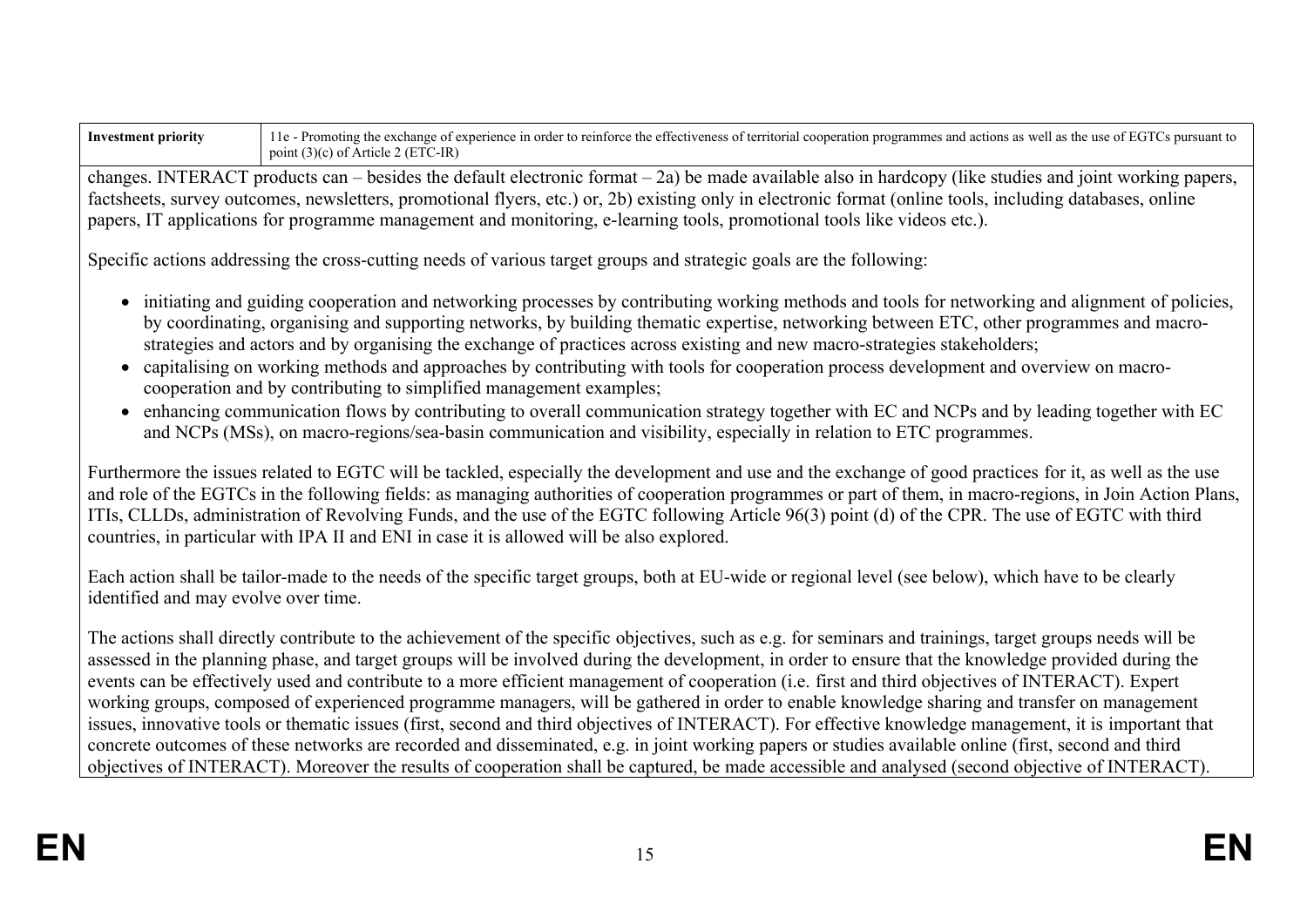| <b>Investment priority</b> | 11e - Promoting the exchange of experience in order to reinforce the effectiveness of territorial cooperation programmes and actions as well as the use of EGTCs pursuant to |
|----------------------------|------------------------------------------------------------------------------------------------------------------------------------------------------------------------------|
|                            | point $(3)(c)$ of Article 2 (ETC-IR)                                                                                                                                         |

Databases or online tools are essential tools for this, as well as promotional activities, which shall increase the visibility of cooperation results, but also enable knowledge sharing on successful management practices and innovative tools (first, second and third objectives of INTERACT).

Target groups: INTERACT II activities targeted mostly ETC programme managers to achieve the over-reaching objective of an efficient and effective programme management. By the end of the 2007-2013 programming period, the need for a more thematic and strategic involvement of INTERACT has emerged, in relation to a more strategic embedding of ETC, to new cooperation opportunities in national and regional programmes, as well as in relation to the new concept of macro-regional strategies and to the thematic concentration requirements for the 2014-2020 period. These facts are also confirmed by the stakeholders consultation carried out in February 2013. Therefore new target groups have been addressed by INTERACT already in 2007-2013. The changed legal context for 2014-2020, which is more focused on strategic coordination of the structural funds objectives, also implies wider target groups for INTERACT III as it is visualised in the charts in Annexe 6 INTERACT III Target groups). Main target groups will be therefore:

- 1. Programme managers (ETC, IPA II CBC, ENI CBC, all components);
- 2. National / Regional cooperation stakeholders;
- 3. EU-wide stakeholders, who will be addressed only as far as appropriate for the benefit of cooperation.

1.) Programme managers (ETC, IPA II CBC, ENI CBC, all components): this target group covers the programme bodies involved in programme and project management, control/audit and communication, including the new intermediate bodies or beneficiaries of new territorial development instruments, which might be put in place by programmes. It will still remain the most important target group of INTERACT III. As programmes will still be managed with different approaches (e.g. centralised–decentralised), according to different regional or national realities, the way to approach these target groups might differ substantially. The decentralised structure of INTERACT III assures that its services take regional and national specificities into account.

2.) National / Regional cooperation stakeholders: this target group covers territorial cooperation and in general cooperation stakeholders (beyond ETC). The resources devoted to these target groups might be still limited to the requests and according to an evolving context. Even though these target groups have been addressed increasingly at the end of the 2007-2013 period, especially on the themes of cooperation and strategic embedding of cooperation, a systematic involvement of these groups is new for INTERACT. This also includes a specific support to the national networks of ETC stakeholders, which shall be provided to all countries, according to INTERACT resources, their specific needs and national circumstances.

3.) EU-wide stakeholders, who will be addressed only as far as appropriate for the benefit of cooperation: this target group covers an important part of the INTERACT community: INTERACT has always built strategic links between programme managers, working on the ground, and EU strategic players and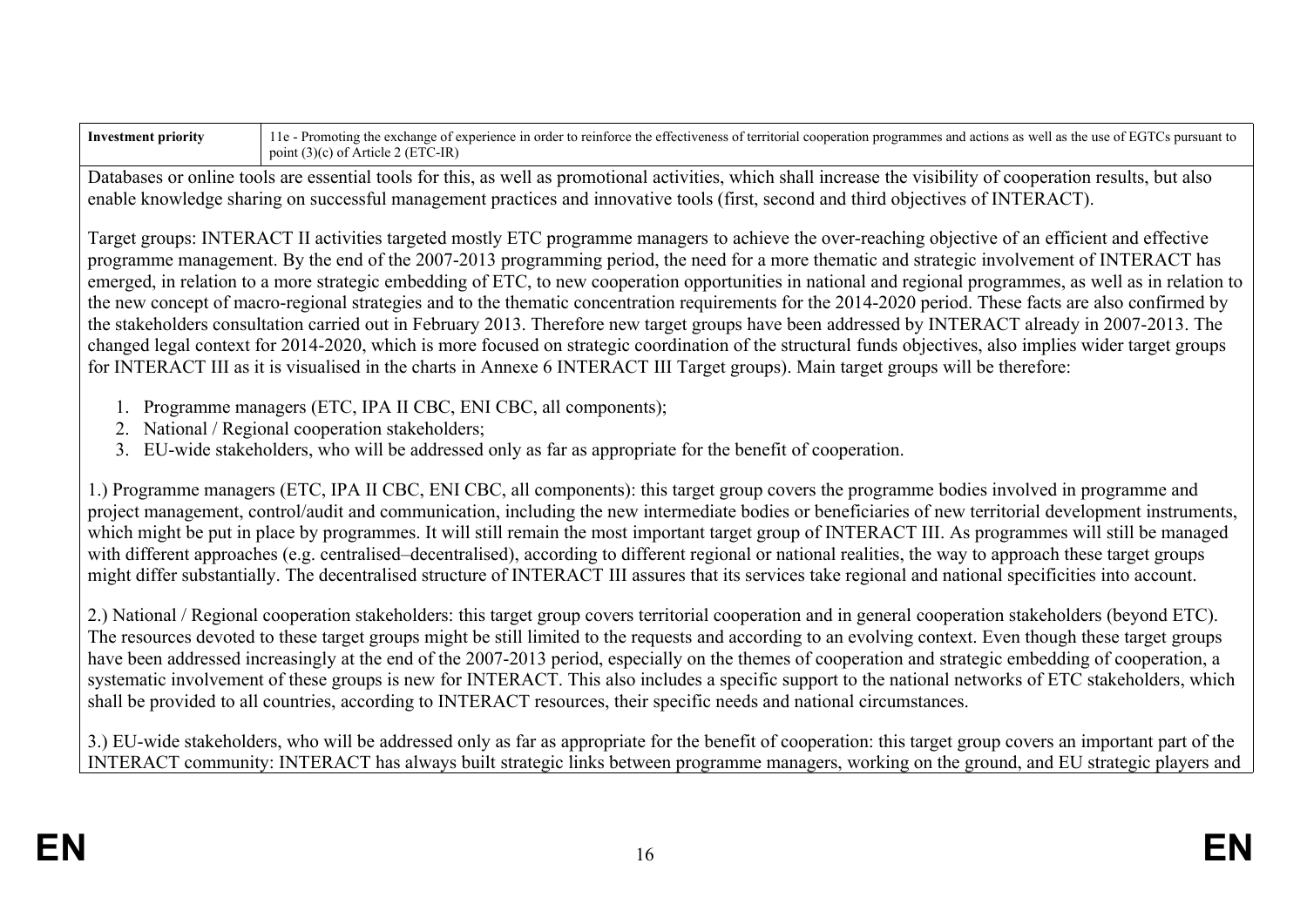| <b>Investment priority</b>                                                                                                                           | 11e - Promoting the exchange of experience in order to reinforce the effectiveness of territorial cooperation programmes and actions as well as the use of EGTCs pursuant to<br>point $(3)(c)$ of Article 2 (ETC-IR) |  |  |  |
|------------------------------------------------------------------------------------------------------------------------------------------------------|----------------------------------------------------------------------------------------------------------------------------------------------------------------------------------------------------------------------|--|--|--|
| decision-makers, such as the Commission, the Parliament etc. This target group has always been addressed also in INTERACT I and II, but it has never |                                                                                                                                                                                                                      |  |  |  |
|                                                                                                                                                      | been explicitly defined as target group of INTERACT activities. Nevertheless, as it will strongly influence the implementation of programmes, it is an                                                               |  |  |  |
| essential part of the INTERACT community and needs to be involved in many INTERACT activities. The resources devoted to this target group shall be   |                                                                                                                                                                                                                      |  |  |  |
| still limited to the requests and needs to involve them for the primary benefit of the Cooperation programmes managers.                              |                                                                                                                                                                                                                      |  |  |  |
|                                                                                                                                                      |                                                                                                                                                                                                                      |  |  |  |

# *2.A.6.2 Guiding principles for the selection of operations*

| <b>Investment priority</b> | 11e - Promoting the exchange of experience in order to reinforce the effectiveness of territorial cooperation programmes and actions as well as the use of EGTCs pursuant to<br>point $(3)(c)$ of Article 2 (ETC-IR)                                                                                                                                                                                                                                                     |  |  |  |  |
|----------------------------|--------------------------------------------------------------------------------------------------------------------------------------------------------------------------------------------------------------------------------------------------------------------------------------------------------------------------------------------------------------------------------------------------------------------------------------------------------------------------|--|--|--|--|
|                            | In the overall programme specific nature (no projects; please see section 2.A.6.1) and in accordance with the preamble of the ETC Regulation, stating that<br>due to the horizontal character of interregional cooperation programmes, the content of such cooperation programmes should be adapted, especially in<br>regards to the definition of the beneficiary or beneficiaries, the INTERACT programme will continue to deliver its services through four permanent |  |  |  |  |
|                            | INTERACT Offices with theirs seats in Turku, Valencia, Viborg and Vienna.                                                                                                                                                                                                                                                                                                                                                                                                |  |  |  |  |

# *2.A.6.3 Planned use of financial instruments* **(where appropriate)**

| Investment priority | 11e - Promoting the exchange of experience in order to reinforce the effectiveness of territorial cooperation programmes and actions as well as the use of EGTCs pursuant to<br>point $(3)(c)$ of Article 2 (ETC-IR) |
|---------------------|----------------------------------------------------------------------------------------------------------------------------------------------------------------------------------------------------------------------|
| Not applicable      |                                                                                                                                                                                                                      |

# *2.A.6.4 Planned use of major projects* **(where appropriate)**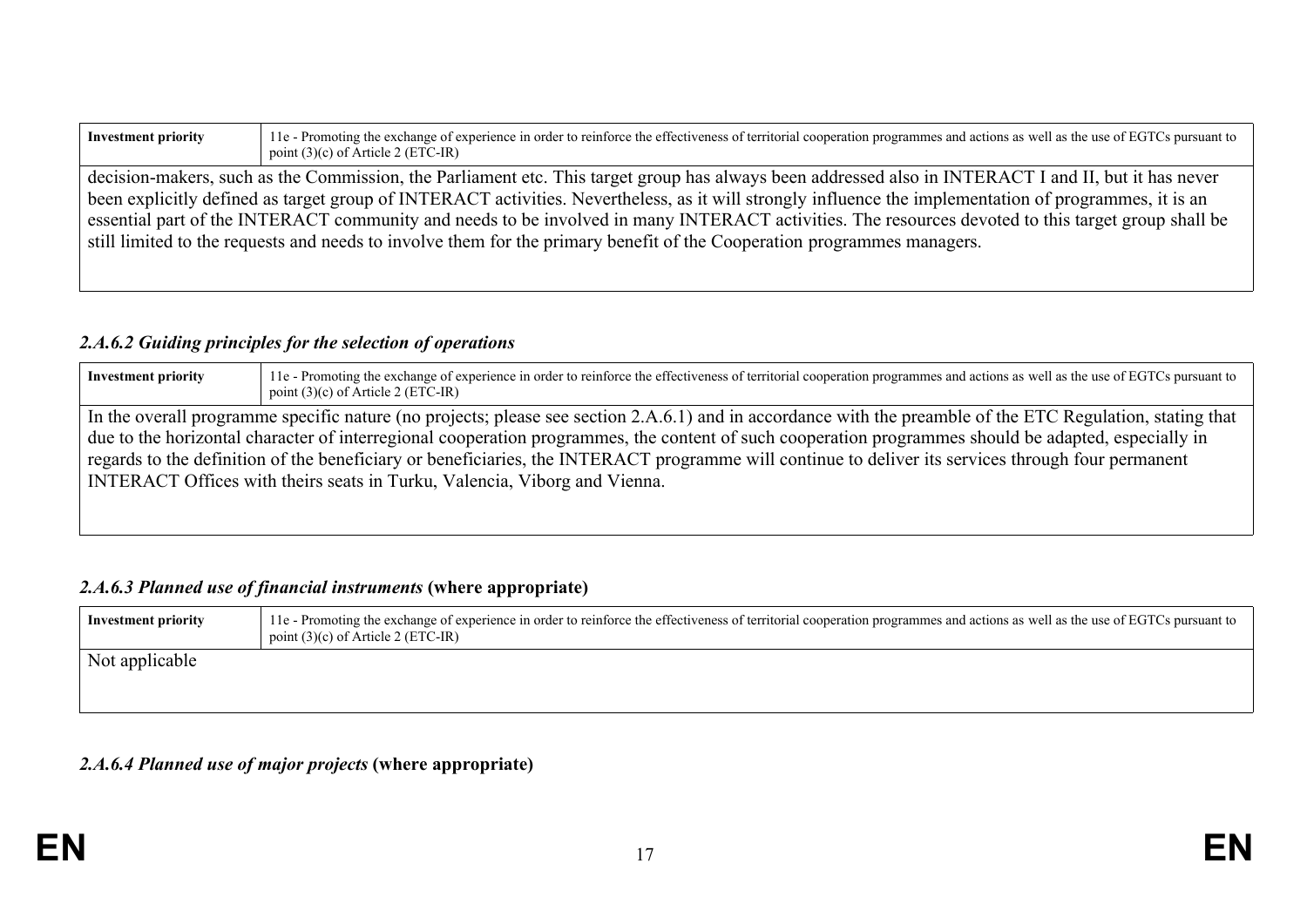| Investment priority | 11e - Promoting the exchange of experience in order to reinforce the effectiveness of territorial cooperation programmes and actions as well as the use of EGTCs pursuant to<br>point $(3)(c)$ of Article 2 (ETC-IR) |
|---------------------|----------------------------------------------------------------------------------------------------------------------------------------------------------------------------------------------------------------------|
| Not applicable      |                                                                                                                                                                                                                      |

# *2.A.6.5 Output indicators* **(by investment priority)**

# **Table 4: Common and programme-specific output indicators**

| <b>Investment priority</b> |                                 | 11e - Promoting the exchange of experience in order to reinforce the effectiveness of territorial cooperation programmes and actions as well as the use of EGTCs pursuant to point (3)(c) of Article<br>$2$ (ETC-IR) |                  |                     |                              |                               |  |  |
|----------------------------|---------------------------------|----------------------------------------------------------------------------------------------------------------------------------------------------------------------------------------------------------------------|------------------|---------------------|------------------------------|-------------------------------|--|--|
| ID                         |                                 | Indicator                                                                                                                                                                                                            | Measurement unit | Target value (2023) | Source of data               | <b>Frequency of reporting</b> |  |  |
|                            | Number of events                |                                                                                                                                                                                                                      | Number           | 890.00              | Annual Implementation Report | yearly                        |  |  |
|                            | Number of tools                 |                                                                                                                                                                                                                      | Number           | 250.00              | Annual Implementation Report | yearly                        |  |  |
|                            | Participants to INTERACT events |                                                                                                                                                                                                                      | Number           | 13,240.00           | Annual Implementation Report | yearly                        |  |  |
|                            | Financial                       |                                                                                                                                                                                                                      | <b>EURO</b>      | 43,100,133.00       | Annual Implementation Report | yearly                        |  |  |

#### **2.A.7 Performance framework**

### **Table 5: Performance framework of the priority axis**

| <b>Priority axis</b> | Alivery |
|----------------------|---------|
|                      |         |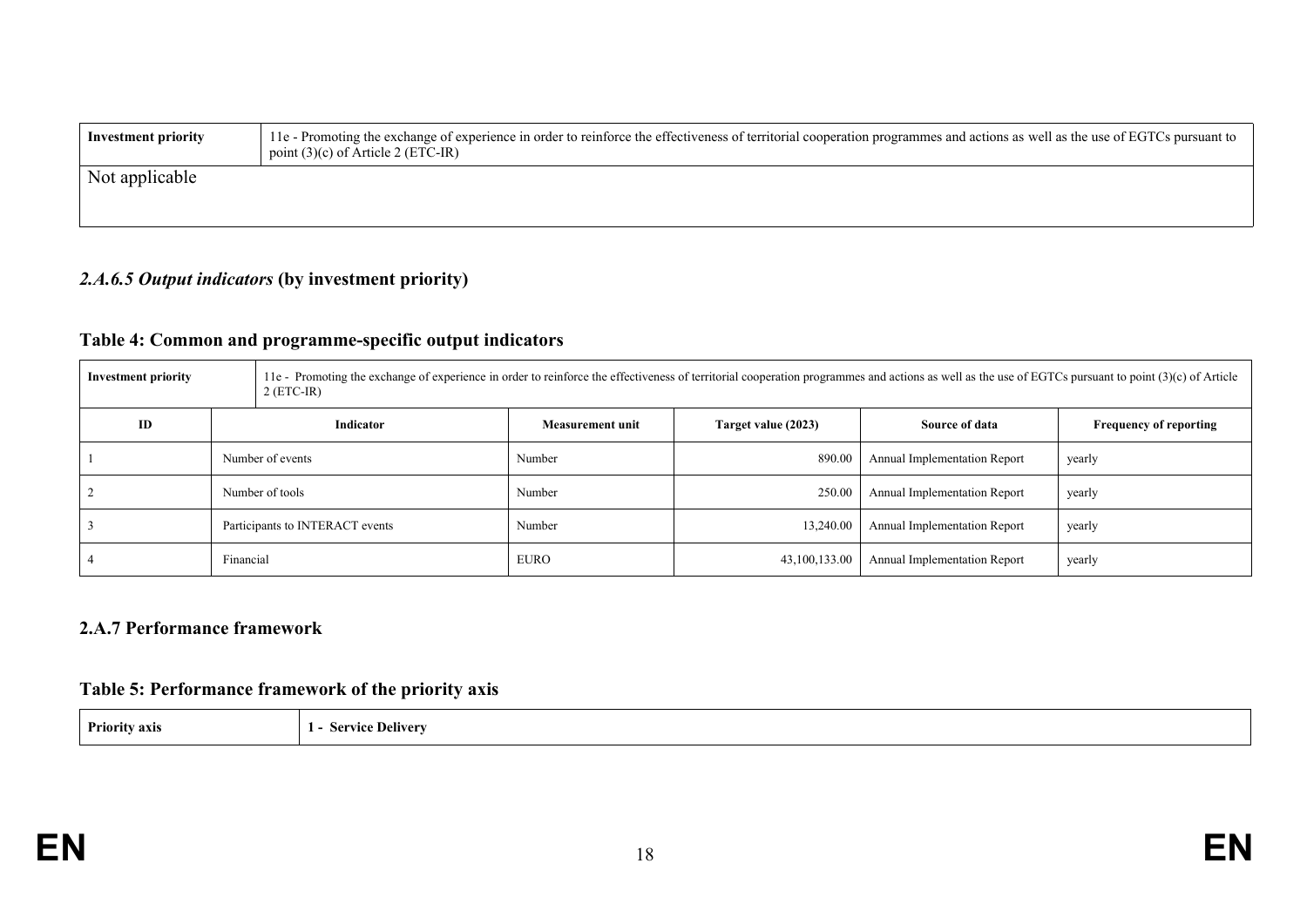| ID | Indicator<br>type | Indicator or key<br>implementation step | Measurement unit, where<br>appropriate | <b>Milestone for</b><br>2018 | Final target (2023) | Source of<br>data                   | <b>Explanation of relevance of indicator, where</b><br>appropriate                                                                |
|----|-------------------|-----------------------------------------|----------------------------------------|------------------------------|---------------------|-------------------------------------|-----------------------------------------------------------------------------------------------------------------------------------|
|    | $\Omega$          | Number of events                        | Number                                 | 197                          | 890.00              | Annual<br>Implementat<br>ion Report | Specific events will be organised in order to bring target<br>groups together and achieve INTERACT specific<br>objectives         |
|    | $\Omega$          | Number of tools                         | Number                                 | 55                           | 250.00              | Annual<br>Implementat<br>ion Report | Specific tools will be provided to target groups, to<br>achieve INTERACT specific objectives                                      |
|    | $\Omega$          | Participants to INTERACT<br>events      | Number                                 | 2935                         | 13,240.00           | Annual<br>Implementat<br>ion Report | The events to be organised by INTERACT aim to reach<br>a number of participants similar to in the 2007-2013<br>programming period |
|    | $\Omega$          | Financial                               | <b>EURO</b>                            | 9,555,161.00                 | 43,100,133.00       | Annual<br>Implementat<br>ion Report | Amount of certified expenditure of the priority axis<br>allocation                                                                |

#### **Additional qualitative information on the establishment of the performance framework**

Key principles to identify the output indicators for INTERACT III are:

- 1. SMART indicators, as set in the Method for establishing the performance framework Annex II CPR (Relevant, capturing essential information on the progress of priority; Achievable, with the given resources; Realistic, consistent with the nature of the specific objective; Transparent, i.e. easy to understand by any external observer, i.e. self-explanatory, with objectively verifiable targets and the source data identified, verifiable, without disproportionate administrative burden, as well as sufficiently flexible to accommodate emerging needs of the ETC context);
- 2. Based on the document discussed by the programming committee "INTERACT III Activities and outputs";
- 3. The targets have to take into account:
- ETC stakeholders´ limited capacity to actively participate in INTERACT activities;
- the available budget (same budget as for 2007-2013, the actual increase is lowered by the average inflation);
- INTERACT capacity at the end of the 2007-2013 period;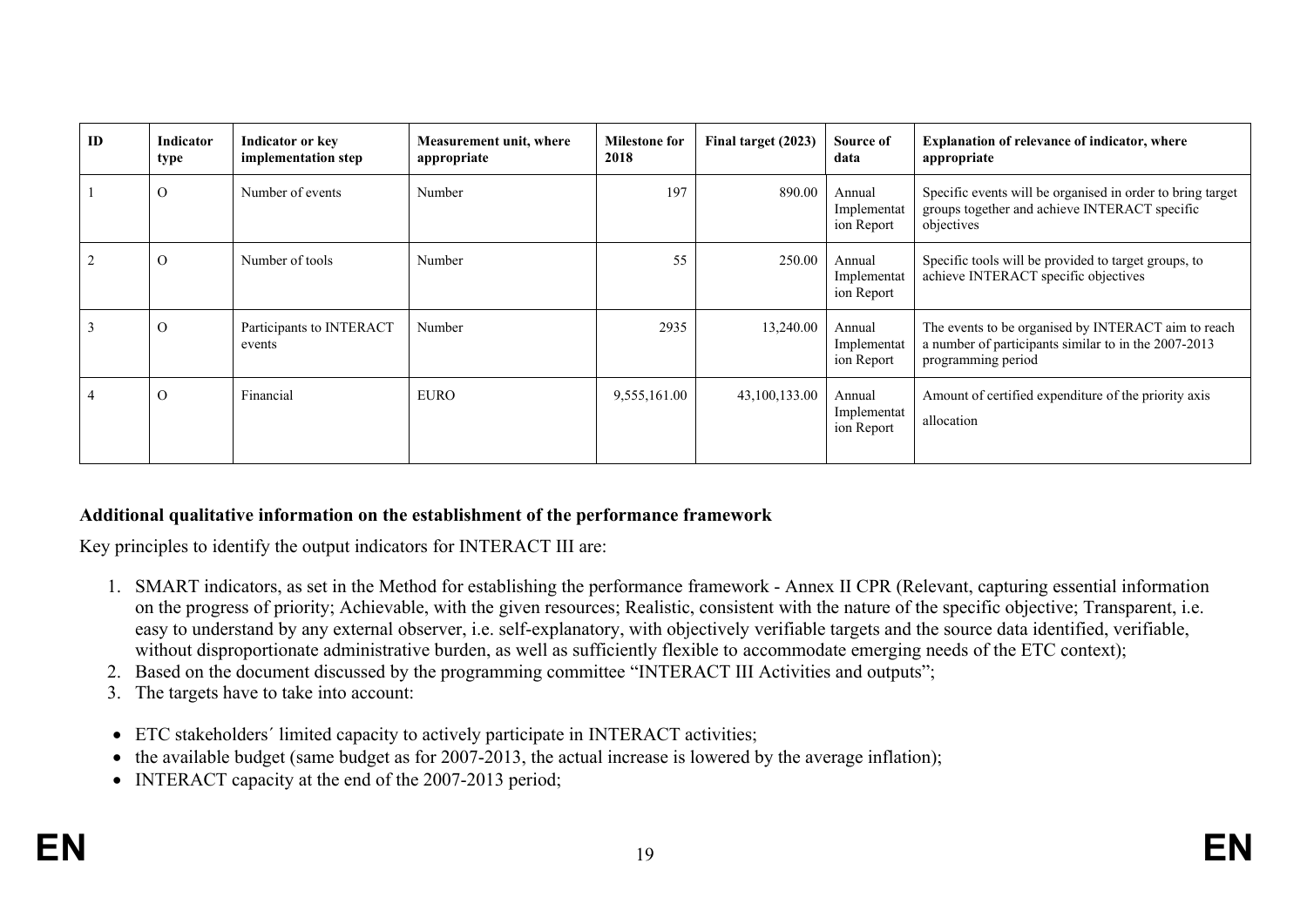- an on-going shift towards online services to ETC programme managers, instead of physical meetings (also due to travel restrictions);
- a clear request by target groups to focus on quality, instead of quantity.

### Background

- 1. The work flow of INTERACT has always been demand driven. Concrete needs of the target groups have widely determined the nature and the scope of INTERACT activities.
- 2. INTERACT II offered activities, which were not foreseen at the beginning of the programming period and could have not been fully programmed. INTERACT has anticipated ETC programmes´ needs. INTERACT also adapted to strategic needs, emerging during the programming period.
- 3. INTERACT´s flexibility has also been widely recognised by its target groups as one of the key assets and success factors for INTERACT.
- 4. The wide flexibility of the demand-driven approach has allowed INTERACT to adapt year-after-year to the changing ETC environment and shall be substantially kept in INTERACT III.
- 5. As described in the output paper, approved by the programming committee, it is not advisable to fix for the next 7 years precise numbers for long term network meetings and one-off events, or publications and online tools, because of the above mentioned needs-orientation of all INTERACT services and extremely changing environment (new strategic needs, new IT tools, etc.);
- 6. For all these reasons, INTERACT III output indicators include only events, tools, the number of participants to events and the mandatory financial indicator.
- 7. For calculating realistic targets for events (indicator No 1) and tools (indicator No 2), the events and publications list of the years 2011-2013 was considered:
- Each event organised by INTERACT was counted always as one event as an average value, even though the resources used vary (from a small one-off workshop, requiring few days preparation, to a long-term working group on new tools or a wide conference, requiring several staff and weeks of preparation).
- Each external event (not organised by INTERACT) was counted always as 0.5 event as an average value, even though the resources used vary (from a 15 minutes presentation, requiring few hours preparation, to the overall lead and draft concept and facilitation of workshops, requiring weeks or several staff members).
- Current average No. of events per year is 128, based on the total amount for the period 2011-2013. Total for 2014-2020 is 890 (»128\*7).
- Each tool (guidance, paper, publication, online tool produced by INTERACT) was counted always as one tool as an average value, even though resources used vary (from a short fact sheet, requiring few days of preparation, to a wide study, requiring many months).
- Each newsflash (regular info mail on activities by INTERACT) was counted always as 0,3 tool as an average value, because of the limited resources used.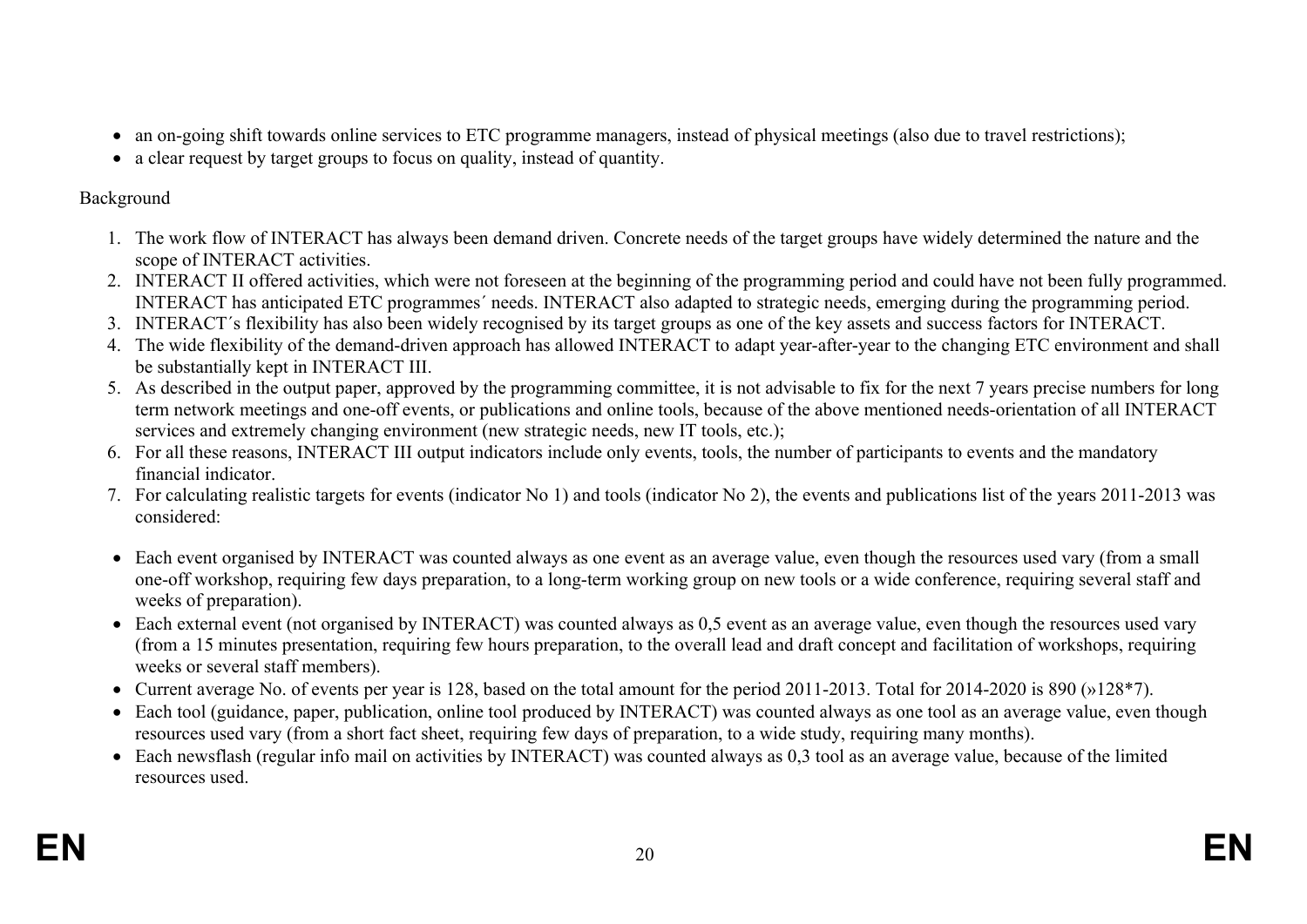- Current average No. of tools per year is 36, based on the total amount for the period 2011–2013. Total for 2014-2020 is 250 (»36\*7).
- 1. The output indicator No 3 was added based on a recommendation of the ex-ante evaluation and only covers the participants attending events organised by INTERACT, (both online and in presence). In compliance with the request of the target groups to focus on quality instead of quantity, the aim is to reach a similar number of participants as in the 2007-2013 programming period (i.e. no increase is planned). The baseline was established on the basis of the total number of participants of 2013 INTERACT events, eliminating the 3 events with the highest and the 3 with the lowest number of participants. This figure was multiplied by yearly coefficients reflecting the number of events compared to 2013 to get the baseline figure of 13.240.
- 2. Taking into account that the first implementation year of INTERACT III is 2016, the 2018 milestone target for the financial indicator is calculated by multiplying the average spending of INTERACT II in the years 2009-2011 (corresponding to 2016-2018 in the current programming life cycle) per 2,5 years (i.e. taking into account that by end of 2018 expenditures from 1.1.2016 until 30.06.2018 will be certified at programme level). The 2018 targets regarding tools and events are calculated as a proportion to this financial target.

#### **2.A.8 Categories of intervention**

Categories of intervention corresponding to the content of the priority axis, based on a nomenclature adopted by the Commission, and indicative breakdown of Union support

#### **Tables 6-9: Categories of intervention**

#### **Table 6: Dimension 1 Intervention field**

| <b>Priority axis</b> | 1 - Service Delivery                                                                                                                                                            |                     |  |  |
|----------------------|---------------------------------------------------------------------------------------------------------------------------------------------------------------------------------|---------------------|--|--|
|                      | Code                                                                                                                                                                            | Amount $(\epsilon)$ |  |  |
|                      | 096. Institutional capacity of public administrations and public services related to implementation of the<br>ERDF or actions supporting ESF institutional capacity initiatives | 36,635,113.00       |  |  |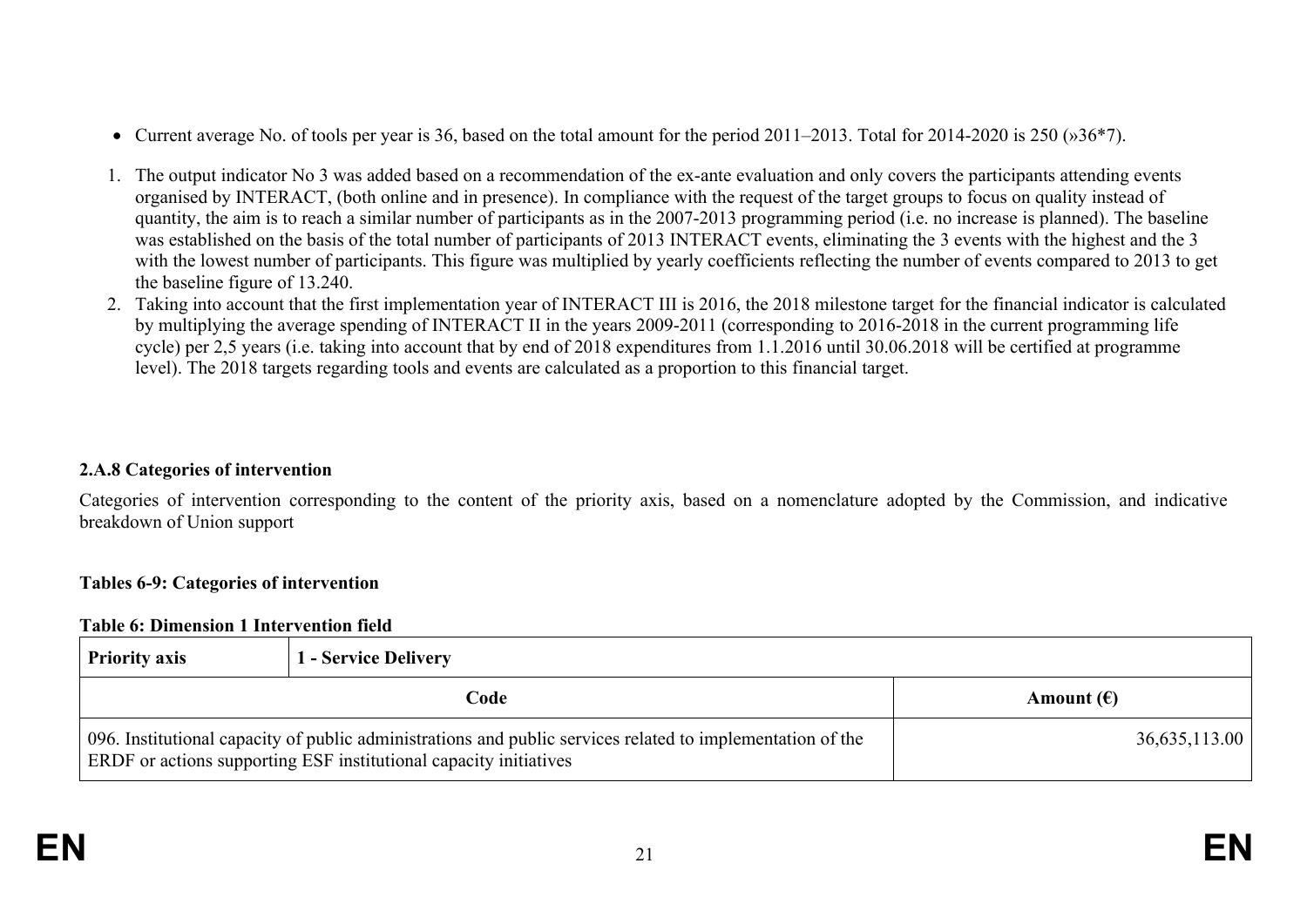#### **Table 7: Dimension 2 Form of finance**

| <b>Priority axis</b>    | 1 - Service Delivery |                     |  |
|-------------------------|----------------------|---------------------|--|
| Code                    |                      | Amount $(\epsilon)$ |  |
| 01. Non-repayable grant |                      | 36,635,113.00       |  |

#### **Table 8: Dimension 3 Territory type**

| <b>Priority axis</b>       | .<br>1 - Service Delivery |                     |  |
|----------------------------|---------------------------|---------------------|--|
|                            | Code                      | Amount $(\epsilon)$ |  |
| $\vert$ 07. Not applicable |                           | 36,635,113.00       |  |

### **Table 9: Dimension 6 Territorial delivery mechanisms**

| <b>Priority axis</b>       | 1 - Service Delivery |                     |  |
|----------------------------|----------------------|---------------------|--|
|                            | Code                 | Amount $(\epsilon)$ |  |
| $\vert$ 07. Not applicable |                      | 36,635,113.00       |  |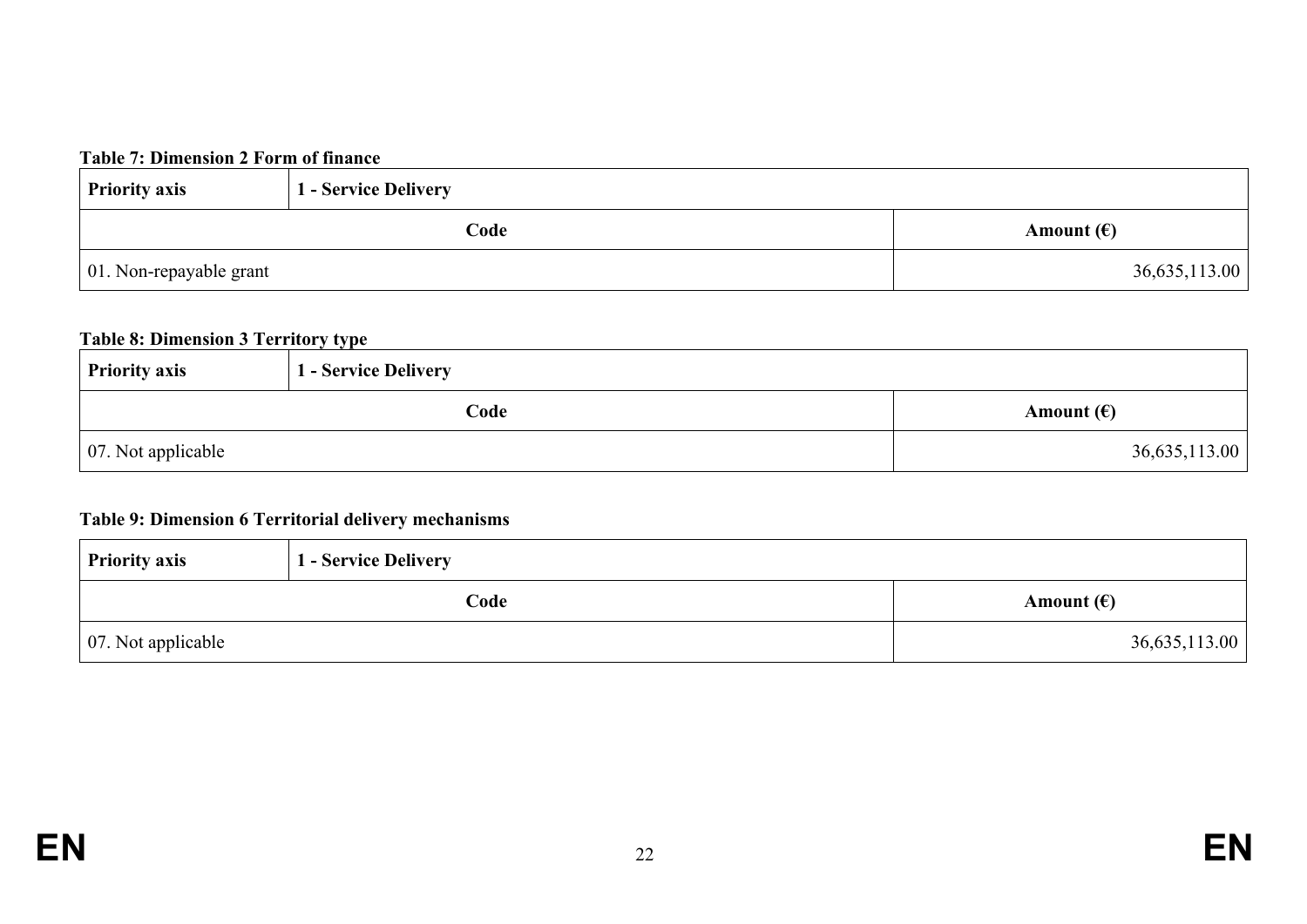2.A.9 A summary of the planned use of technical assistance including, where necessary, actions to reinforce the administrative capacity of authorities involved in the management and control of the programmes and beneficiaries and, where necessary, actions to enhance the **administrative capacity of relevant partners to participate in the implementation of programmes** (where appropriate)

| <b>Priority axis:</b> | 1 - Service Delivery |
|-----------------------|----------------------|
| Not applicable        |                      |
|                       |                      |
|                       |                      |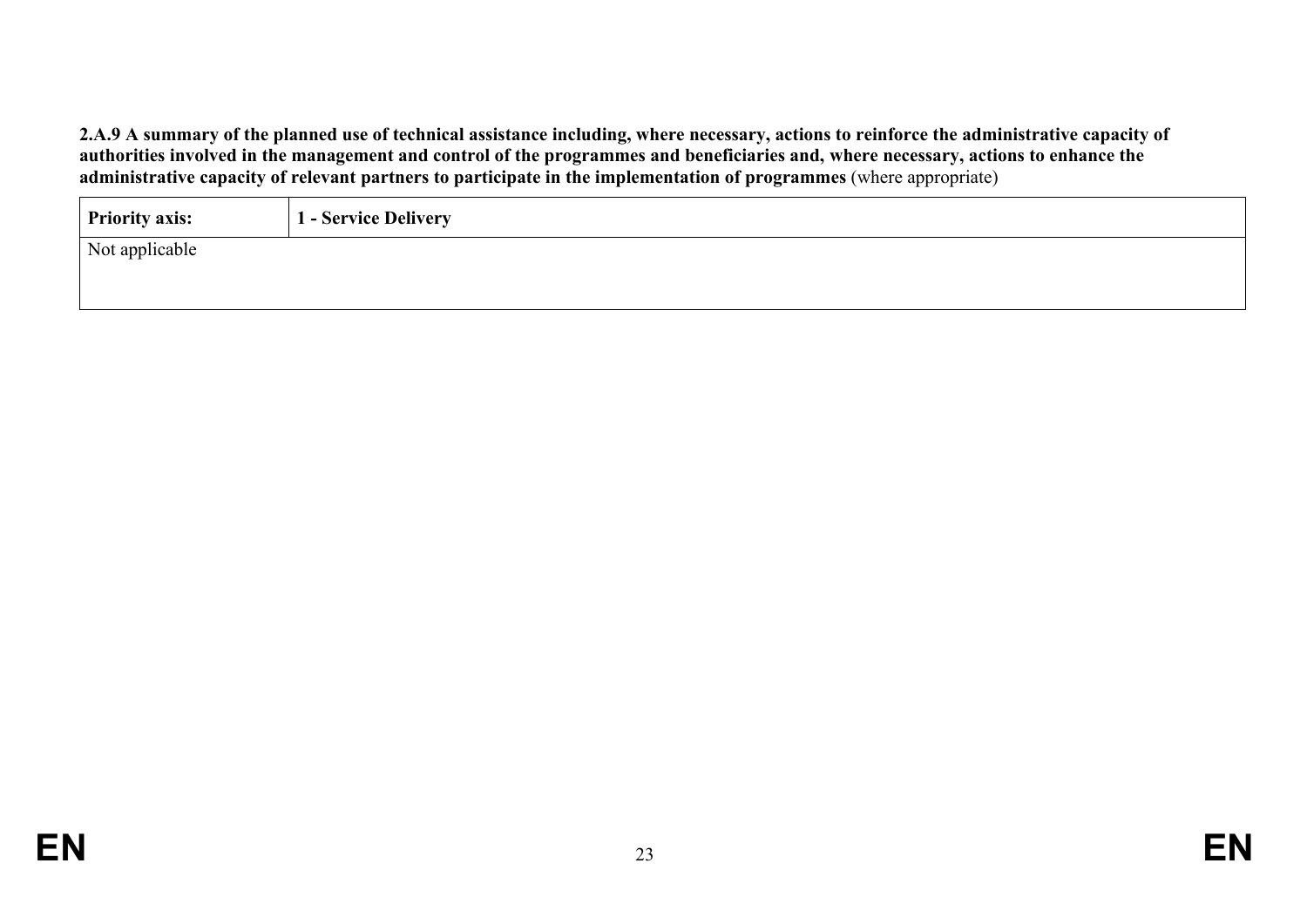#### **2.B DESCRIPTION OF THE PRIORITY AXES FOR TECHNICAL ASSISTANCE**

### **2.B.1 Priority axis**

| ID           |                                                                  |
|--------------|------------------------------------------------------------------|
| <b>Title</b> | $\sim$<br>achnical.<br>, cataata naa<br>ASSISSIANCE<br>wuuntai k |

#### **2.B.2 Fund and calculation basis for Union support**

| Fund        | <b>Calculation basis (total eligible</b><br>expenditure or eligible public<br>expenditure) |
|-------------|--------------------------------------------------------------------------------------------|
| <b>ERDF</b> | Public                                                                                     |

### **2.B.3 Specific objectives and expected results**

| ID | Specific objective                                       | Results that the Member States seek to achieve with Union support                                                                                                                                                                                                                                                                                                                                                                                  |
|----|----------------------------------------------------------|----------------------------------------------------------------------------------------------------------------------------------------------------------------------------------------------------------------------------------------------------------------------------------------------------------------------------------------------------------------------------------------------------------------------------------------------------|
|    | Effective implementation of the cooperation<br>programme | The main result of the Technical Assistance priority axis will be the maximised effectiveness and<br>efficiency of programme management, coordination and control, contributing to the effective and<br>efficient delivery of INTERACT III services. All management and control systems shall be adequately<br>and timely set up and all procedures executed in timely fashion in order to assure sound and smooth<br>management of the programme. |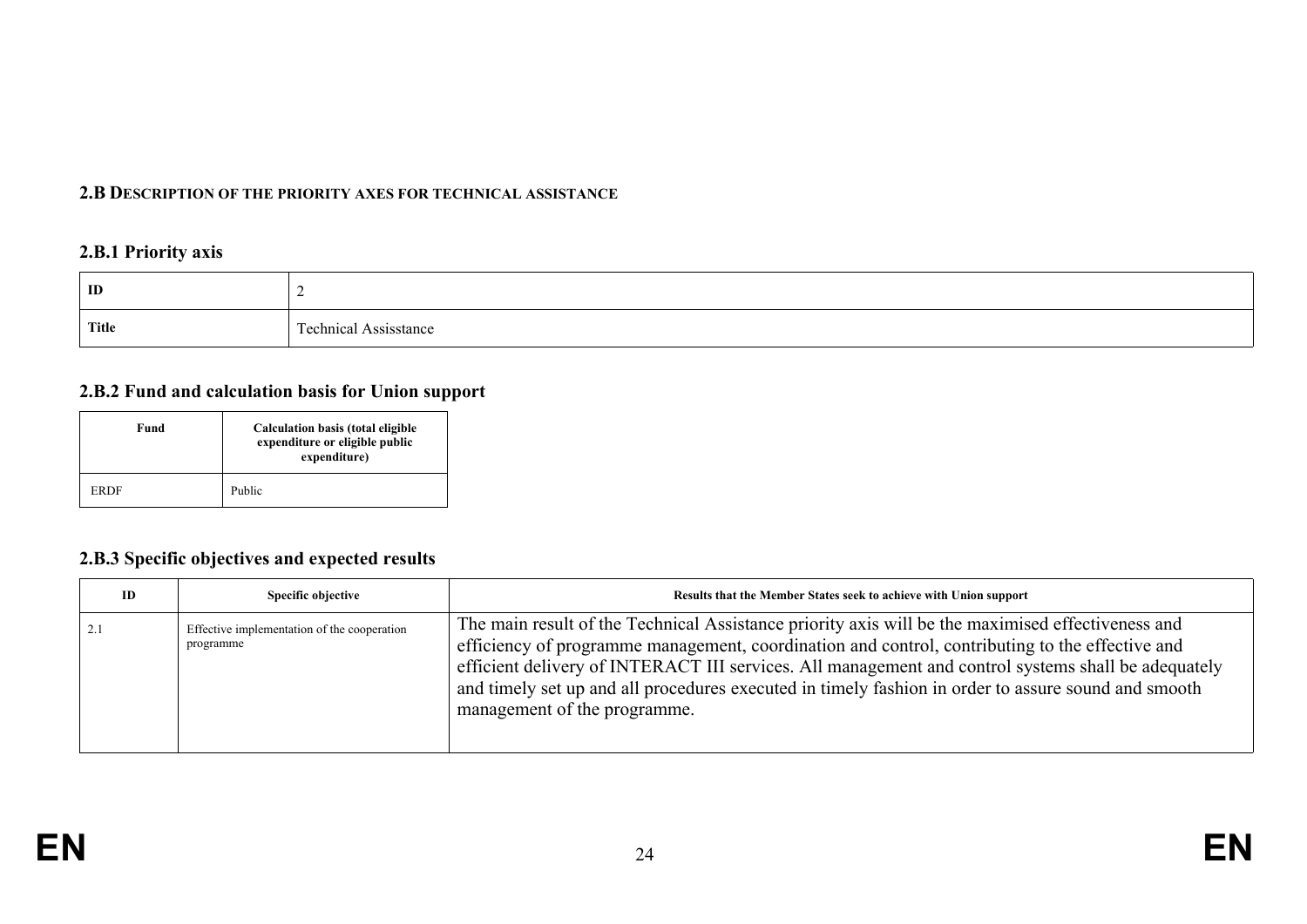### **2.B.4 Result indicators**

# **Table 10: Programme-specific result indicators** (by specific objective)

| <b>Priority axis</b><br>2.1 - Effective implementation of the cooperation programme |    |                |                            |                       |                         |                     |                       |                               |
|-------------------------------------------------------------------------------------|----|----------------|----------------------------|-----------------------|-------------------------|---------------------|-----------------------|-------------------------------|
|                                                                                     | ID | Indicator      | <b>Measurement</b><br>unit | <b>Baseline value</b> | <b>Baseline</b><br>vear | Target value (2023) | <b>Source of data</b> | <b>Frequency of reporting</b> |
|                                                                                     |    | not applicable | no                         | 0.00                  |                         | 0.00                | not applicable        | not applicable                |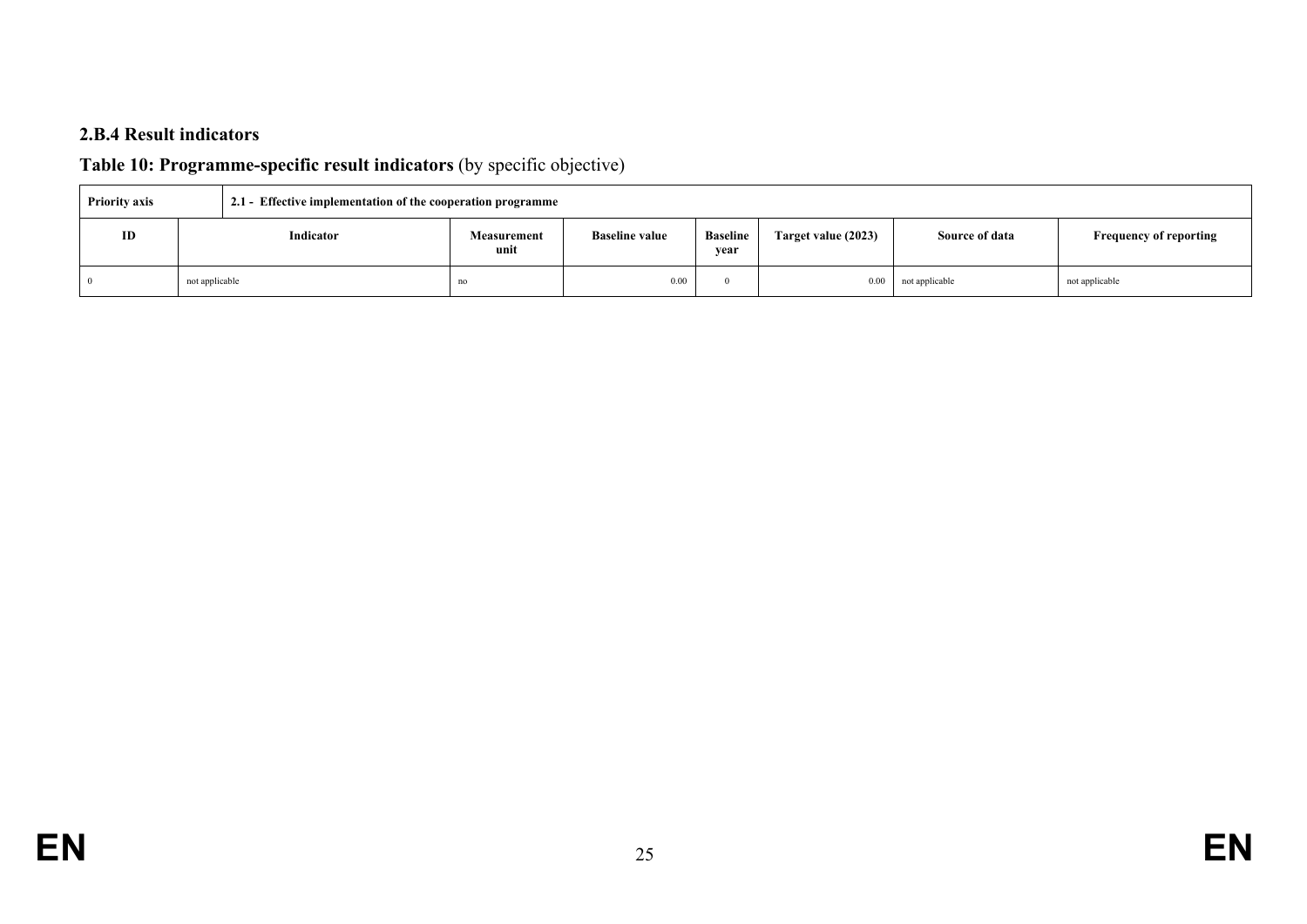**2.B.5 Actions to be supported and their expected contribution to the specific objectives** (by priority axis)

#### *2.B.5.1 Description of actions to be supported and their expected contribution to the specific objectives*

| <b>Priority axis</b>                                                                         | 2 - Technical Assisstance                                                                                                                                                                                                                                                                                                                                                                                                                                                                                                                                                                                                                                                                                                                                                                                                                                                           |  |  |
|----------------------------------------------------------------------------------------------|-------------------------------------------------------------------------------------------------------------------------------------------------------------------------------------------------------------------------------------------------------------------------------------------------------------------------------------------------------------------------------------------------------------------------------------------------------------------------------------------------------------------------------------------------------------------------------------------------------------------------------------------------------------------------------------------------------------------------------------------------------------------------------------------------------------------------------------------------------------------------------------|--|--|
| activities:                                                                                  | The technical assistance will cover a range of activities and tools of the MA/IS, CA and AA with its cooperating bodies in order to achieve maximised<br>effectiveness and efficiency of programme management, coordination, control and audit; one of them being setting up and operating a small INTERACT<br>Secretariat supporting the Managing Authority in the implementation and day-to-day management and coordination of the programme. The Managing<br>Authority supported by INTERACT Secretariat will perform amongst others the management, financial and communication tasks related to the<br>implementation of the INTERACT III Programme. For this purpose, there is a need of professionals with skills and competences to fulfil the following                                                                                                                    |  |  |
| Monitoring, control and reporting                                                            |                                                                                                                                                                                                                                                                                                                                                                                                                                                                                                                                                                                                                                                                                                                                                                                                                                                                                     |  |  |
|                                                                                              | setting up, operating and maintenance of an electronic monitoring system covering all monitoring requirements and workflows of the programme<br>(programme management, monitoring, audit and control);<br>providing guidance and support to ensure adequate control of the programme actions at all levels (institutions hosting INTERACT Offices, bodies<br>responsible for management verifications) through guidance documents and advice;<br>setting-up and supervising the implementation of procedures for the quality assessment, monitoring and control of the activities implemented under<br>the INTERACT Programme;<br>collecting data concerning the progress of the programme in achieving its objectives, as well as financial data and data relating to indicators and<br>milestones, and regular reporting to the Monitoring Committee and the European Commission; |  |  |
| Support to the INTERACT Offices and other actors involved in implementation of the programme |                                                                                                                                                                                                                                                                                                                                                                                                                                                                                                                                                                                                                                                                                                                                                                                                                                                                                     |  |  |
|                                                                                              | providing tools and guidance documentation (manuals, supporting implementation of the programme).                                                                                                                                                                                                                                                                                                                                                                                                                                                                                                                                                                                                                                                                                                                                                                                   |  |  |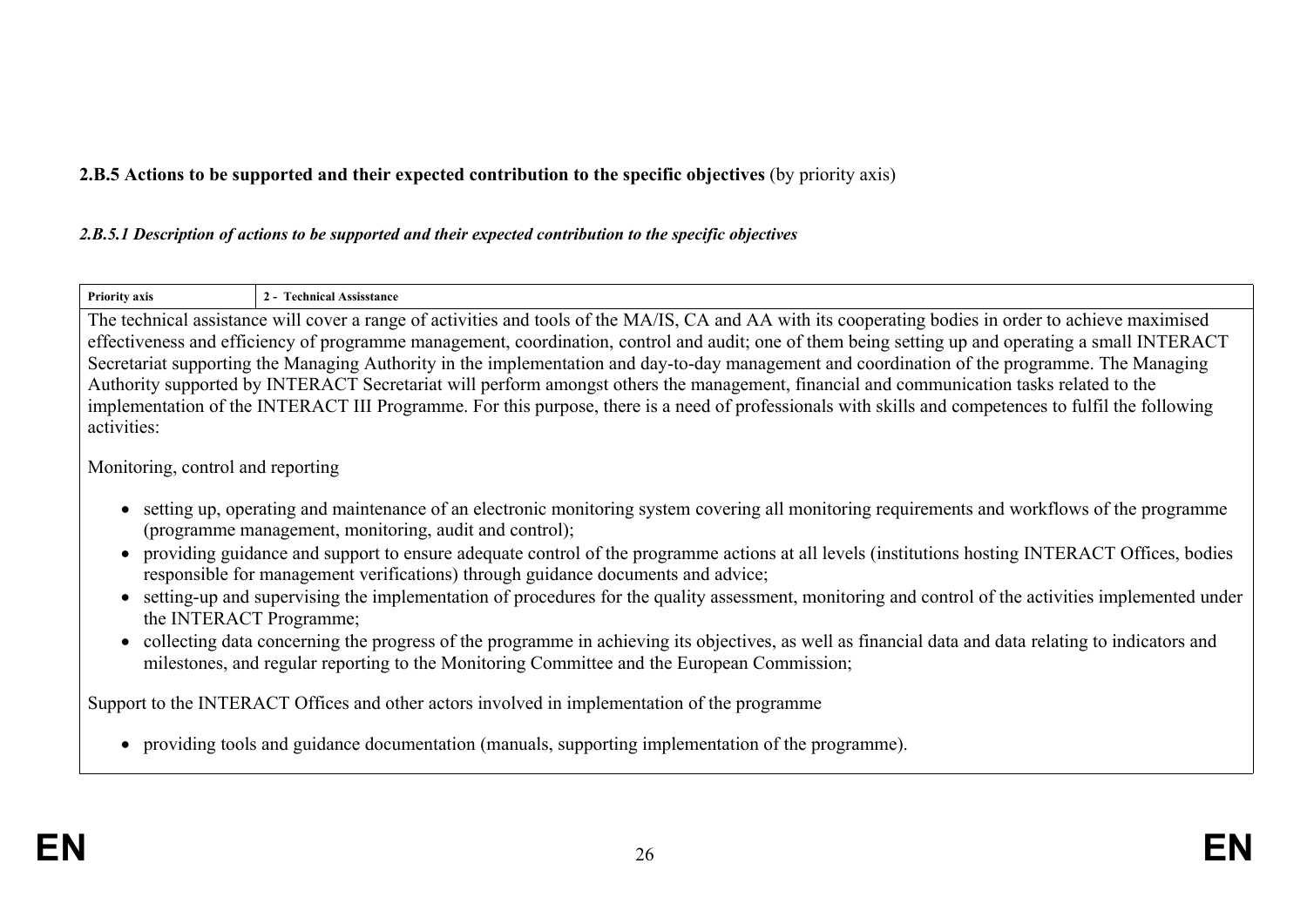| <b>Priority axis</b> | <b>Assisstance</b><br>.<br>ліса<br> |
|----------------------|-------------------------------------|
|                      |                                     |

Communication

- setting up and operating all internal communication systems with regards to the INTERACT staff in all INTERACT Offices and MA/INTERACT Secretariat, ensuring adequate coordination of activities
- responsible for drafting and supervising the implementation of the programme communication strategy

Programme management

- organisation, preparation and facilitation of meetings of the programme bodies, in particular the Monitoring Committee;
- drafting and implementing the programme evaluation plan and the follow-up of findings of independent programme evaluations in order to support the improvement of the management and implementation.

Furthermore the TA priority axis will cover the INTERACT III-related activities of the Certifying and Audit Authority with its cooperation bodies (internal costs and external services related to performance of audits, such as for example: externalization of audits, salaries, travel costs, IT services, education, technical equipment and other facilities, etc.), as indicated under section 5.3.

### *2.B.5.2 Output indicators expected to contribute to results (by priority axis)*

#### **Table 11: Output indicators**

| <b>Priority axis</b><br>2 - Technical Assisstance |                                         |  |                  |                     |                      |
|---------------------------------------------------|-----------------------------------------|--|------------------|---------------------|----------------------|
| ID                                                | Indicator                               |  | Measurement unit | Target value (2023) | Source of data       |
| 2.1/1                                             | Number of Monitoring Committee Meetings |  | Number           | 14.00               | Programme monitoring |
| 2.1/2                                             | Joint Annual Work Plan approved         |  | Number           | 7.00                | Programme monitoring |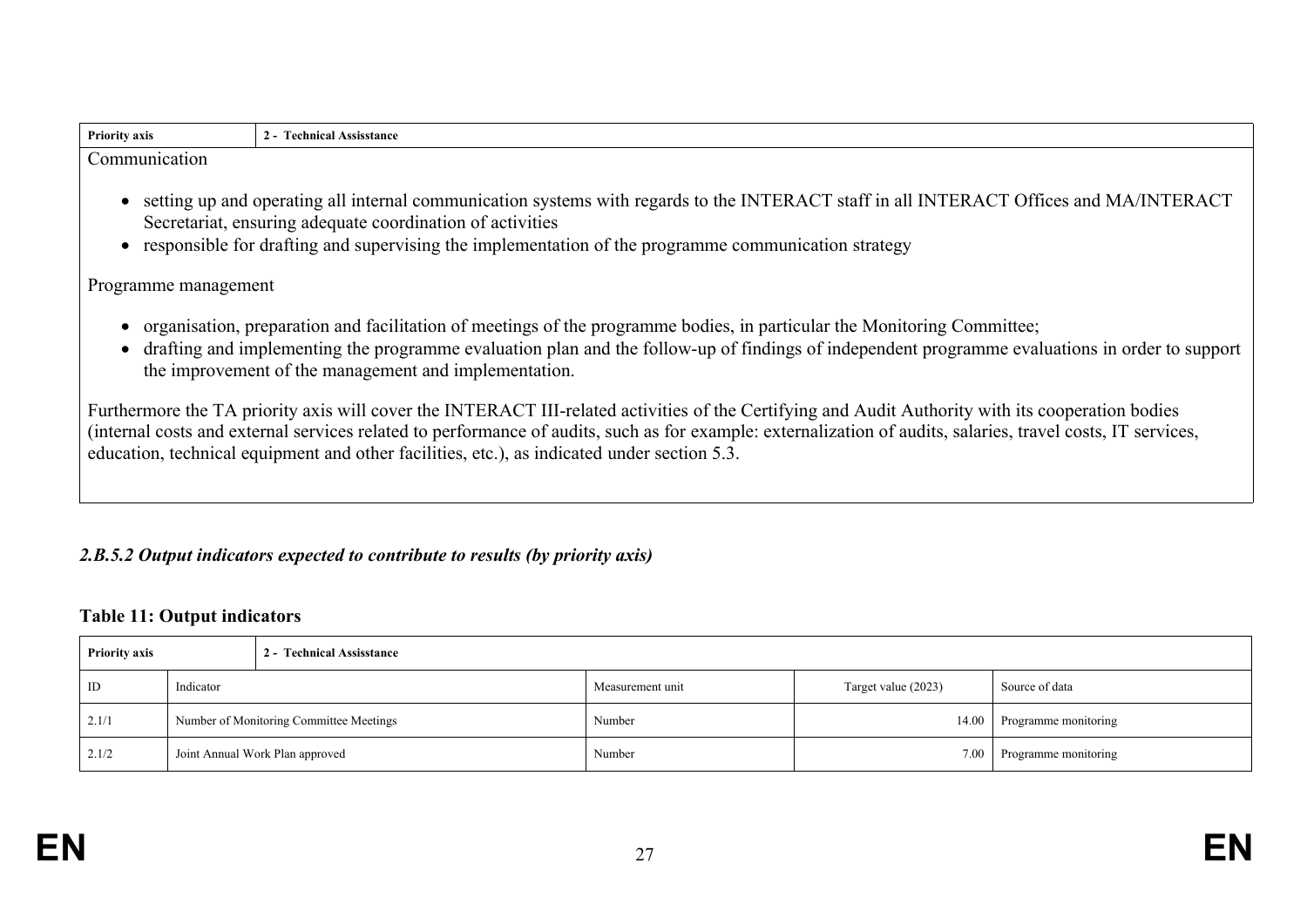| <b>Priority axis</b> |                                                   | 2 - Technical Assisstance    |                  |                     |                      |
|----------------------|---------------------------------------------------|------------------------------|------------------|---------------------|----------------------|
| ID                   | Indicator                                         |                              | Measurement unit | Target value (2023) | Source of data       |
| 2.1/3                | External interim programme evaluation carried out |                              | Number           | $1.00\,$            | Programme monitoring |
| 2.1/4                | Progress/activity reports of the INTERACT Offices |                              | Number           | 70.00               | Programme monitoring |
| 2.1/5                |                                                   | Annual Implementation Report | Number           | 9.00                | Programme monitoring |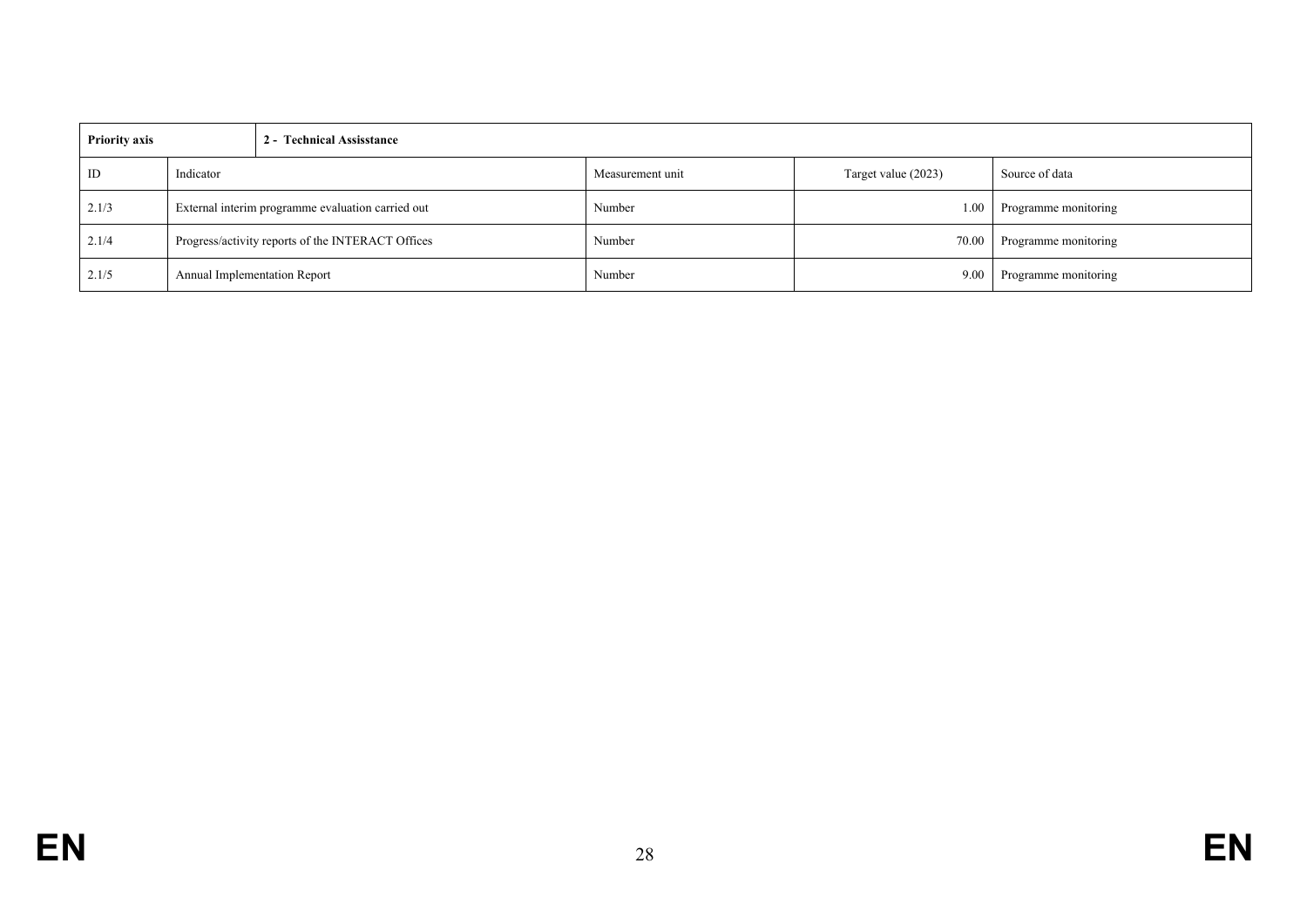#### **2.B.6 Categories of intervention**

Corresponding categories of intervention based on a nomenclature adopted by the Commission, and an indicative breakdown of Union support.

#### **Tables 12-14: Categories of intervention**

#### **Table 12: Dimension 1 Intervention field**

| <b>Priority axis</b>                                        | 2 - Technical Assisstance |                     |
|-------------------------------------------------------------|---------------------------|---------------------|
|                                                             | Code                      | Amount $(\epsilon)$ |
| 121. Preparation, implementation, monitoring and inspection |                           | 2,757,481.00        |

#### **Table 13: Dimension 2 Form of finance**

| <b>Priority axis</b>            | 2 - Technical Assisstance |                     |
|---------------------------------|---------------------------|---------------------|
|                                 | Code                      | Amount $(\epsilon)$ |
| $\vert$ 01. Non-repayable grant |                           | 2,757,481.00        |

#### **Table 14: Dimension 3 Territory type**

| <b>Priority axis</b> | <b>Technical Assisstance</b><br>$2 -$ |
|----------------------|---------------------------------------|
|----------------------|---------------------------------------|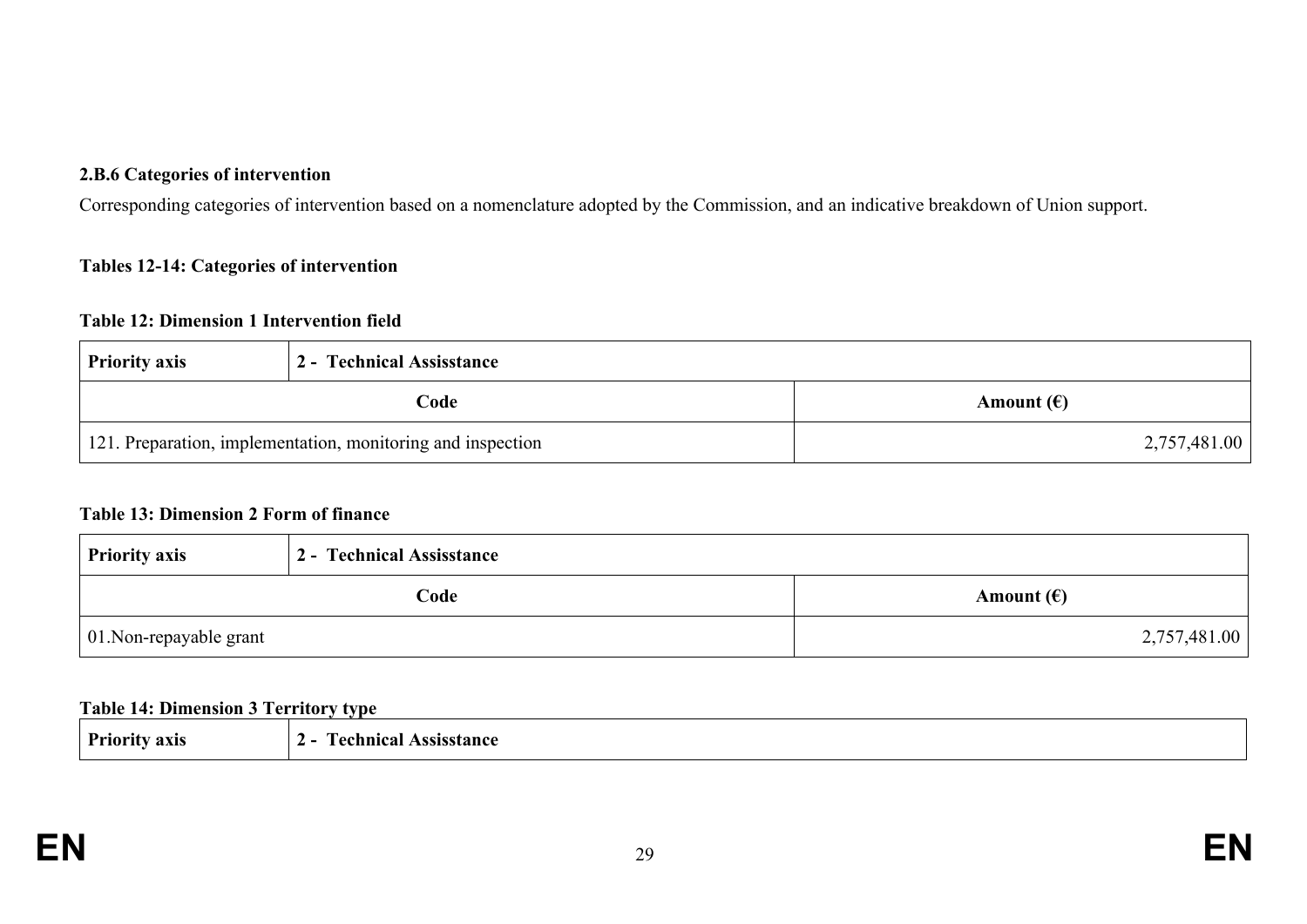| Code                       | Amount $(\epsilon)$ |
|----------------------------|---------------------|
| $\vert$ 07. Not applicable | 2,757,481.00        |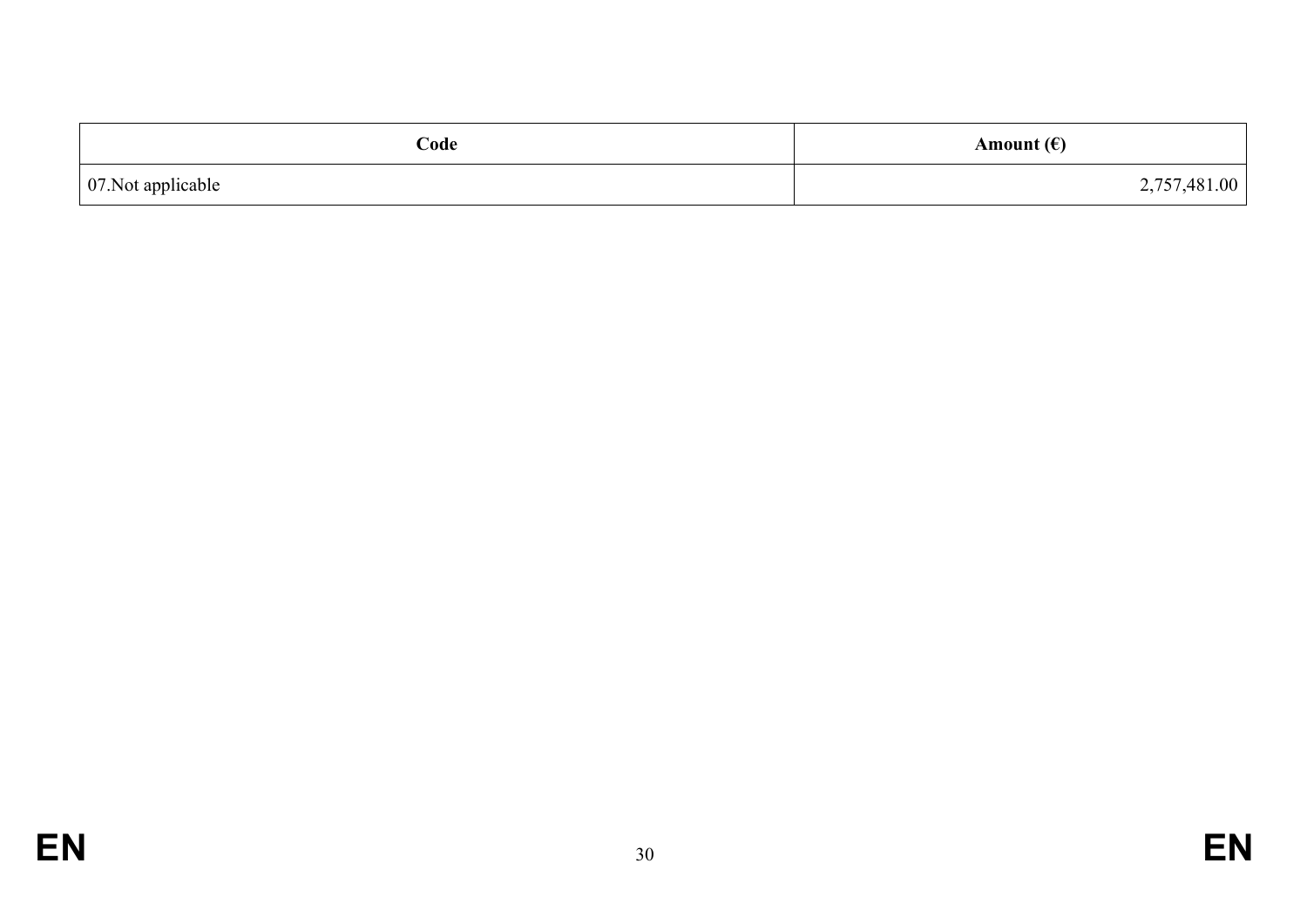# **3. FINANCING PLAN**

# **3.1 Financial appropriation from the ERDF (in**  $\epsilon$ **)**

# **Table 15**

| Fund        | 2014 | 2015         | 2016         | 2017         | 2018         | 2019         | 2020         | <b>Total</b>  |
|-------------|------|--------------|--------------|--------------|--------------|--------------|--------------|---------------|
| <b>ERDF</b> | 0.00 | 4,806,819.00 | 4,074,185.00 | 7,402,837.00 | 7,550,893.00 | 7,701,910.00 | 7,855,950.00 | 39,392,594.00 |
| Total       | 0.00 | 4,806,819.00 | 4,074,185.00 | 7,402,837.00 | 7,550,893.00 | 7,701,910.00 | 7,855,950.00 | 39,392,594.00 |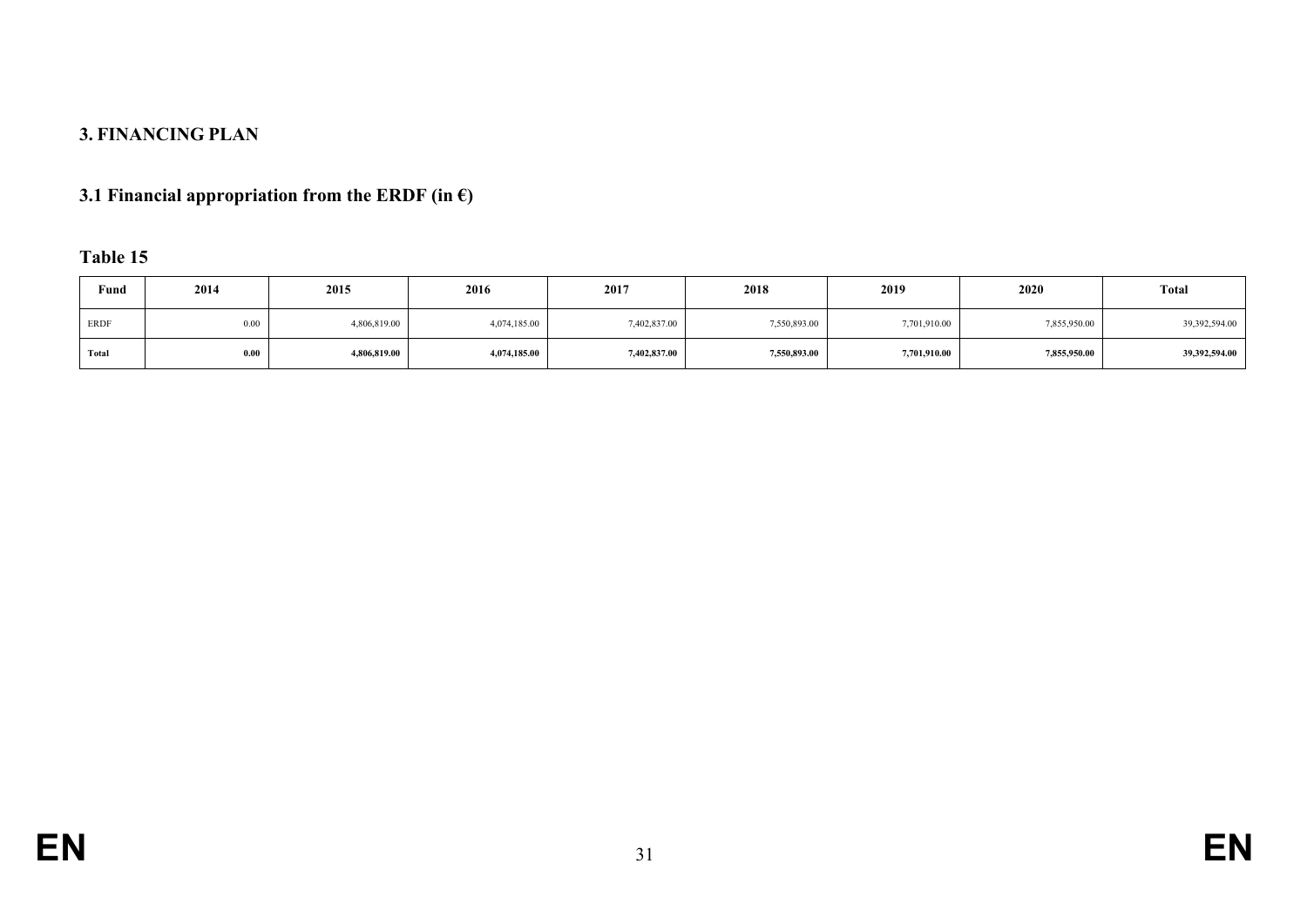#### **3.2.A Total financial appropriation from the ERDF and national co-financing (in €)**

#### **Table 16: Financing plan**

| Priority<br>axis   | Fund        | <b>Basis for</b><br>calculation of<br><b>Union support</b> | <b>Union support</b><br>(a) | <b>National</b><br>counterpart | Indicative breakdown of the national<br>counterpart              |                                           | <b>Total funding</b><br>$(e) = (a) + (b)$ | Co-financing rate<br>$(f) = (a) / (e) (2)$ | For information                              |                          |
|--------------------|-------------|------------------------------------------------------------|-----------------------------|--------------------------------|------------------------------------------------------------------|-------------------------------------------|-------------------------------------------|--------------------------------------------|----------------------------------------------|--------------------------|
|                    |             | (Total eligible<br>cost or public<br>eligible cost)        |                             | $(b) = (c) + (d)$              | <b>National public</b><br>funding<br>$\left( \mathbf{c} \right)$ | <b>National private</b><br>funding<br>(d) |                                           |                                            | <b>Contributions from</b><br>third countries | <b>EIB</b> contributions |
|                    |             |                                                            |                             |                                |                                                                  |                                           |                                           |                                            |                                              |                          |
|                    | <b>ERDF</b> | Public                                                     | 36,635,113.00               | 6,465,020.00                   | 6,465,020.00                                                     | 0.00                                      | 43,100,133.00                             | 84.9999998840%                             | 135,343.00                                   |                          |
|                    | <b>ERDF</b> | Public                                                     | 2,757,481.00                | 486,615.00                     | 486,615.00                                                       | 0.00                                      | 3,244,096.00                              | 84.9999815049%                             | 10,187.00                                    |                          |
| Total              | <b>ERDF</b> |                                                            | 39,392,594.00               | 6,951,635.00                   | 6,951,635.00                                                     | 0.00                                      | 46,344,229.00                             | 84.9999985975%                             |                                              |                          |
| <b>Grand</b> total |             |                                                            | 39,392,594.00               | 6,951,635.00                   | 6,951,635.00                                                     | 0.00                                      | 46,344,229.00                             | 84.9999985975%                             |                                              |                          |

(1) To be completed only when priority axes are expressed in total costs.

(2) This rate may be rounded to the nearest whole number in the table. The precise rate used to reimburse payments is the ratio (f).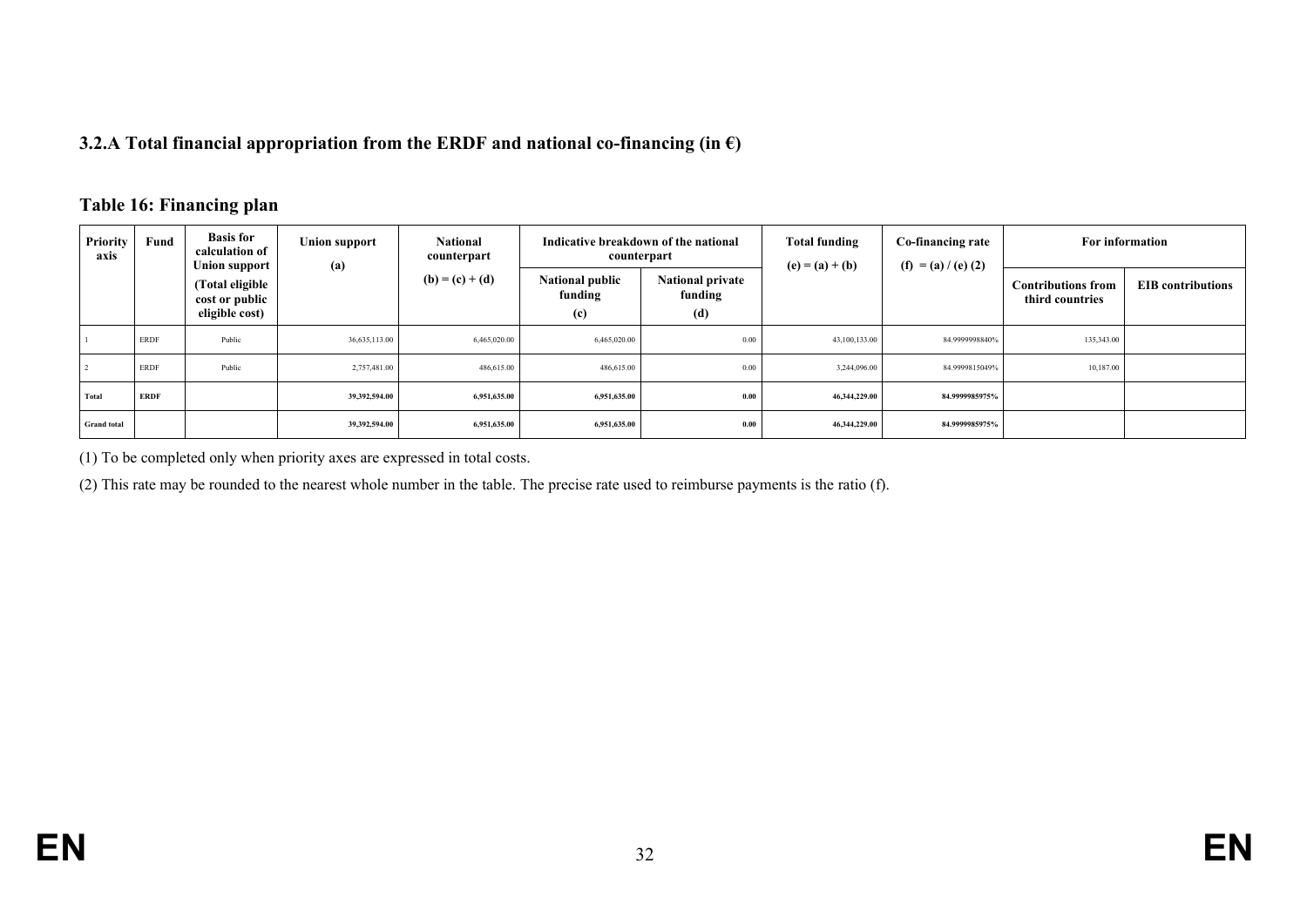# **3.2.B Breakdown by priority axis and thematic objective**

### **Table 17**

| <b>Priority</b><br>axis | Thematic objective                                                                                                | Union support | <b>National counterpart</b> | <b>Total funding</b> |
|-------------------------|-------------------------------------------------------------------------------------------------------------------|---------------|-----------------------------|----------------------|
|                         | Enhancing institutional capacity of public authorities and stakeholders<br>and an efficient public administration | 36,635,113.00 | 6,465,020.00                | 43,100,133.00        |
| Total                   |                                                                                                                   | 36,635,113.00 | 6,465,020.00                | 43,100,133.00        |

### **Table 18: Indicative amount of support to be used for climate change objectives**

| <b>Priority axis</b> | Indicative amount of support to be used for climate change objectives | Proportion of the total allocation to the<br>programme $(\%)$ |
|----------------------|-----------------------------------------------------------------------|---------------------------------------------------------------|
| <b>Total</b>         | 0.00                                                                  | $0.00\%$                                                      |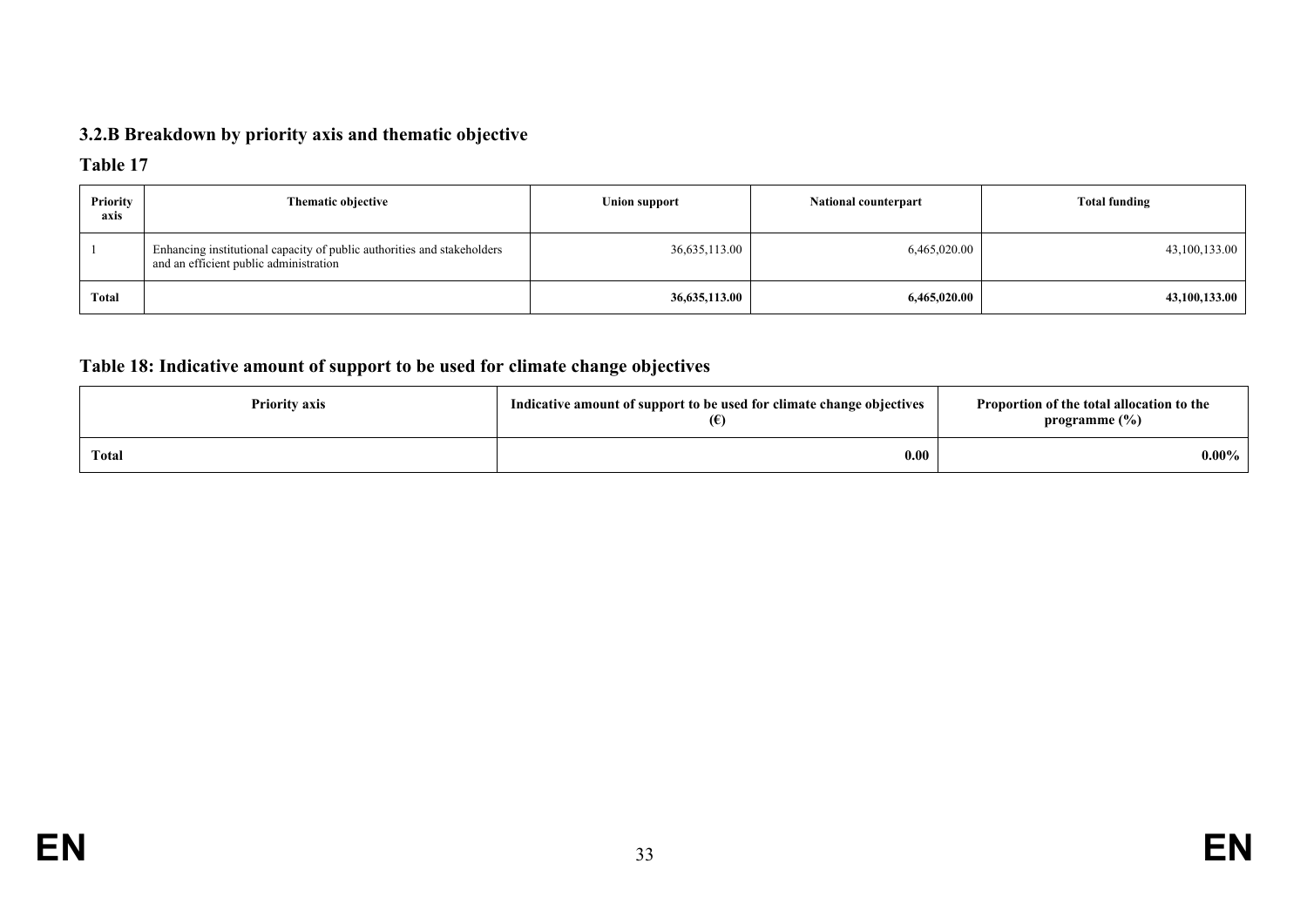# **4. INTEGRATED APPROACH TO TERRITORIAL DEVELOPMENT**

Description of the integrated approach to territorial development, taking into account the content and objectives of the cooperation programme, including in relation to regions and areas referred to in Article 174(3) TFEU, having regard to the Partnership Agreements of the participating Member States, and showing how it contributes to the accomplishment of the programme objectives and expected results

The main focus of INTERACT III is on increased effectiveness of territorial cooperation, as well as cooperation in its widest sense. The integrated approach relates to all three specific objectives of INTERACT, because cooperation as such is one of the main tools for an integrated territorial development of all regions of the European Union. Through a more effective cooperation they may more effectively reach common goals, address common challenges and exploit joint potentialities.

Main needs and challenges identified by territorial target groups identified in section 2, as well as included in the CSF, are addressed by all three objectives of INTERACT III, like this:

- 1. To improve management and control capacity of ETC programmes: ETC needs to become more strategically focused and results-oriented; ETC shall be better embedded in the new logical framework; ETC needs to increase the effectiveness and skills of public administration in cooperation activities, especially by encouraging the exchange of experiences; ETC needs an improved governance and quality, e.g. through greater standardisation of rules and procedures across MSs; ETC needs simplified approaches and clear rules, to reduce administrative burdens, increase transparency, accountability and to reduce errors;
- 2. To improve the ETC capacity in capturing and communicating the programme results: There is a need to strengthen links with Investment for Growth and Jobs and ETC programmes; ETC needs to be recognised by a wider audience as a key contributor to the EU 2020 strategy; good practices in cooperation, also outside ETC shall be disseminated and used; results of cooperation, including macroregional approaches, shall be more widely recognised;
- 3. To improve the cooperation management capacity to implement innovative approaches (EGTC, Revolving Funds, MRSs, Article 96, ITI, etc.): ETC, as the second objective of Cohesion Policy and a key policy tool, is a natural innovative tool, subject to the Regulations, but with some room for innovation; ETC should be able to use innovative tools and approaches; cooperation should be enhanced in all sectoral policies and programmes, with a clear territorial approach, i.e. the use of cooperation tools in other programmes shall be enhanced.

### **4.1 Community-led local development** (where appropriate)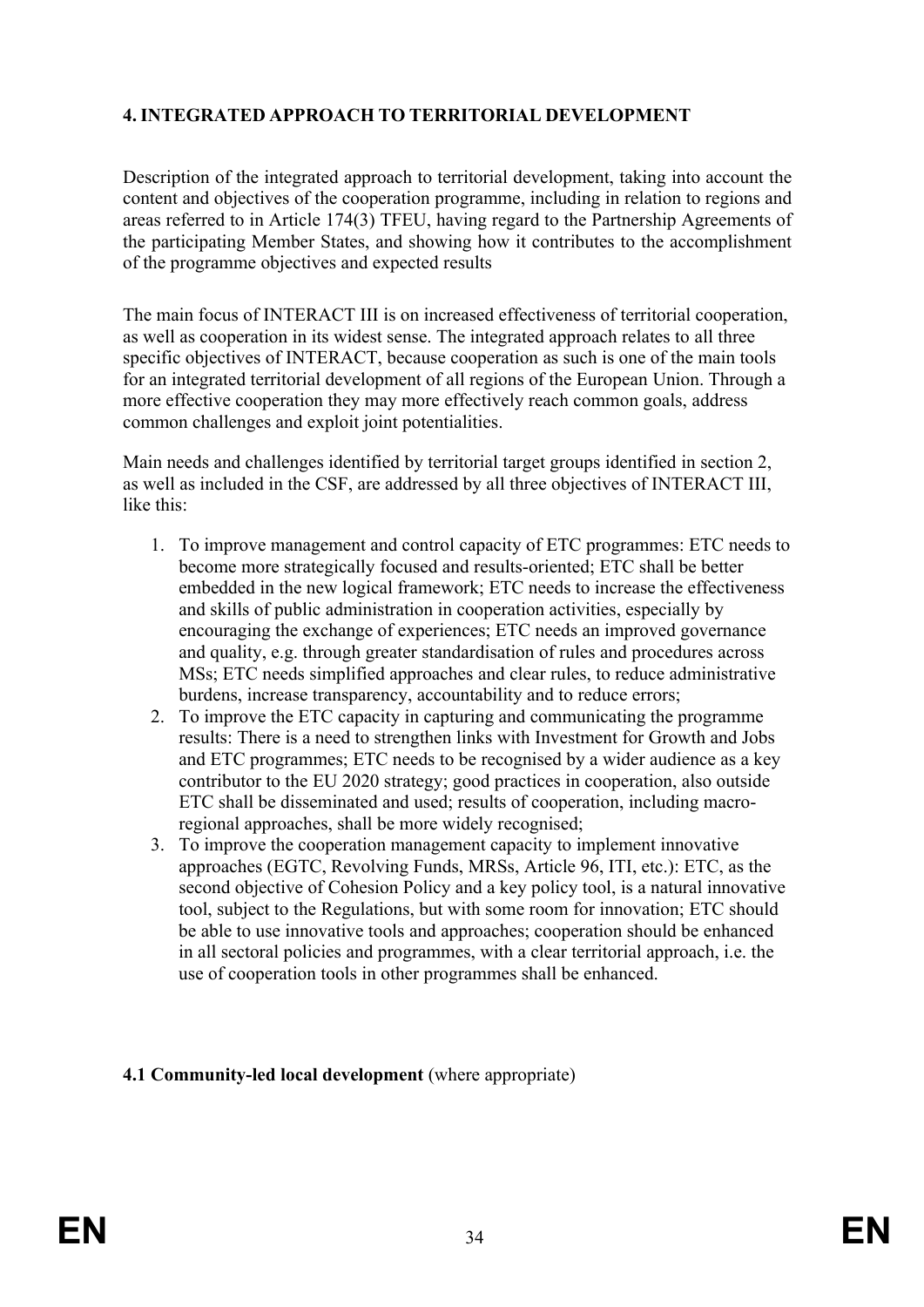Approach to the use of community-led local development instruments and principles for identifying the areas where they will be implemented

Not applicable

## **4.2 Integrated actions for sustainable urban development** (where appropriate)

Principles for identifying the urban areas where integrated actions for sustainable urban development are to be implemented and the indicative allocation of the ERDF support for these actions

Not applicable

#### **Table 19: Integrated actions for sustainable urban development – indicative amounts of ERDF support**

**Indicative amount of ERDF** support  $(\epsilon)$ 0.00

# **4.3 Integrated Territorial Investment (ITI)** (where appropriate)

Approach to the use of Integrated Territorial Investments (ITI) (as defined in Article 36 of Regulation (EU) No 1303/2013) other than in cases covered by 4.2, and their indicative financial allocation from each priority axis

Not applicable

### **Table 20: Indicative financial allocation to ITI other than those mentioned under point 4.2 (aggregate amount)**

| <b>Priority axis</b> | <b>Indicative financial</b><br>allocation (Union support)<br>(€) |
|----------------------|------------------------------------------------------------------|
| <b>Total</b>         | 0.00                                                             |

**4.4 Contribution of planned interventions towards macro-regional and sea basin strategies, subject to the needs of the programme area as identified by the relevant**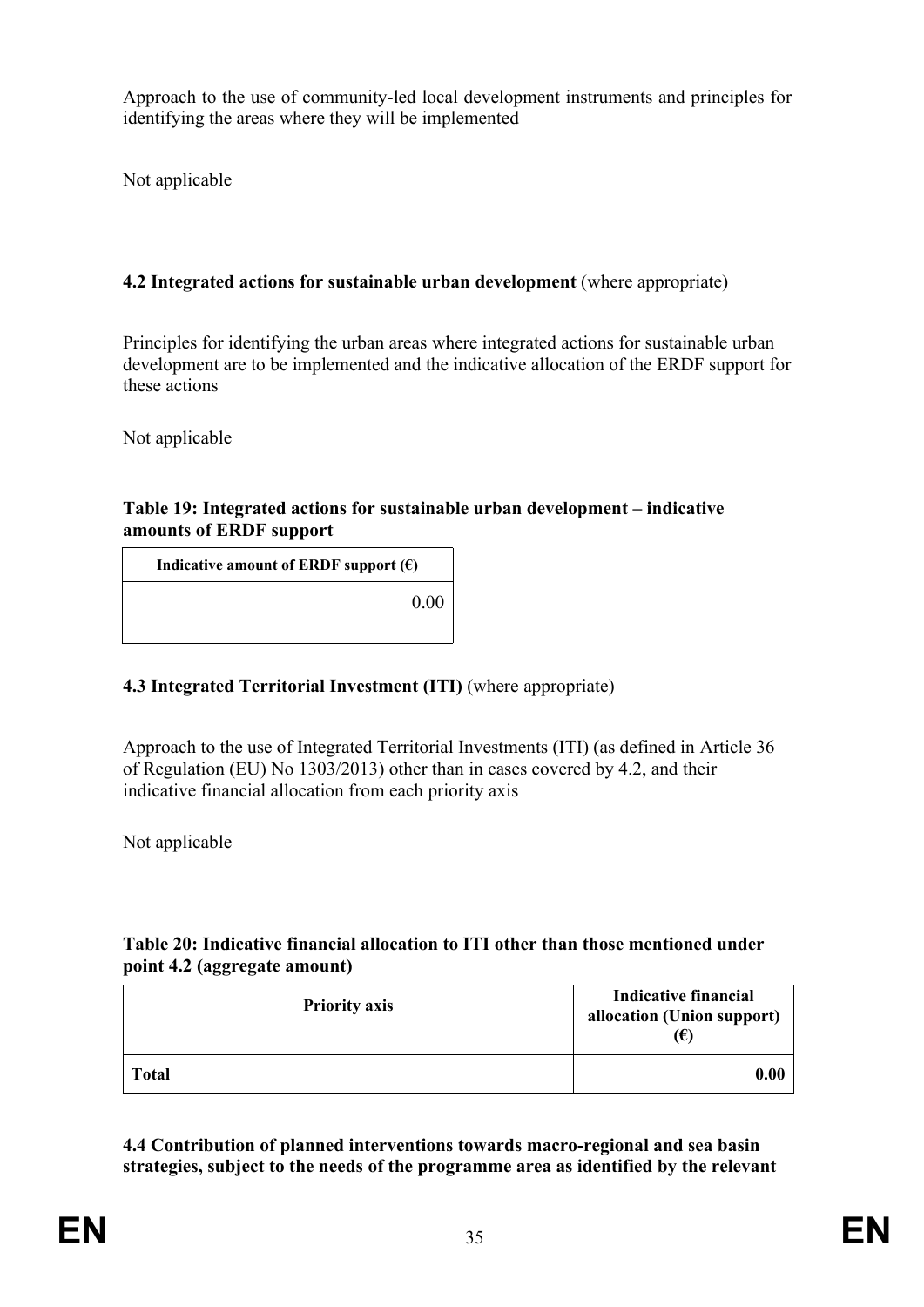**Member States and taking into account, where applicable, strategically important projects identified in those strategies (where appropriate)**

#### **(Where Member States and regions participate in macro-regional and sea basin strategies)**

The EUROPE 2020 growth strategy sets, among others, that the full range of EU policies and instruments (including the European Regional Development Fund) should be used more effectively to reach its goals, i.e. that synergies should be explored better. Two Commission communications were released in 2010 and 2011 outlining the contribution of regional policy to Europe 2020 – and making reference to ETC programmes as instruments that support the delivery of the Union's objectives. The same is stated in the Territorial Agenda 2020 (TA 2020) and in the 5th Cohesion Report.

Both in the legislative package and the Common Strategic Framework, the macroregional strategies make part of the official delivery structure, thus they will necessarily impact on ETC (cross-border, transnational and interregional). This concept has been launched back in 2009 with the endorsement of the EU Strategy for the Baltic Sea Region and in 2010 with the EU Strategy for the Danube Region. In 2014-2020 territorial cooperation and macro-regions are integral part of the EU and national strategic frameworks, therefore included in the national Partnership Agreements. On the other hand, it is clear that ETC is not the sole instrument expected to implement territorial cooperation, but also national and regional programmes of the Growth and Jobs objective are going to contribute to territorial cooperation and thus to macro-regions.

INTERACT National Contact Persons, representing the Member States views, have expressed their support for INTERACT III to continue to act as a networking and learning platform for the promotion, development and support of the cooperation process and as the bridge between the different institutions and organisations involved, as well as to promote more partnership, communication and exchange between ETC and the Investment for Growth and Jobs goal and other programmes with a clear cooperation dimension. Accordingly, INTERACT III support to macro-regional approaches is focused on the strategic benefits resulting from cooperation activities implemented with the support of different financing sources and contributing to cooperation in a wider strategic context. The means to achieve this target is the networking and communication support INTERACT III is offering to partners of multi-level governance structures in macro-regional strategies and across strategies, complementing the work of transnational programmes.

Based on the above INTERACT III is to build on the achievements of the period 2007- 2013 in all these areas, developing further its role of catalyst for effective cooperation. The aim then will be better development and implementation of macro-regional and seabasin strategies and better exploitation of further enforced coordination of EU financial instruments. Based on these elements the INTERACT III structure will strengthen further the cooperation dimension overall of Cohesion Policy, addressing gaps to overcome borders and other barriers, and to give a wider EU perspective to regional development approaches. For achieving this, complementing the work of the Commission in this respect, INTERACT III will deliver support to ETC programmes, macro-regional and sea basin strategies and for operations using the potentials of Articles 70 and 96 of the CPR in their cooperation in country specific programmes.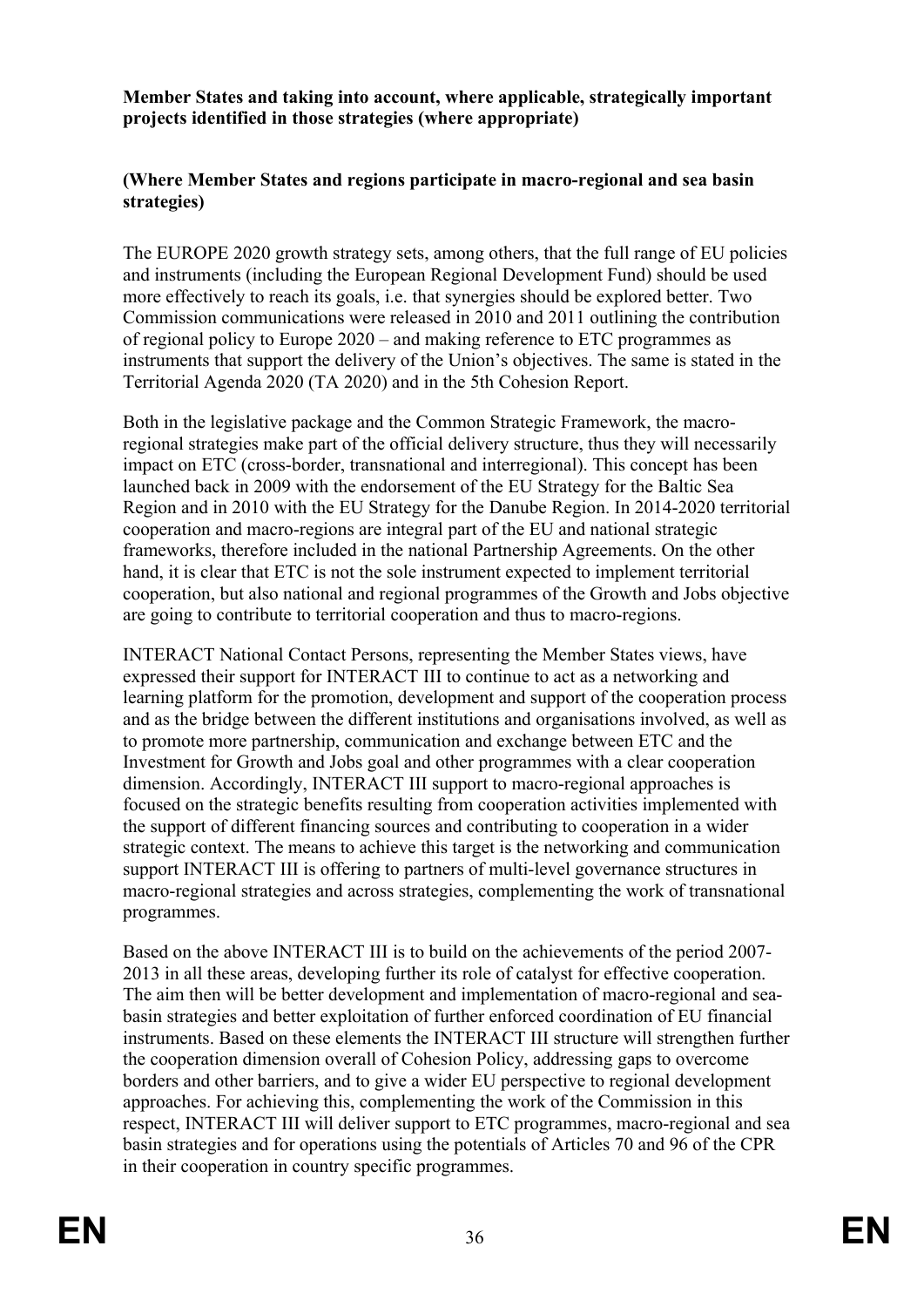INTERACT III will contribute to facilitating the successful implementation of macroregional strategies by

- Being an active partner in the overview, analysis, follow-up, exchange and dissemination of good practises and actions developed in the macro-regional framework as regards the common issues all macro-regional strategies have to deal with (e.g. governance, monitoring systems, funding, …);
- Supporting placing the strategies in the overall EU policy approach, e.g. by contributing to ensuring their links to other EU policies and programmes (Horizon 2020, Connecting Europe, etc.);
- Facilitating embedding of the perspective in the strategic design of relevant ESIF programmes, in particular ETC, and by promoting the use of all outward-looking provisions (Articles 70 and 96, etc. of the CPR);
- Providing KEEP databases and facilitating the information on possible financing sources.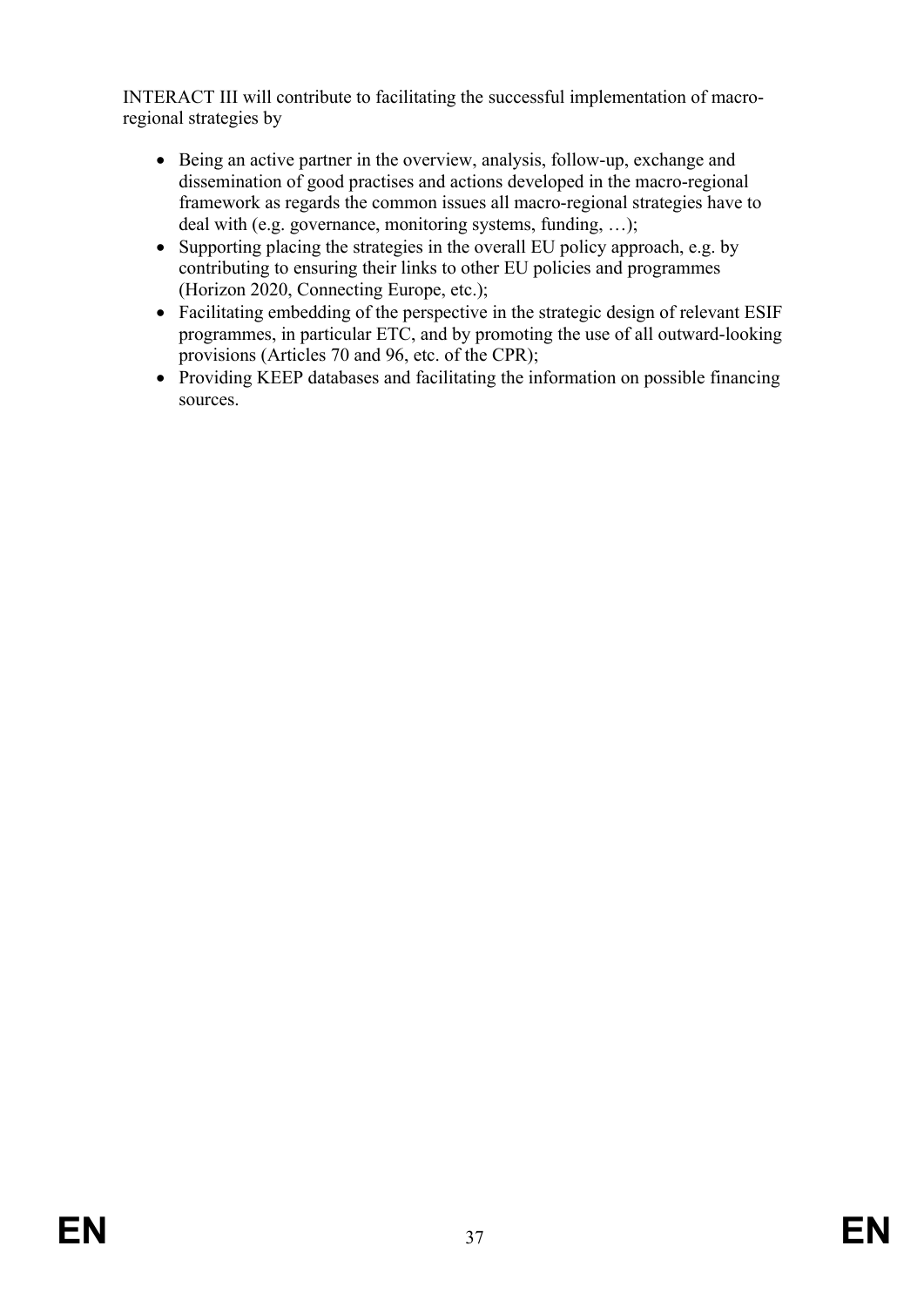# **5. IMPLEMENTING PROVISIONS FOR THE COOPERATION PROGRAMME**

### **5.1 Relevant authorities and bodies**

| Authority/body       | Name of authority/body and department<br>or unit                                | <b>Head of authority/body</b><br>(position or post)  |
|----------------------|---------------------------------------------------------------------------------|------------------------------------------------------|
| Managing authority   | Bratislava Self Governing<br>Region<br><b>INTERACT Department</b>               | President<br>/ Head of<br><b>INTERACT Department</b> |
| Certifying authority | of Finance of the Slovak<br>Ministry<br>Republic / Section of European Funds    | Director General, Section<br>of European Funds       |
| Audit authority      | of Finance of the Slovak<br>Ministry<br>Republic / Section of Audit and Control | Director General, Section<br>of Audit and Control    |

#### **Table 21: Programme authorities**

#### **The body to which payments will be made by the Commission is:**

- $\Box$  the Managing authority
- $\overline{\boxtimes}$  the Certifying authority

#### **Table 22: Body or bodies carrying out control and audit tasks**

| Authority/body                                                  | Name of authority/body and department<br>or unit                                                                                          | Head of authority/body<br>(position or post)                                                                                                                                                    |  |  |
|-----------------------------------------------------------------|-------------------------------------------------------------------------------------------------------------------------------------------|-------------------------------------------------------------------------------------------------------------------------------------------------------------------------------------------------|--|--|
| Body or bodies designated to<br>carry out control tasks         | Bratislava Self Governing Region                                                                                                          | President                                                                                                                                                                                       |  |  |
| Body or bodies designated to<br>carry out control tasks         | Danish<br><b>Busines</b><br>Authority,<br>Regional<br>Development Unit                                                                    | Niels Bjerring<br>Hansen.<br><b>Chief Councellor</b>                                                                                                                                            |  |  |
| Body or bodies designated to<br>carry out control tasks         | Ministry<br>of Employment and<br>the<br>Regional Development,<br>Economy,<br>Coordination and Finance, Finland                            | Tuula Manelius                                                                                                                                                                                  |  |  |
| Body or bodies designated to<br>carry out control tasks         | Public<br>Ministry<br>of Finance<br>and<br>Administrations, Spain                                                                         | Javier<br><b>Blas</b><br>López<br>Carrión, Deputy Director<br>of Inspection and Control                                                                                                         |  |  |
| Body or bodies designated to<br>carry out control tasks         | Stadt Wien - Magistratdirektion -<br>Geschäftsbereich Bauten und Technik,<br>Stadtbaudirektion<br><b>Stabstelle</b><br>Managementssysteme | Berthold<br>Prochaska,<br><b>Oberamtsrat</b><br>Sachbearbeiter<br>("First<br>Level Control" der EU-<br>Strukturfonds 2007-2013;<br>Koordination<br>des<br>Berichtes<br>Bauten<br>u.<br>Technik) |  |  |
| Body or bodies designated to<br>be responsible for carrying out | Ministry of Finance of the<br>Slovak<br>Republic, Section of Audit and Control                                                            | Director General, Section<br>of Audit and Control                                                                                                                                               |  |  |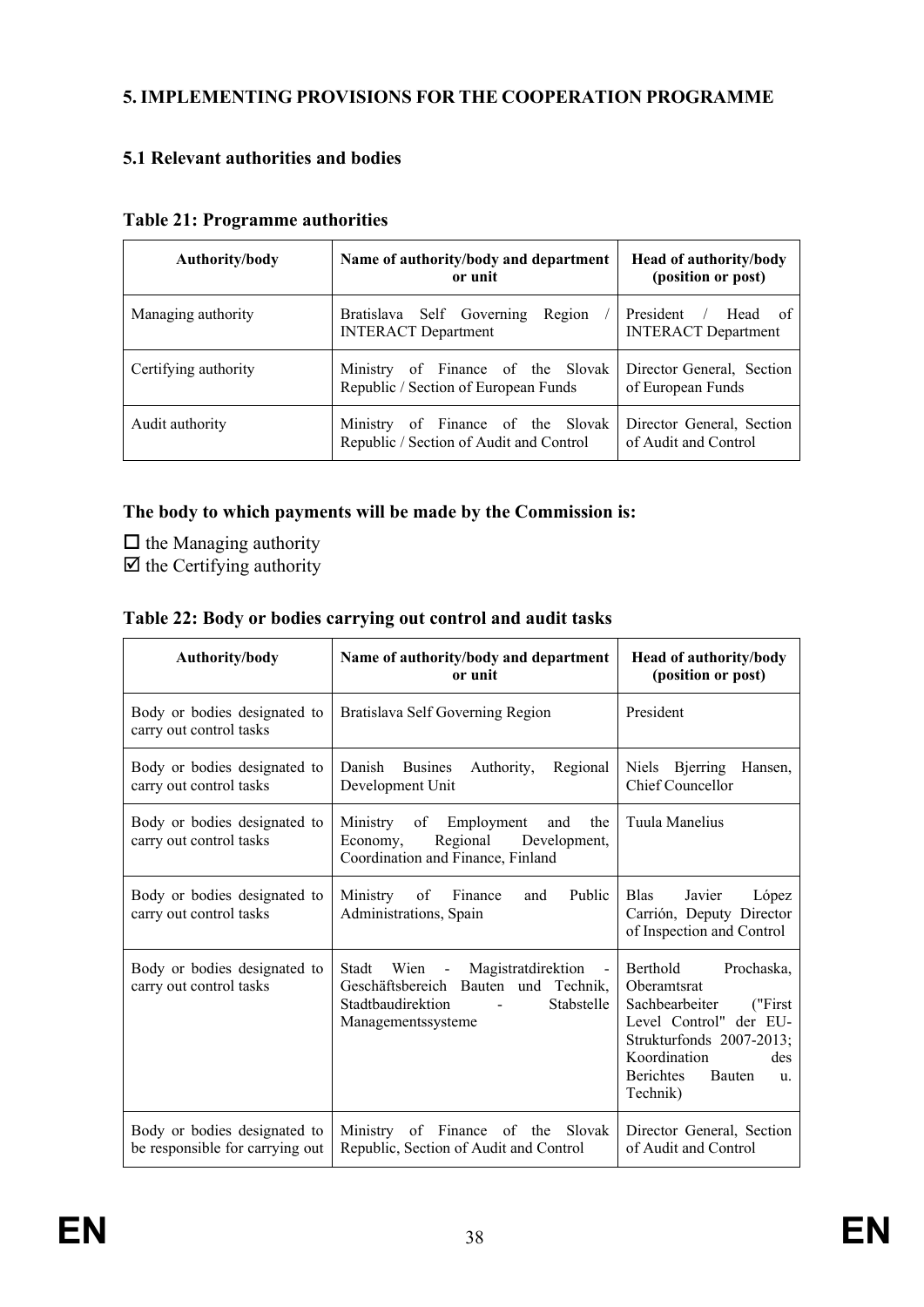| Authority/body | Name of authority/body and department<br>or unit | <b>Head of authority/body</b><br>(position or post) |
|----------------|--------------------------------------------------|-----------------------------------------------------|
| audit tasks    |                                                  |                                                     |

### **5.2 Procedure for setting up the joint secretariat**

The Managing Authority will be assisted by a small joint secretariat (INTERACT Secretariat) and will contract the decentralised implementing bodies, henceforth called the INTERACT Offices, actually delivering the programme to the target groups.

There will be strong organisational ties between the Managing Authority, the INTERACT Secretariat and the INTERACT Offices concerning the joint elaboration and the implementation of a Multi Annual Work Plan and the Joint Annual Work Plans.

The implementation arrangements will be only slightly modified in comparison to the INTERACT II programme, with the aim of continuing the successful service delivery by decentralised INTERACT Offices (known as INTERACT Offices).

According to the nature of the programme (INTERACT III will not implement projects within the usual ETC sense; please see section 2.A.6.1), there is no need of providing information to beneficiaries and thus the small secretariat unit, set up within the MA, in the organisational structure of the Bratislava Self Governing Region (INTERACT Secretariat, IS), shall mainly assist the managing authority and the monitoring committee in carrying out their respective functions, fulfilling both coordination (under Priority 1) and technical management (under Priority 2) functions and primarily being responsible for the below tasks:

- setting up the framework of service delivery: elaborating and further developing programme-level procedures and related templates (e.g. annual work planning) and key documents (e.g. the Multi Annual Work Plan and rules of procedures of internal working groups);
- coordinating the actual implementation of programme-level processes, including facilitating the annual work planning exercise, compiling on the basis of INTERACT Offices' inputs the Joint Annual Work Plans, as well as organising and following up coordination meetings, etc.;
- collecting and compiling inputs of INTERACT Offices into programme-level documents;
- contributing to the financial and activity monitoring tasks under the responsibility of the Managing Authority;
- contributing to and fulfilling programme-level reporting obligations;
- providing (setting up, maintaining and further developing) the joint IT infrastructure for INTERACT Offices including the programme monitoring system, online collaborative work platform, etc.

INTERACT Secretariat tasks, responsibilities and working arrangements will be detailed in the Multi Annual Work Plan.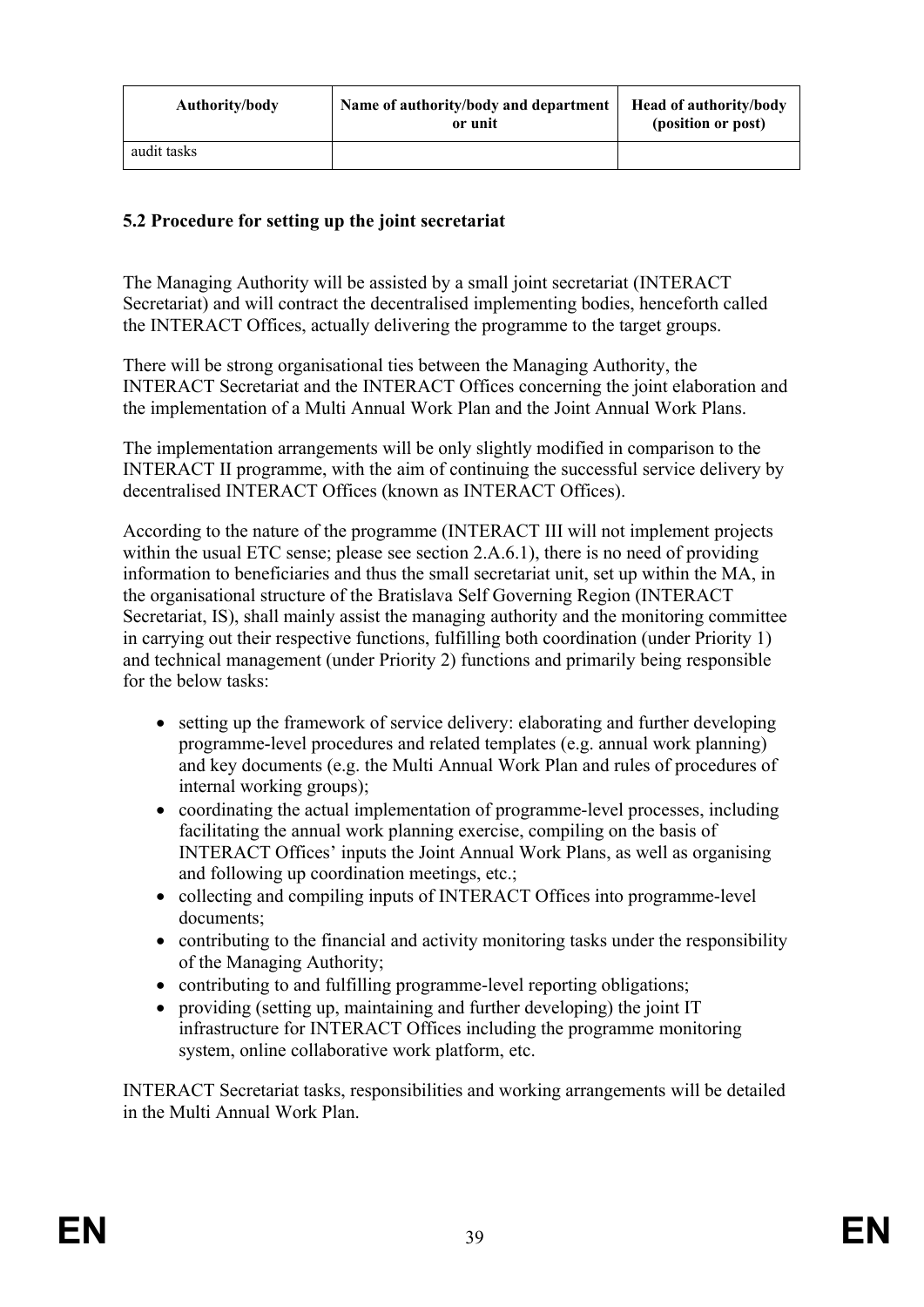# **5.3 Summary description of the management and control arrangements**

#### **Role and tasks of the Monitoring Committee**

According to the Article 47 of the CPR, the Monitoring Committee (MC) is to be set up within three months of the date of the notification of the decision adopting a programme, to monitor implementation of the programme.

The Monitoring Committee will consist of representatives of each Member State and the associated non-member countries Norway and Switzerland. They shall be nominated by each Member State and the associated non-member country according to its constitutional and organisational requirements.

The Monitoring Committee is composed of the following members and representatives:

- 1. Members: 1-3 representatives per country (EU Member States, Norway and Switzerland);
- 2. Participants in an advisory capacity:
- representative(s) of the European Commission;
- representatives of the Managing Authority/INTERACT Secretariat;
- representatives of the INTERACT Offices;
- representative(s) of the Office of the Government of the Slovak Republic;
- representative(s) of the Committee of the Regions (when general policy aspects are discussed);
- representatives of the acting Certifying Authority and representatives of the acting Audit Authority as an independent observer.

Decisions by the Monitoring Committee shall be taken by consensus whereby each Member State and the associated non-member countries Norway and Switzerland shall have one vote. Voting principles will be laid out in the rules of procedure. The working language of the INTERACT III Programme is English.

The Monitoring Committee will carry out the functions laid down in Article 49 and 110 of the CPR and in addition will examine, discuss and approve key programme documents including the Multi Annual Work Programme, the subsidy contracts with the hosting institutions of the INTERACT Offices, the Joint Annual Work Plans of the INTERACT Offices and the Managing Authority/INTERACT Secretariat and any other key document as proposed by the Managing Authority.

The MC can decide to set up other advisory groups or decide on other organisational arrangement in order to support the efficient implementation of the programme.

#### **Role and tasks of the Managing Authority / INTERACT Secretariat**

The Managing Authority, assisted by the INTERACT Secretariat (supporting the Managing Authority in the implementation and day-to-day management and coordination of the programme) will carry out the functions set out in Article 59(4) of Regulation (EU, EURATOM) No 966/2012 of the European Parliament and of the Council of 25 October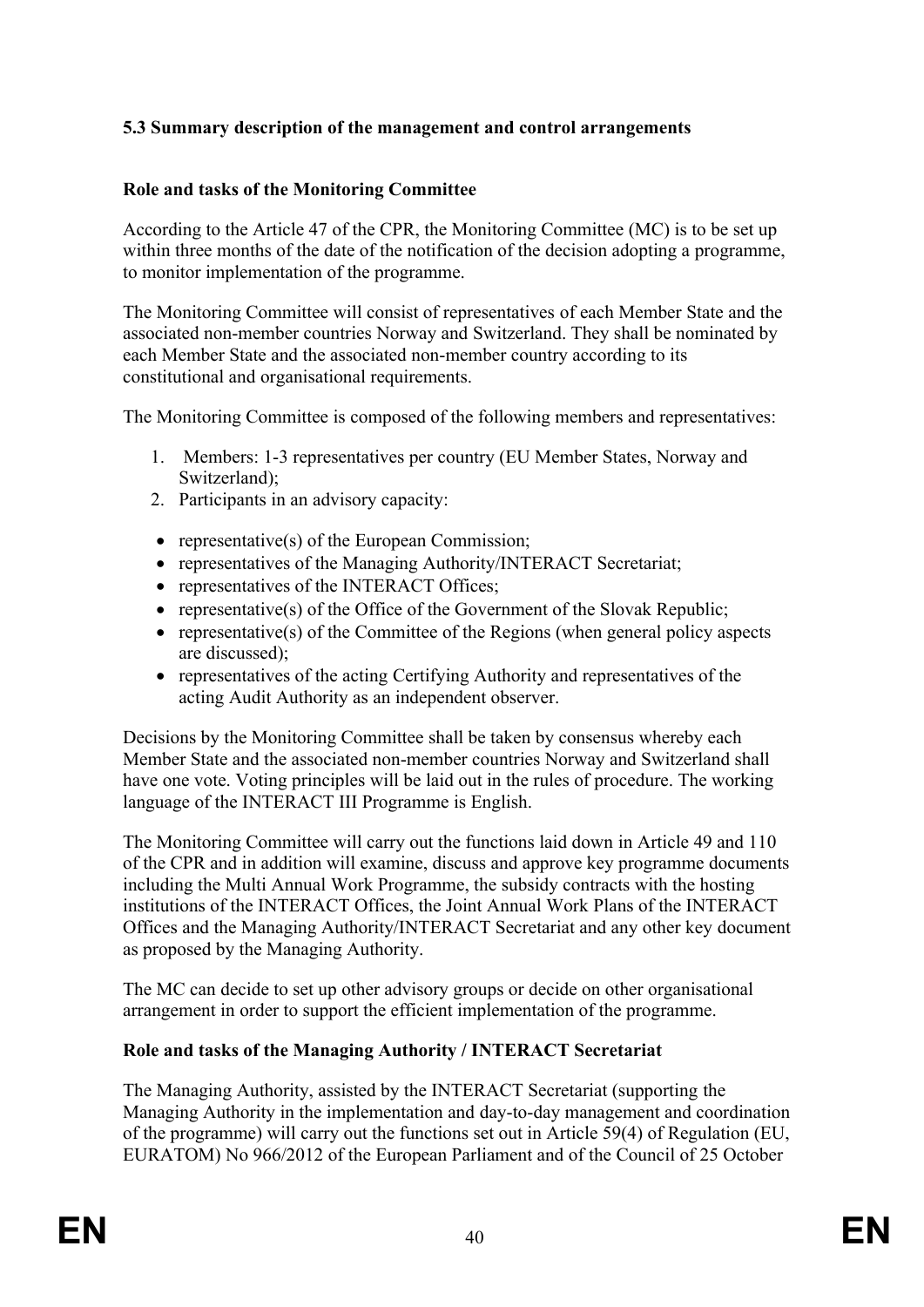2012 on the financial rules applicable to the general budget of the Union and repealing Council Regulation (EC, Euratom) No 1605/2002 (Financial Regulation), Article 125 of the CPR, Article 23 of the ETC Regulation and will

- organise the Monitoring Committee meetings and to prepare, implement and follow-up decisions of the Monitoring Committee;
- communicate with the implementing authorities and European Commission;
- monitor progress of the programme by collecting and checking progress reports, monitoring outputs, results and financial implementation;
- provide the joint IT infrastructure for INTERACT Offices for the purpose of coordination, reporting and planning;
- coordinate the contributions and compiling INTERACT Offices inputs into the programme level documents;
- organise external evaluation process related to the delivery of the programme;
- contract and supervise INTERACT Secretariat staff;
- contract and supervise INTERACT Offices.

# **Roles and tasks of the Certifying Authority**

The Certifying Authority will carry out the functions set out in Article 126 of the CPR and Article 21 of the ETC Regulation.

# **Roles and tasks of the Audit Authority**

The Audit Authority will carry out the functions laid down in Article 124 (2) and 127 of the CPR and will carry out audits in accordance with Article 25(1) of the ETC Regulation.

# **INTERACT Offices**

The four INTERACT Offices in Turku (FI), Valencia (ES), Viborg (DK) and Vienna (AT) will be maintained and will be actually developing and delivering the INTERACT III services. The efficient service delivery is based on the expertise of INTERACT Offices, very closely and regionally connected to the target groups. Joint working groups of staff members from all INTERACT Offices with clear leadership/responsibility (via specific split of tasks among the INTERACT Offices) would assure the same level of service in all zones. INTERACT Offices shall be the first contact for the stakeholders located in its geographical area. Each service provided by INTERACT III is meant to be for the benefit of all immediate addressees and all Member States, Norway and Switzerland.

The definite attribution of responsibilities to the INTERACT Offices will be laid down in the Multi Annual Work Plan.

The INTERACT Offices will continue to be embedded in the same public institutions as this is the case of INTERACT II. The INTERACT III Managing Authority will conclude new contractual agreements with the legal body of the hosting institution, which acts as beneficiary in the meaning of Article 2(10) of the CPR. The INTERACT Offices will be endowed with their own annual budgets and be consistently staffed both in terms of number of employees and professional/academic profiles required. They will contribute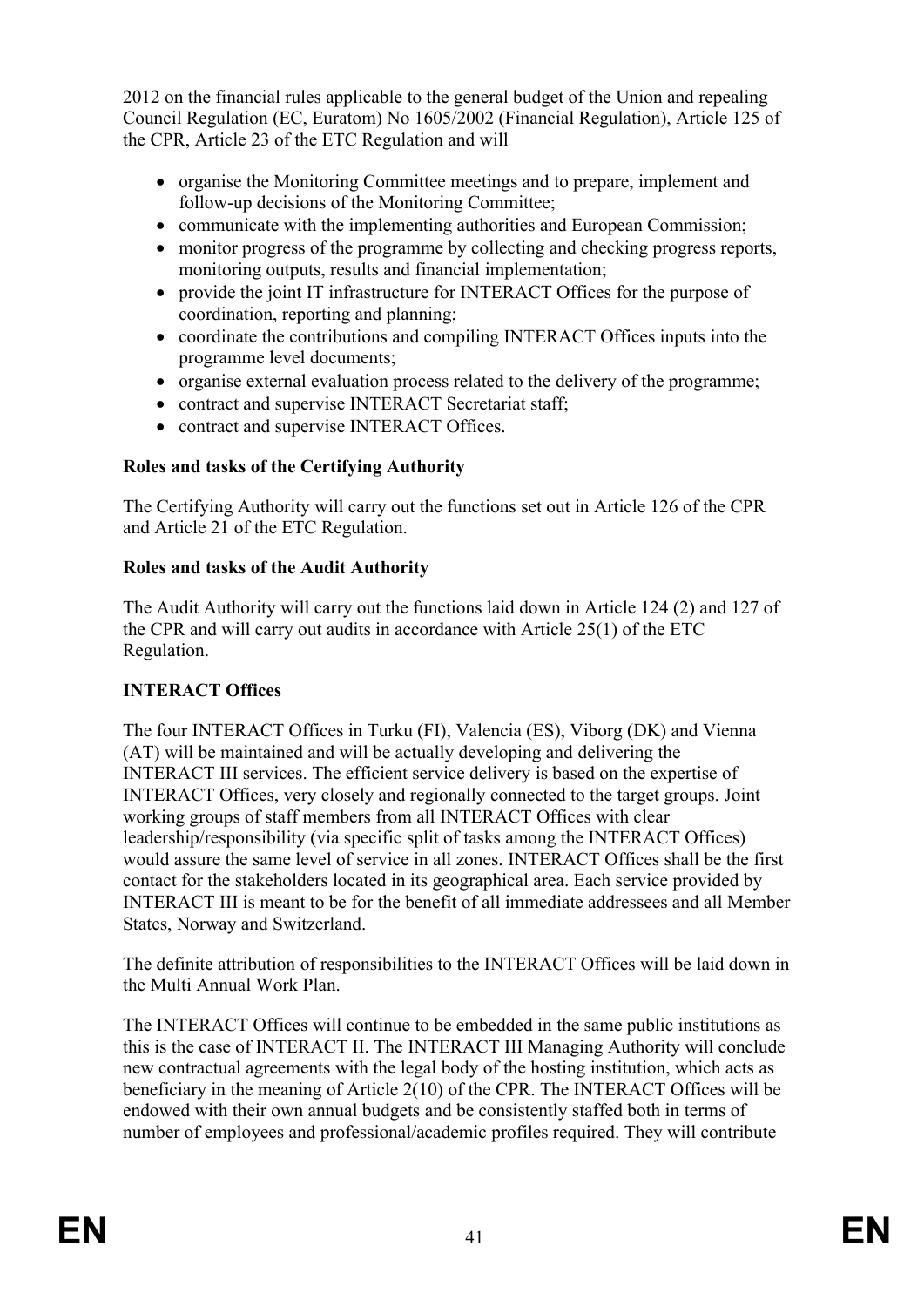to the development of the Multi Annual Work Plan and be drafting their parts of the Joint Annual Work Plans.

Implementing provisions

# **Article 8 agreement**

The Member States, Switzerland and Norway signed the Article 8 agreement, concerning the content of this cooperation programme and the national co-financing shares, in annex to this cooperation programme.

By signing the agreement, participating countries explicitly agree on

- all provisions contained in section 5.3;
- in particular the liabilities in case of systemic irregularities in the programme management system as specified below under point **"**Arrangements on liability in case of irregularities";
- as well as on the timetable for paying their national co-financing. The timetable for payments of national contributions is contained in the programme agreement.

### **Subsidy contracts**

Subsidy contracts shall be signed by the Managing Authority and each individual beneficiary responsible for the INTERACT Offices, within 3 months from the approval of the CP.

The contracts shall regulate:

- the subject of the agreement, i.e. the delivery of the CP INTERACT III, as well as procedures for developing and approving the activities to be implemented, through the Multi Annual Work Plan and the Joint Annual Work Plans;
- reporting obligations and procedures, including a reporting timetable;
- the overall budgetary allocation, including rules on the annual work plan allocations, flexibility rule for budget shifts, de-commitment arrangements;
- procedures for the advance and the interim payments, including a payment profile to ensure adequate cash flow depending on liquidity on the CA accounts to implement the contract, as well as accounts to be used;
- procedures for final payments:
- obligation to comply with the applicable eligibility rules at EU, programme and national levels;
- provisions on management verifications, specifying the rights and obligations of the beneficiaries and Managing Authority;
- provisions on audit, including rights and obligations of the beneficiaries and the Audit Authority including deadlines for submission of documents to the auditors, in order for them to be able to conclude their audit work timely;
- liabilities in case of irregularities (including systemic irregularities), procedures for reporting irregularities to the certifying, national and EU authorities, as well as procedures for withdrawal and recovery of unduly paid amounts. It shall also specify liabilities for flat rate cuts, due to systemic errors, which cannot be traced back to the beneficiary, as well as arrangements in case of suspension of payments by the European Commission;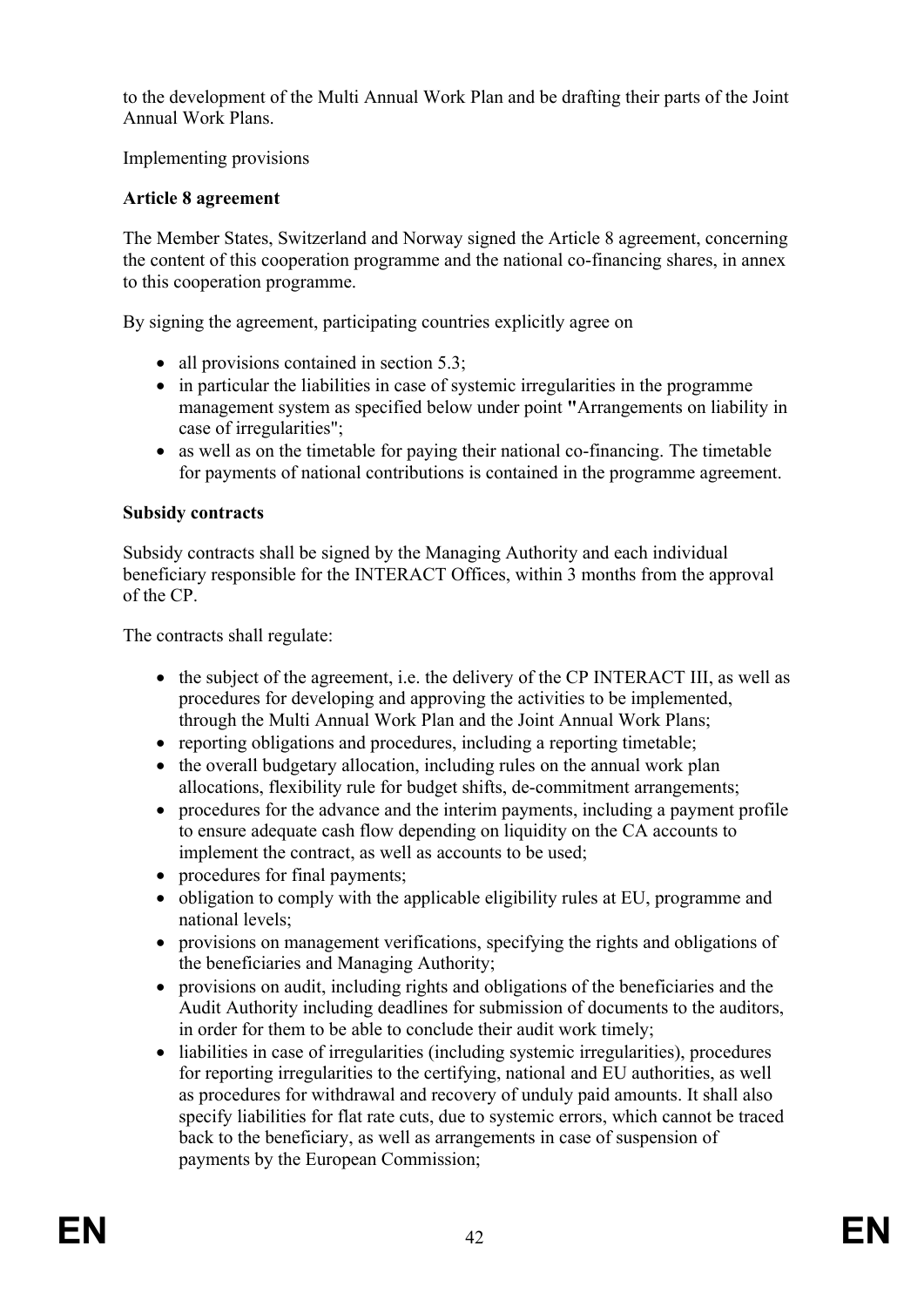- $\bullet$  the use of an electronic monitoring system and provisions on the audit trail, such as the deadlines for keeping proves of expenditure;
- obligations and rights related to information and publicity, durability, as well as regulation of the copyright for INTERACT products;
- closure arrangements, in particular financing for reporting activities after the eligibility period;
- applicable law, assignment, legal succession and litigation.

In addition, the subsidy contracts will include details on the four partnership principles that will guide the performance of INTERACT Offices:

- joint development of the annual work plans and activities;
- joint implementation of the activities, following common quality standards;
- joint staffing principle, including a joint human resources policy among INTERACT Offices focused on keeping and developing knowledge and skills as INTERACT's foremost asset, in compliance with national labour law and without prejudice to beneficiaries individual responsibilities to fulfil their contractual obligations;
- $\bullet$  joint financing, in the sense that joint activities to which each individual INTERACT Office contributes are jointly planned, budgeted and implemented. This principle allows the individual offices to take over specific tasks and related costs of other offices, whenever necessary and within the limits that will be established by the Monitoring Committee.

### **Monitoring system**

As stipulated in Articles 74 and 112 of the CPR, data exchange between the programme and the European Commission will be carried out electronically (by means of the SFC 2014 system).

On the side of the programme, the monitoring system (according to Article 72 of the CPR) shall provide data and information needed to fulfil the management, monitoring and evaluation requirements.

In accordance with Article 122(3) of the CPR, INTERACT III will ensure that no later than 31 December 2015, all exchanges of information between beneficiaries and the Managing Authority/Certifying Authority and Audit Authority can be carried out by means of an electronic data exchange system.

The monitoring system – among others – will provide for the fulfilment of the below key functions:

- recording of work packages (as the basic unit of work planning) based on the Joint Annual Work Plan as approved by the Monitoring Committee;
- online submission of expenditures to the controller and online validation of expenditure;
- online progress and financial reporting;
- online progress and financial monitoring of INTERACT Offices;
- online certification and payments;
- reporting and administration of irregularities and implementation of recoveries;
- online provision of information for audit purposes;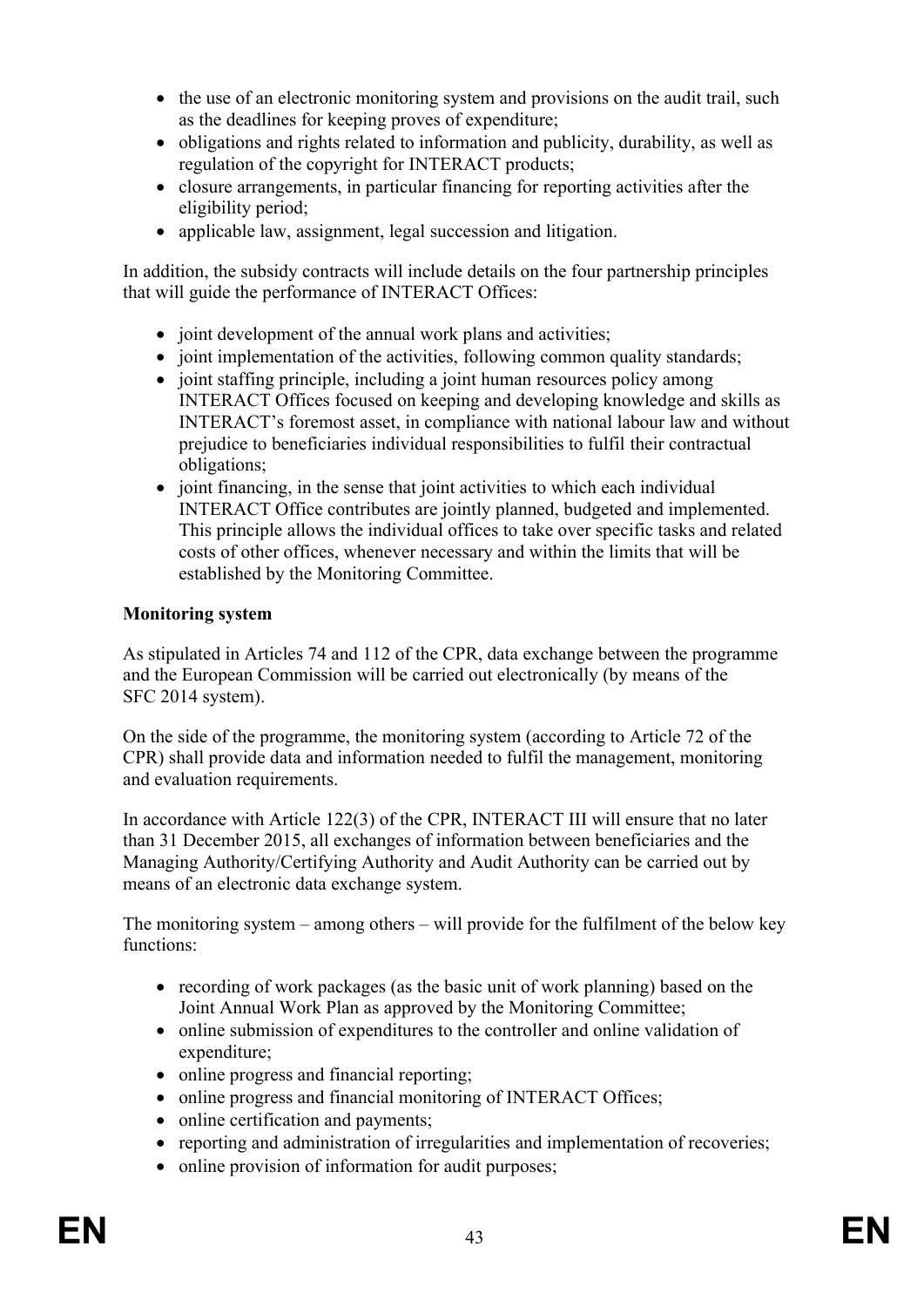• online exchange of data with the Commission.

Furthermore it will comply with the following requirements:

- data integrity and confidentiality;
- authentication of the sender within the meaning of Directive 1999/93/EC4;
- storage in compliance with retention rules defined in accordance with Article 140 of the CPR;
- secure transfer of data;
- availability during and outside standard office hours (almost 24/7, except for technical maintenance activities);
- accessibility by the Member States and the beneficiaries either directly or via an interface for automatic synchronisation and recording of data with national, regional and local computer management systems;
- protection of privacy of personal data for individuals and commercial confidentiality for legal entities with respect to the information processed (according to Directive 2002/58/EC concerning the processing of personal data and the protection of privacy in the electronic communications sector and Directive 1995/46/EC on the protection of individuals with regard to the processing of personal data and on the free movement of such data).

In order to transfer data to the European Commission, the administration system of the e-MS shall facilitate interoperability with the Union frameworks as required by Article 122(3) of the CPR.

The computer system used shall meet accepted security and reliability standards. Accepted procedures that ensure reliability of the accounting, monitoring and financial reporting information in computerised form will be implemented.

The Managing Authority, assisted by the Secretariat, shall be responsible for setting up and running the electronic monitoring system. In particular, the electronic monitoring system developed by INTERACT II (called e-MS) shall be adapted and configured according to the needs of INTERACT III.

# **Annual and final implementation reports**

In accordance with Article 14 of the ETC Regulation, the Managing Authority shall compile annual implementation reports, by 31 May 2016 and by the same date of each subsequent year until and including 2023 (except for the years 2017 and 2019, for which the deadline is set as 30 June). All reports shall be approved by the Monitoring Committee of the programme and sent via the SFC 2014 system to the European Commission. To this purpose, the data collected in the monitoring system is compiled as described above.

# **Evaluation plan**

In compliance with the CPR, INTERACT III will develop an evaluation plan, which shall include:

1. Arrangements and timeline for an external evaluation. The Managing Authority, in charge of the evaluation, will involve relevant actors, especially the Monitoring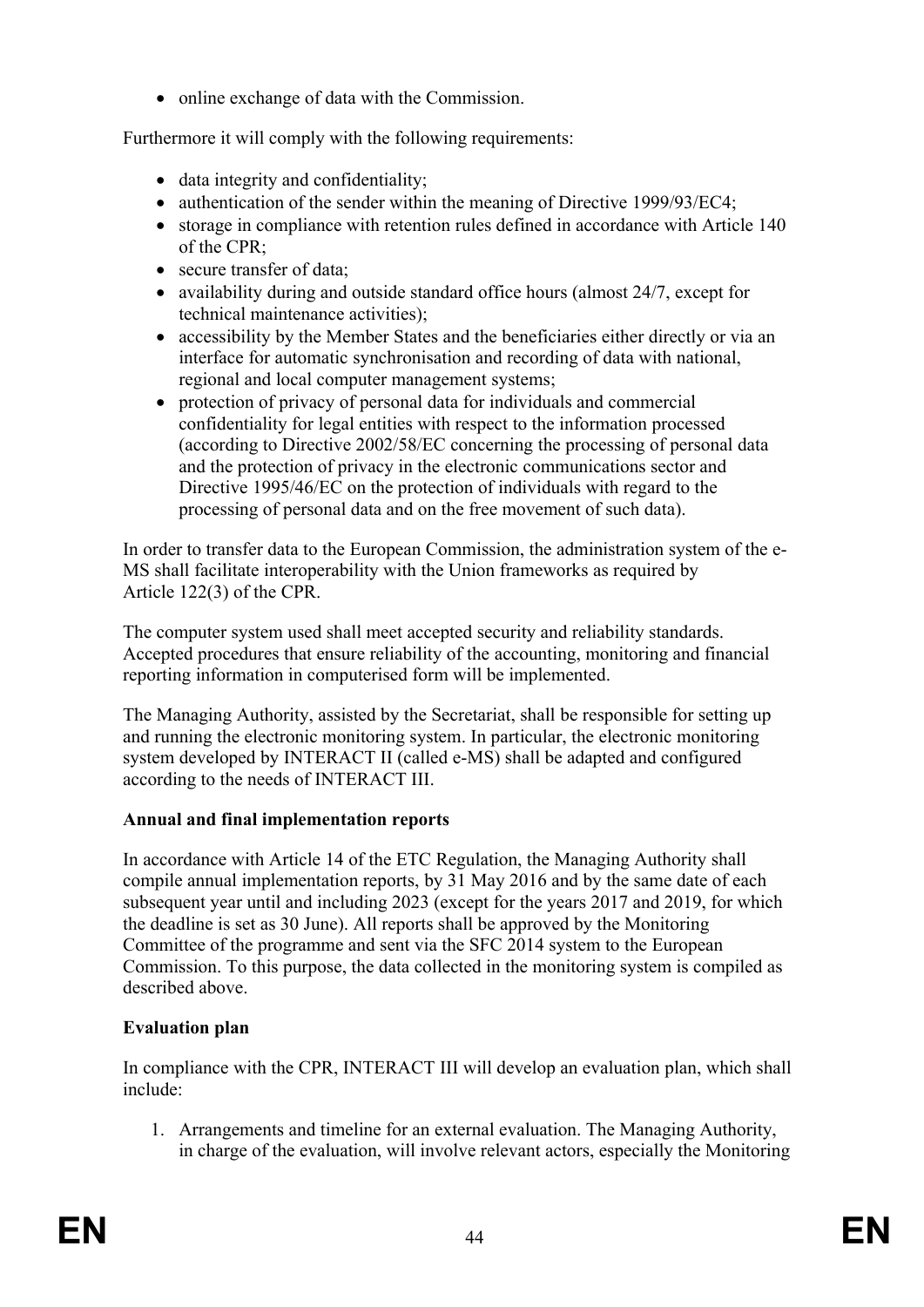Committee in all phases of the external evaluation. The external evaluation will deliver facts and recommendations about the achievement of the intended results (results indicators set in this CP), as well as deviations and follow-ups. As a management tool, evaluation will be used for steering INTERACT, in particular for strategic discussions of the programme decision makers, such as the Monitoring Committee.

2. Internal on-going evaluation and quality assurance. Processes for constant quality checks will be set-up and agreed on by all programme implementers, under the responsibility of the Managing Authority, assisted by one INTERACT Office. This includes, among others, a systematic collection of information on the users satisfaction, as well as on the final use of INTERACT products. The information collected will also form the basis for the external evaluation.

### **Communication strategy**

INTERACT III shall develop its own communication strategy, in compliance with Article 116 of the CPR, within 6 months from the approval of the CP and based on the INTERACT II experience and evaluation. The communication strategy will be approved by the Monitoring Committee and will be implemented jointly by all programme implementers.

The Communication Strategy shall ensure transparency towards and information to relevant partners and stakeholders, taking account of the extended target groups of INTERACT III (see section 2.A.6.1. of the CP), identifying for each target group specific communication tools.

The strategy will define specific communication objectives, target audiences, messages as well as tactics and tools to support the achievement of wider programme goals. It will take into account detailed rules concerning information and communication measures laid down in Article 115 and Annex XII of the CPR. The strategy will be valid for the whole programming period, complemented by annual work plans. The programme shall have a unique visual identity, which will enable an easy ownership of the programmes for each product and service. The Communication Strategy shall cover both the communication to INTERACT target groups on INTERACT products and services, as well as a strategy for improving ETC communication to all non-ETC target groups.

Being the overall responsible, the Managing Authority shall satisfy itself that all programme implementers are complying with the communication strategy and take corrective measures if necessary. In doing this, it shall be assisted by the INTERACT Secretariat and two INTERACT Offices.

# **Management verifications**

In compliance with Article 23(4) of the ETC Regulation, each Member State hosting the Managing Authority or the beneficiaries shall designate the body responsible for carrying out verifications under point (a) of Article 125(4) of the CPR in relation to the beneficiary/beneficiaries on its territory, according to its own institutional setting.

Each Member State hosting the Managing Authority or the beneficiaries shall bear the legal responsibility for its own system of management verifications. Nonetheless, the Managing Authority shall satisfy itself, that the systems are set up and functioning. To this purpose it will collect information, which will be included in the Description of the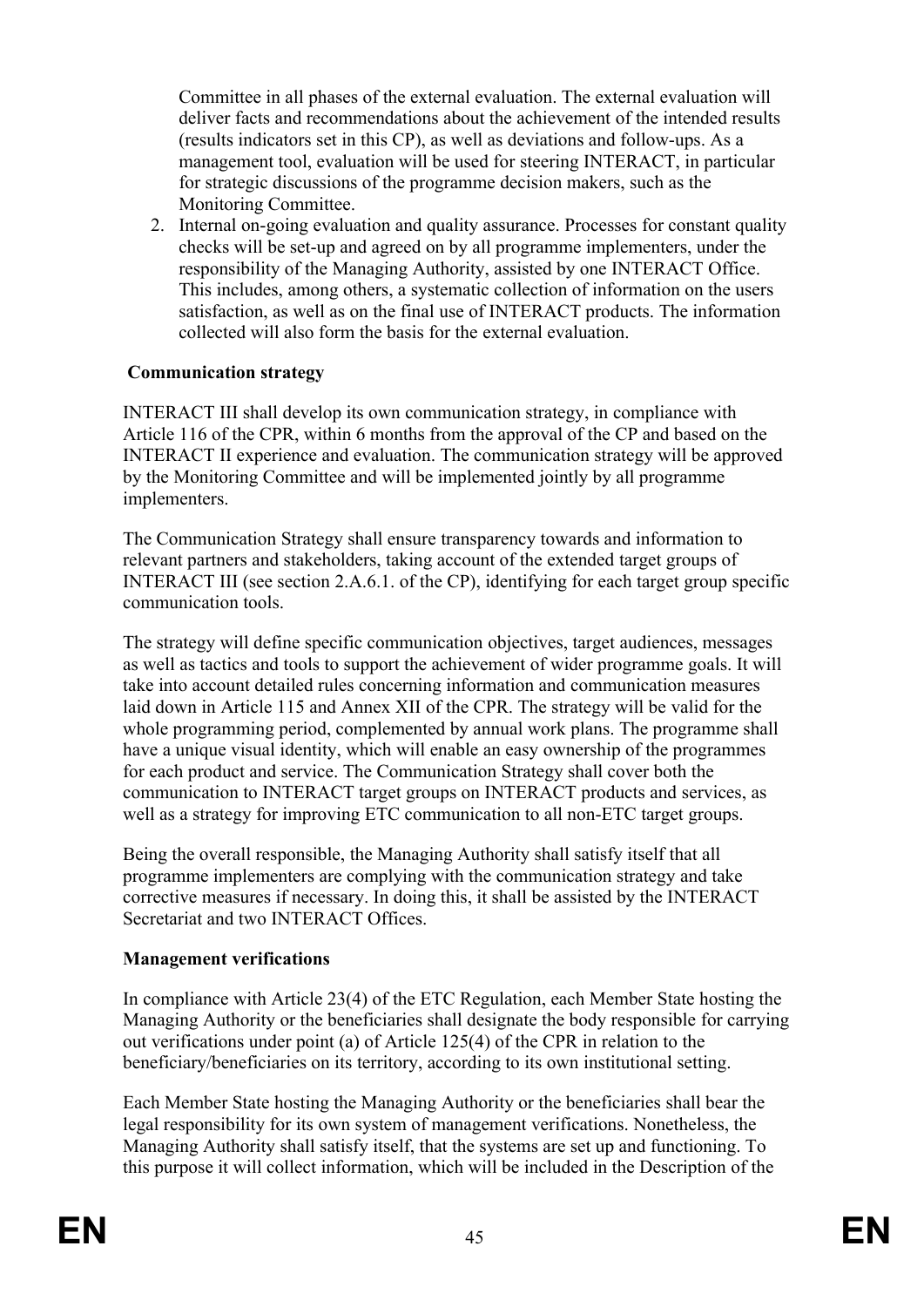Management and Control System in compliance with Article 72 of the CPR. The system audit, audit of operations and audit of accounts, as provided in the programme audit strategy to be endorsed by the Audit Authority shall also support this assurance. Each Member State hosting a beneficiary shall ensure that the MA/IS is regularly informed on the control system set up by each Member State and of any changes thereto.

In order to ensure coherence among controllers from all Member States hosting a beneficiary, the Managing Authority shall develop a methodological guidance, including a programme report/checklist and certificate for management verifications. These standard documents will be used as minimum requirements.

All expenditures of the programme will be subject to management verifications. Controllers shall verify and certify that all expenditures comply with EU and programme rules and in areas not covered by these, with national legislations. The management verifications report shall specify the expenditures found ineligible, the kind of controls carried out and any follow-up.

Each Member State shall ensure that the expenditure of a beneficiary can be verified within a period of three months of the submission of the documents by the beneficiary concerned.

### **Performance of audits**

The audits will be carried out in accordance with Article 25(1) of the ETC Regulation. The Member States participating in INTERACT III authorize the Audit Authority to carry out directly the functions provided for in Article 127 of the CPR on the whole of the territory covered by the cooperation programme. They shall specify when the Audit Authority is to be accompanied by an auditor of the respective Member State. The details of cooperation between the Audit Authority and Member States will be laid down in a separate document.

The Audit Authority shall be functionally independent from the controllers, the Managing Authority, the Certifying Authority, the INTERACT Secretariat and the INTERACT Offices.

### **Arrangements on liability in case of irregularities**

The Managing, Certifying, Audit Authority, the Secretariat and the four beneficiaries are liable for any irregularity they may have caused. The Managing Authority is responsible for reimbursing the amounts concerned to the general budget of the Union. Any unduly paid amounts are recovered from the specific beneficiary by the Managing Authority.

If the recovery procedure by the Managing Authority is repeatedly unsuccessful, the Managing Authority recovers the amount from the Member State hosting the specific beneficiary, signing the Article 8 agreement. Each participating Member State hosting the specific beneficiary, by signing the Article 8 agreement explicitly agrees to have this subsidiary liability and to timely pay back any unduly paid amount to the account of the programme. Any such occurrences and measures will be timely discussed and agreed upon in the first subsequent meeting of the Monitoring Committee.

Upon detection of the irregularity, the Certifying Authority will report it to the European Commission in the first subsequent claim, as amount to be withdrawn, deducted or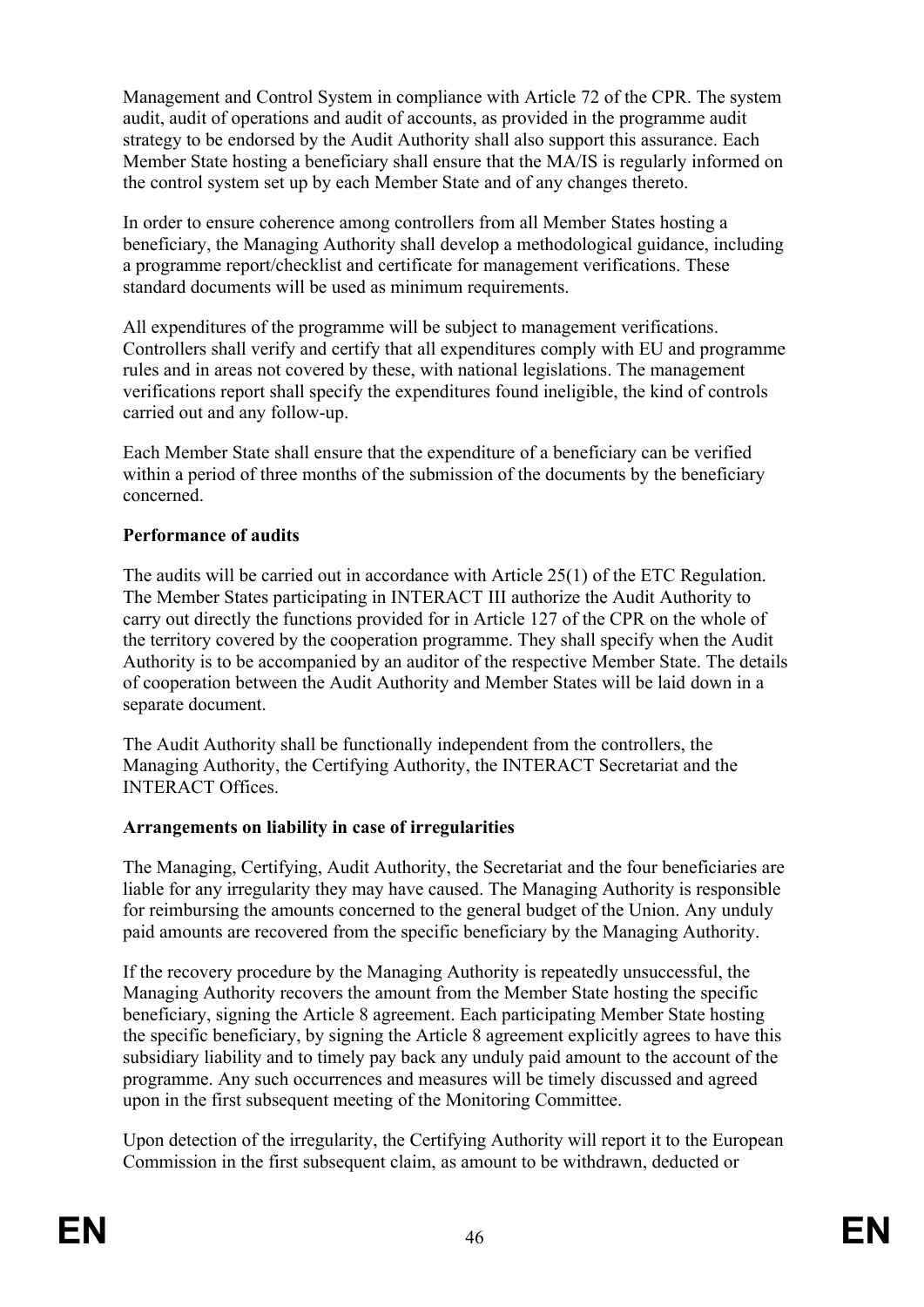recovered. The Certifying Authority will supervise the recovery of the amount and report it in the claim to the European Commission.

In case of flat rates cuts or financial corrections, the provisions of section 5.4 shall apply.

When any relevant authority of the Member State detects an irregularity, it will timely inform the Managing Authority and the Audit Authority. The Electronic Monitoring System will include a specific form and procedure, to report on irregularity, which will also be part of the description of the management and control system.

In case of suspension of payments by the European Commission, due to errors, irregularities or even external factors, such as cash flow gaps at European level, the Managing Authority shall inform the beneficiaries and the MC about the suspension and the reasons for it immediately after being notified.

With this information the Managing Authority shall also convene all bodies directly affected by the suspension, in particular the beneficiaries, in order to develop an action plan to address the causes of the suspension, in line with the indications provided by the European Commission. The Monitoring Committee shall be informed in all steps, in particular on the measures agreed with the European Commission, on the progresses and on the consequences of the suspension in the service delivery by INTERACT.

# **Arrangements for programme closure**

All bodies implementing the INTERACT III programme, the Managing Authority, the Certifying and Audit Authority commit to assure appropriate resources for closing the Programme.

In case INTERACT will not be continued after 2023, the institutions hosting INTERACT authorities shall make sure that the reporting and closing activities can be performed within the eligibility period. For residual audit activities after the final date of eligibility, they will make sure that the knowledge of the existing INTERACT staff will be timely transferred to own staff. To this purpose, they shall explicitly identify to the European Commission their office in charge.

Beneficiaries hosting the four offices shall close their activities at least six months before the end of the eligibility period, in order to be able to timely submit the final report and final request for payment. For any residual reporting or audit activity, they shall make sure that the knowledge of the existing INTERACT staff will be timely transferred to their own staff. To this purpose, they shall explicitly identify to the Managing Authority their office in charge.

# **Resolution of complaints**

• Complaints related to the national control system

A beneficiary that have any complaints related to the national control system can file a complaint to the relevant Member State body following national procedures set in place. In accordance with the hierarchy of the rules, for complaints regarding national control procedures on the programme rules, the complaint should be filed with the Managing Authority, which should then contact the national control body.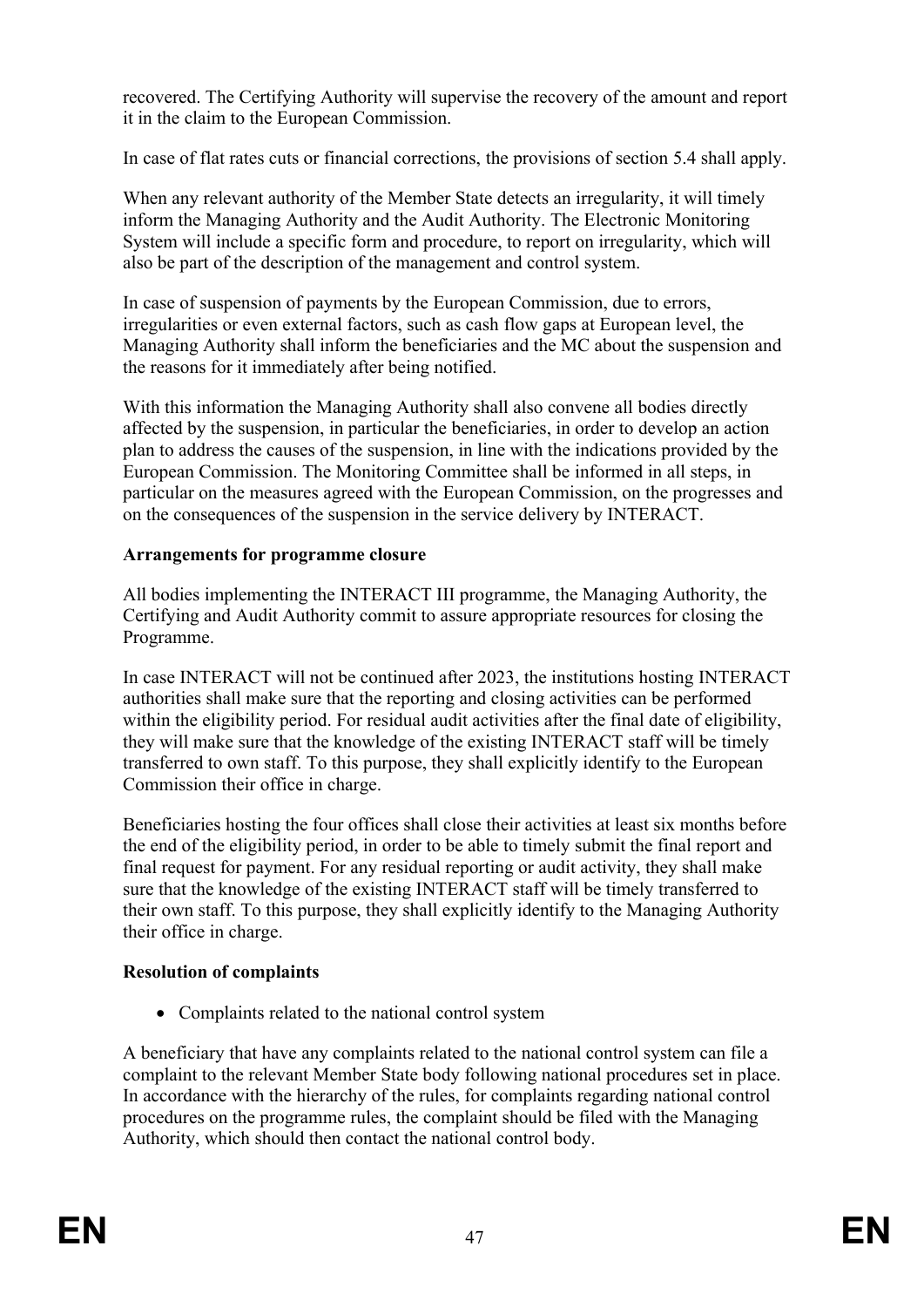Complaints related to Audit Authority findings

Following the contradictory procedure and the issuing of the final audit report referring to an audit carried out by the Audit Authority, the concerned beneficiaries that disagree with the final decision of the Audit Authority can initiate legal proceedings as specified in the subsidy contract.

• Complaints related to the monitoring carried out by the Managing Authority

Any complaints in relation to the monitoring of beneficiary´s progress carried out by the Managing Authority shall be submitted by the beneficiary to the Managing Authority that will examine and provide an answer. Where required, remaining complaints can be put forward by the beneficiary to the institution representing its country in the Monitoring **Committee** 

• Other complaints

For any other complaints not falling within the categories listed above, the concerned beneficiary can file complaints to the Chair of the Monitoring Committee. According to the type of complaint the beneficiary will be guided as to the relevant procedure to be followed.

## **5.4 Apportionment of liabilities among participating Member States in case of financial corrections imposed by the managing authority or the Commission**

The Managing Authority shall ensure that any amount paid as a result of an irregularity is recovered from the beneficiary. For INTERACT III, beneficiaries are understood as the hosting institutions of the Member States hosting Managing Authority/INTERACT Secretariat, Certifying Authority, Audit Authority and INTERACT Offices.

If the Managing Authority does not succeed in securing repayment from one of the beneficiaries, the Member State on whose territory the beneficiary concerned is located shall reimburse the Managing Authority any amounts unduly paid to that beneficiary. The Managing Authority shall be responsible for reimbursing the amounts concerned to the general budget of the Union.

Even though Member States not hosting an INTERACT body will not be beneficiary of programme funding, they will share the benefit from programme services. In accordance with point  $4(a)(vi)$  of Article 8 of the ETC Regulation, the cooperation programme shall identify the implementing provisions which set out the apportionment of liabilities among the participating Member States in the event of financial corrections imposed by the Managing Authority or the Commission. For INTERACT III, all Member States have therefore agreed to sharing liability in proportion to their share of co-financing, but not exceeding the amount of their respective national contribution, in case of flat rate corrections occurred from systemic errors or irregularities, caused by decisions made by the programme Monitoring Committee. Programme bodies and/or beneficiaries are liable for irregularities, including those ones having a systemic nature, they caused.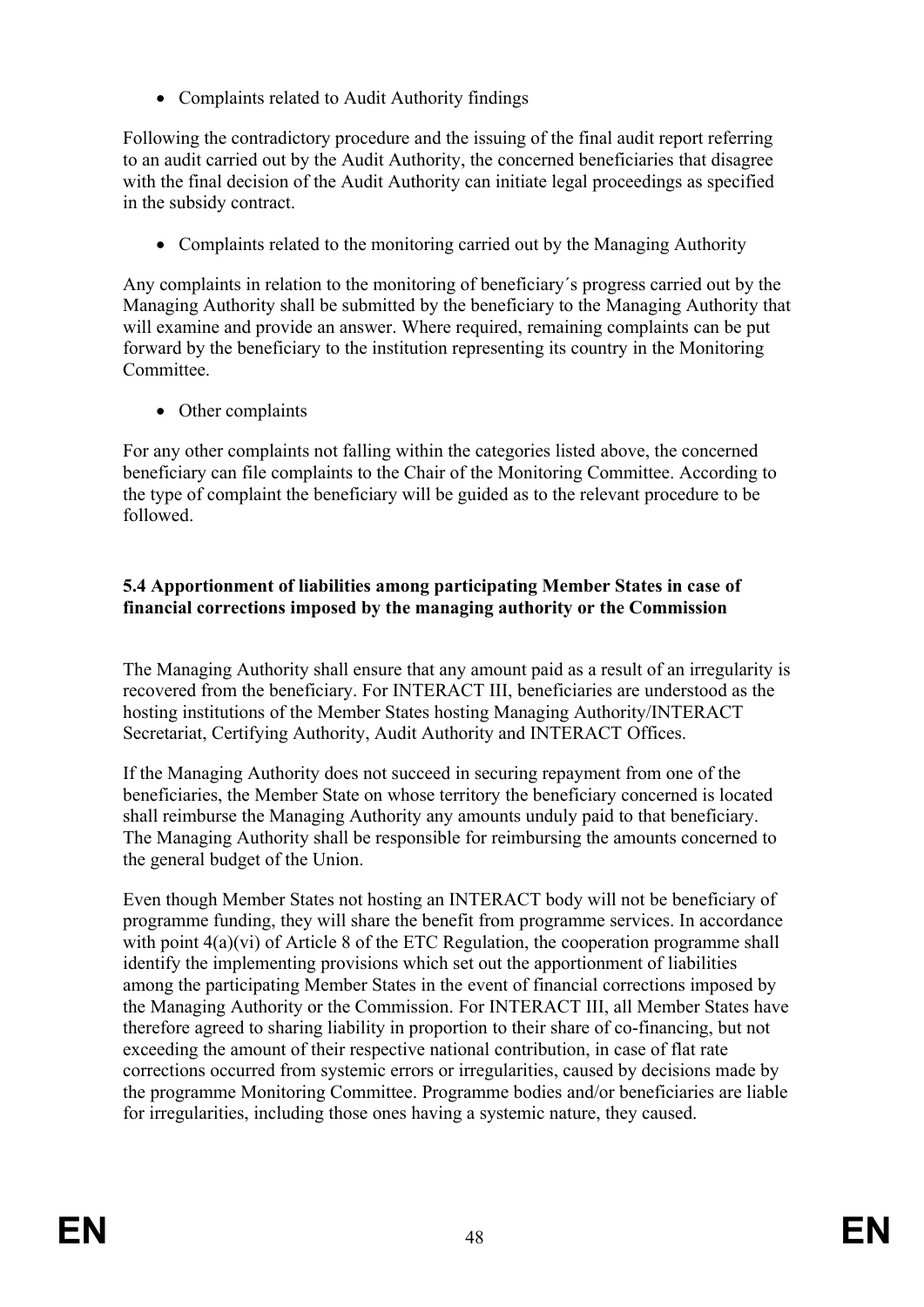# **5.5 Use of the Euro** (where appropriate)

Method chosen for the conversion of expenditure incurred in another currency than the Euro

By way of derogation from Article 133 of the CPR, and in accordance with Article 28 of the ETC Regulation, expenditure incurred in a currency other than the euro shall be converted into euro by the beneficiaries using the monthly accounting exchange rate of the Commission in the month during which that expenditure was submitted for verification to the controller.

The conversion shall be verified by the Managing Authority or by the controller in the Member State in which the beneficiary is located.

### **5.6 Involvement of partners**

Actions taken to involve the partners referred to in Article 5 of Regulation (EU) No 1303/2013 in the preparation of the cooperation programme, and the role of those partners in the preparation and implementation of the cooperation programme, including their involvement in the monitoring committee

The identification of the relevant stakeholders is a task of the Member State (MA of the ETC programme, in consultation with the countries participating in the programme), which will build the partnership according to the policy priorities and on territorial circumstances. The organisations should be able to influence or to be affected by the preparation and implementation of the programme, as the Preamble of the CPR states.

As a result of these elements, INTERACT has established the partners' identification criteria on the following 4 principles: linkage to the policy priorities, the territorial circumstances, the principle of proportionality and the ability to influence or be affected by the programme.

In a programme like INTERACT III, where no projects in the usual ETC sense are financed and services are offered to the Cooperation community, the majority of the members of our partnership are the target groups of our services (see section 2.A.6.1).

### **The linkage to the policy priorities.**

INTERACT III only tackles the thematic objective 11 and therefore, the type of partners will be rather institutional and related to public authorities and public administration.

Three specific objectives have been identified by INTERACT III: to improve the management and control capacity of ETC programmes, to improve the ETC capacity in capturing and communicating the programme results, and to improve the cooperation management capacity to implement innovative approaches.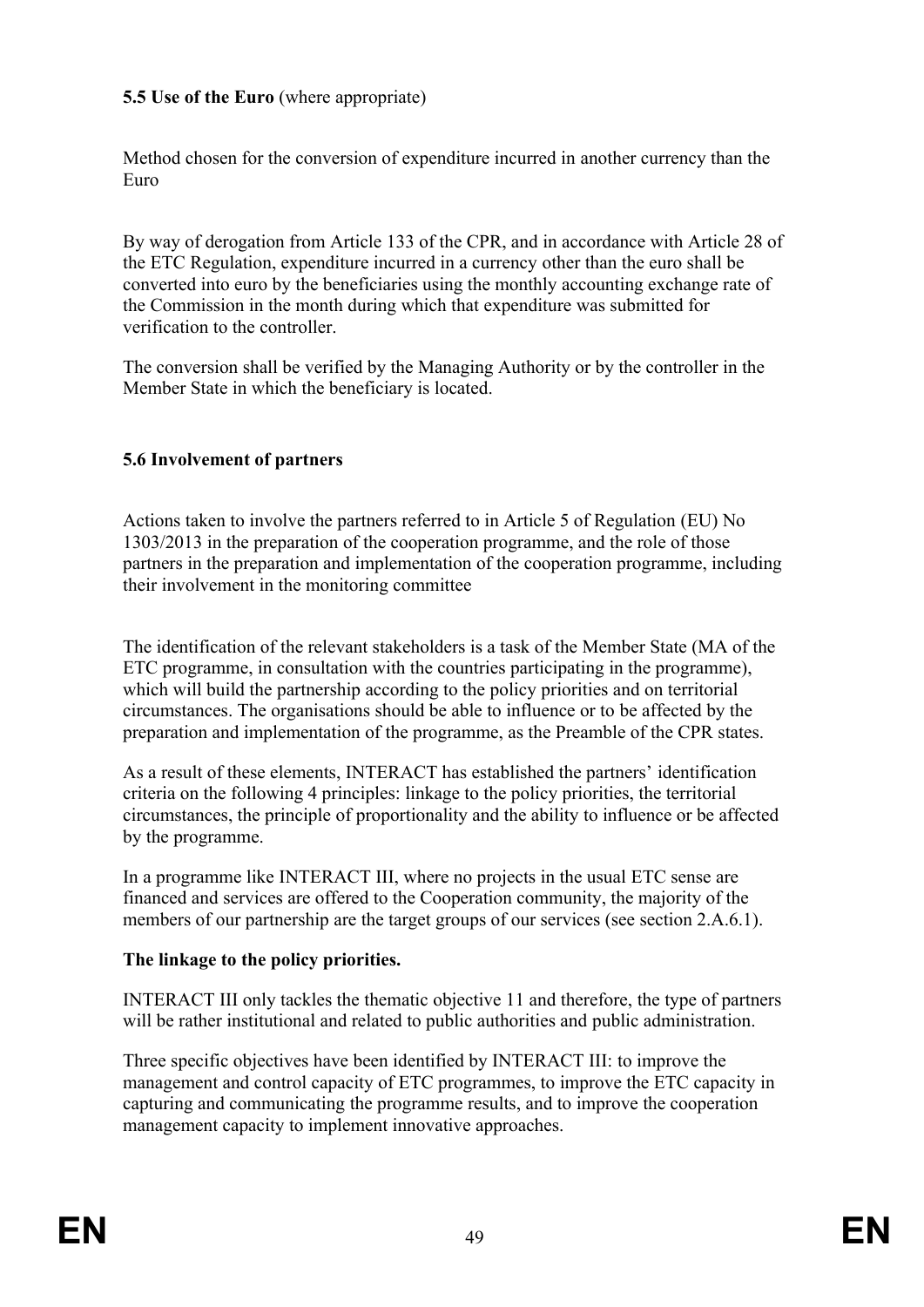Bearing in mind the above, the members of the partnership should be the authorities in charge of the management, implementation and control of ETC programmes (Managing Authorities, Joint Secretariats, Certifying Authorities, first level controllers, Audit Authorities and members of the Groups of Auditors, national representatives, project owners) as well as specific cooperation stakeholders (coordinators of the macro-regional and sea-basin strategies, the European Commission, the European Parliament, the Committee of the Regions, EGTCs authorities).

In addition, to cover the training part of the programme, INTERACT creates linkages with similar bodies established at national level (Europ'ACT in France) and at EU-levels (EIPA, for instance).

#### **As for the territory, INTERACT III covers the whole of the EU plus Norway and Switzerland.**

The partners will cover the whole of the EU, plus Norway and Switzerland.

### **The principle of proportionality.**

The application of this principle to our programme will keep the number of partners adapted to its size. The funding available for the programme is of around  $45M\epsilon$ , which means that the programme is of reduced size.

In the preparation and implementation phases, the programme will be able to keep quite a number of partners involved. However, the participation of the monitoring committees will be reduced to a representation of the umbrella organisations, as included in the Commission Delegated Regulation (EU) No 240/2014 of 7 January 2014 on the European code of conduct on partnership in the framework of the European Structural and Investment Funds. In fact in Article 10.2 of the Delegated Act, it is very clearly stated that interregional and transnational programmes may limit the participation in monitoring committees to the "umbrella organisations" at EU level, and that the partnership principle is respected through the prior involvement of partners in the preparations of the committees.

### **Ability to influence or be affected by the programme**

The influence or level of impact can vary from partner to partner. The main partners identified are

- Group 1: partners with which the Programme has connecting activities (ESPON, INTERREG Europe, URBACT);
- Group 2: partners affected by INTERACT, as they are recipients of the activities (programme managers, cooperation stakeholders, including EU institutions).
- Group 3: partners indirectly affected by INTERACT (organisations dealing with cooperation such as CPMR, AEBR, MOT, etc.)

In the specific case of group 1 and in support of regional and urban development and investments, a continued cooperation on harvesting complementarities between the pan-European Cooperation Programmes INTERREG Europe, URBACT III and INTERACT III shall take place during 2014-2020. The cooperation shall build on the good experience gained in the programme implementation 2007-2013 and include joint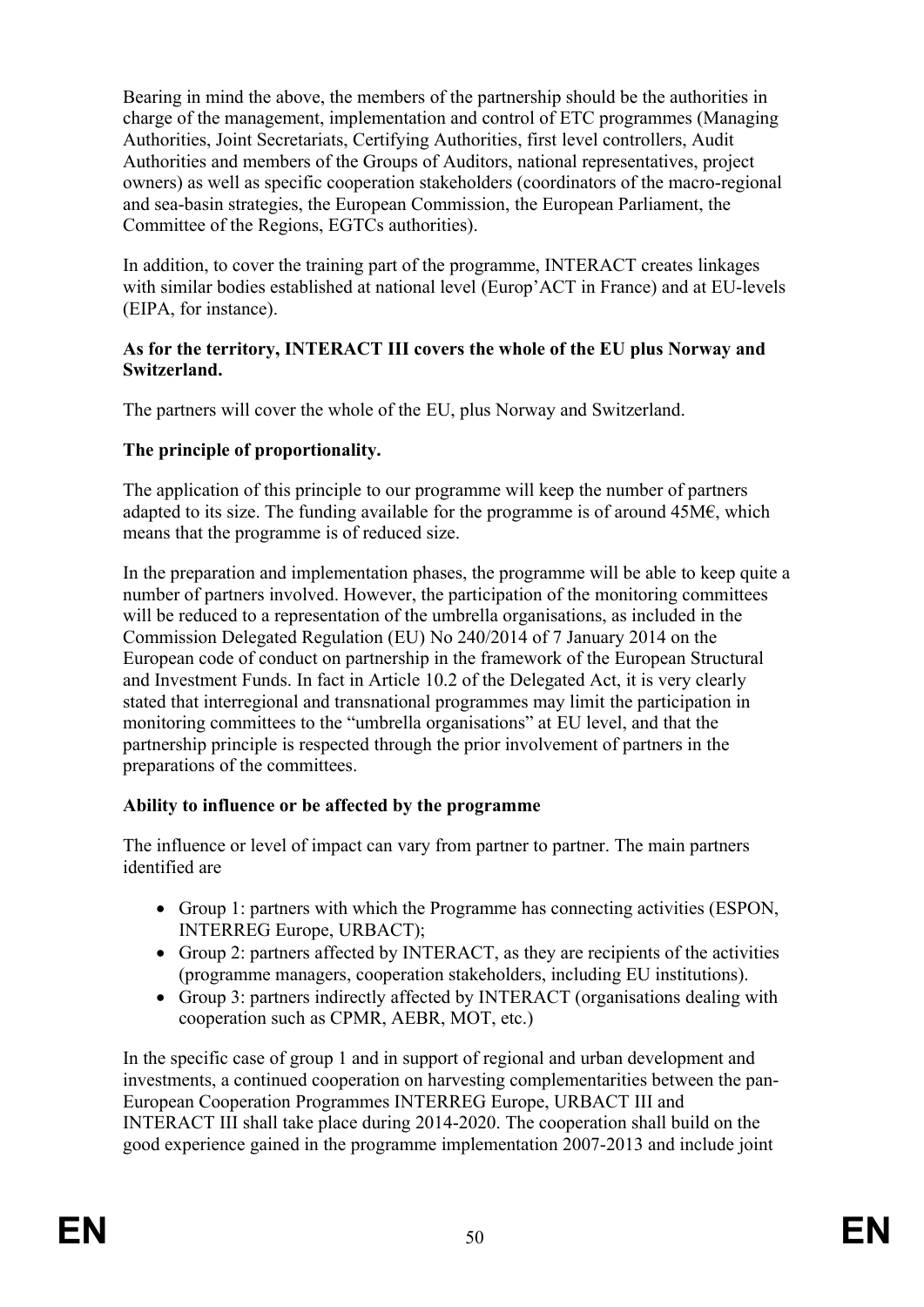activities harvesting synergies between territorial evidence, regional and urban experience and efficient implementation procedures leading to results.

Actions taken to facilitate a wide involvement and active participation of the partners in the preparation of the programme

The objective is to support the programming process, and the partners have been asked to give precise input for the drafting of the cooperation programme.

Group 1 has been involved in the preparation of the programme from an early stage. Since the publication of the draft proposals of the 2014-2020 Regulations, INTERACT has had specific meetings with INTERREG Europe in order to clarify the complementary activities that each programme will be implementing. In addition, joint meetings with Member States representatives and/or programme drafters of INTERREG Europe, ESPON and URBACT have taken place in the programming process to discuss the outlines of the respective interregional programmes.

In regards to Group 2, a stakeholder consultation (online survey) was carried out in February 2013 to gather preliminary input from them as recipients of our services. The outcomes served as a basis to start drafting the specific objectives of the programme. The survey focused on the needs and challenges of territorial cooperation, key assets of INTERACT and the main focus, objectives and target groups of INTERACT III, but stakeholders could also express their opinion regarding the links with other programmes, the support to be provided to IPA II CBC and ENI CBC programmes and the structure of the programme. The survey results reconfirmed the direction in which the programme was developed, especially regarding the objectives and fields of intervention. A second online stakeholder consultation was launched the 9 April and closed the 5 May 2014. In this consultation, the 3 groups of stakeholders were addressed for their final input to the drafting process. The public survey was also made available on the programme's website. Survey participants were requested to express their opinion on the strategy, the specific objectives and the proposed actions of the programme and could provide feedback on the use of INTERACT products and services and the valuable aspects of INTERACT work and aspects that could be improved.

The feedback received from the stakeholders was varied; some proposals concerned the programming documents, and other referred to implementing documents. Therefore, the relevant proposals were incorporated into the final version of the CP and several others will be taken into account during the development of other programme-level documents, especially in the Multi Annual Work Plan.

#### **Description of how the relevant partners will be involved in the implementation of the programme**

INTERACT aims to take on board the partners' opinion in the implementation and evaluation of INTERACT III. Therefore, their feedback will be included in the various proposals to be discussed when planning and assessing INTERACT activities, and also when the programme will be evaluated.

As for the involvement at the Monitoring Committees and in view of the proportionality principle, the partner programmes (group 1) will receive both the draft agendas of the MC meetings and a summary of the minutes (only relevant issues for them to be included). This will allow them to send any specific input and to be updated on the latest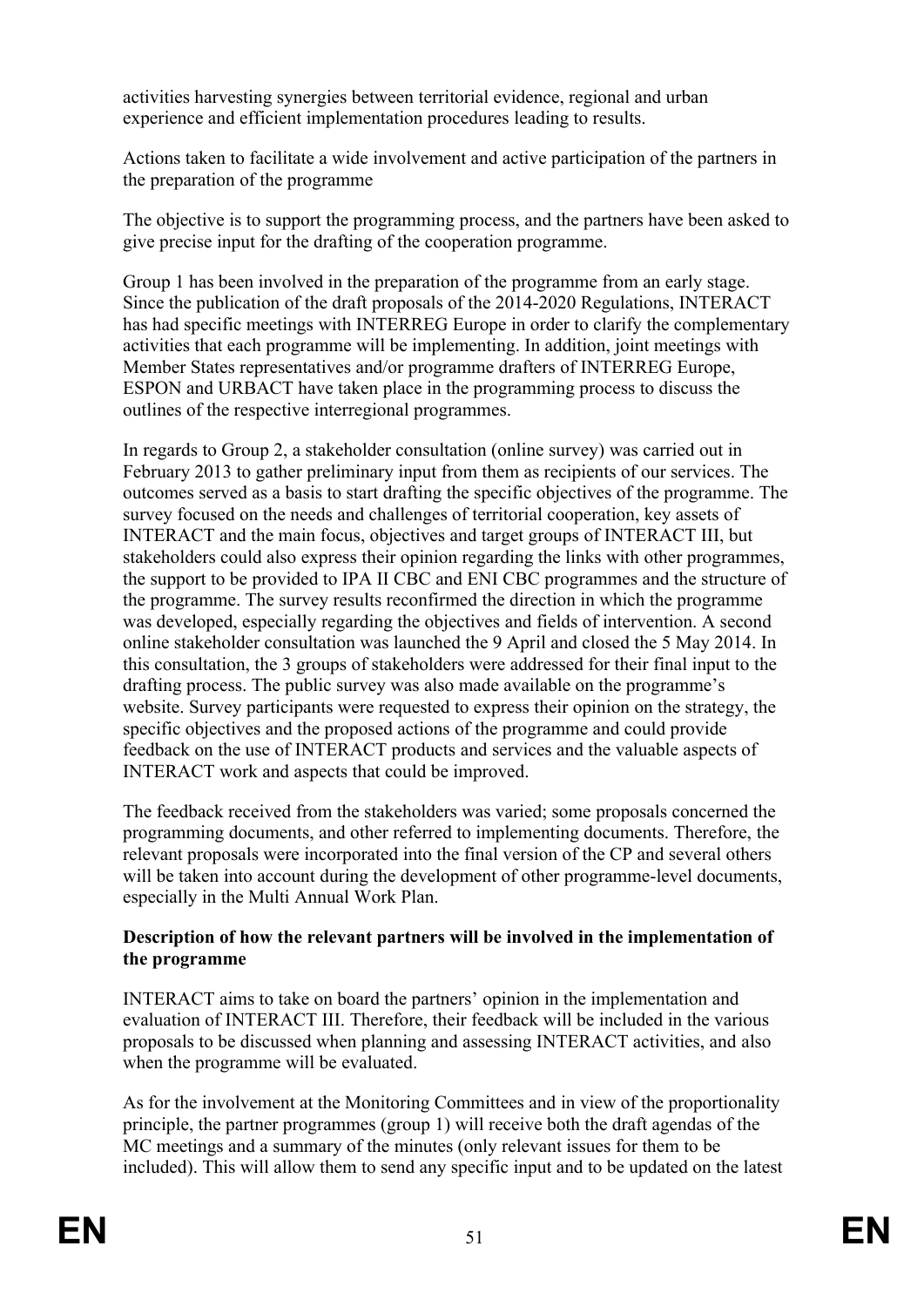developments of INTERACT. In several cases, the same institution, unit or office (sometimes even the same person) represents a specific Member State in all or more than one programme of group 1.

In case the ETC community (groups 2 and 3) would be interested in sending input to the MC discussions, the stakeholder should contact the national contact person, who will centralise the inputs from the respective territory. ETC community's needs are constantly assessed. The members of the INTERACT MC are often staff of institutions, unit or offices in charge of the coordination of the ETC community in their respective country, therefore they are aware of specific needs and practices.

The MA will publish a summary of the relevant decisions of the Monitoring Committee meetings.

As for the involvement in the programme implementation, all partners (3 groups) will be given the opportunity to participate at the needs assessment carried out every year for the development of targeted services, which are part of the Joint Annual Work Plan approved and monitored by the MC. Besides, they will be able to assess of the specific activities in which they have participated. Finally, they will be considered for the participation in the evaluation process (via targeted surveys).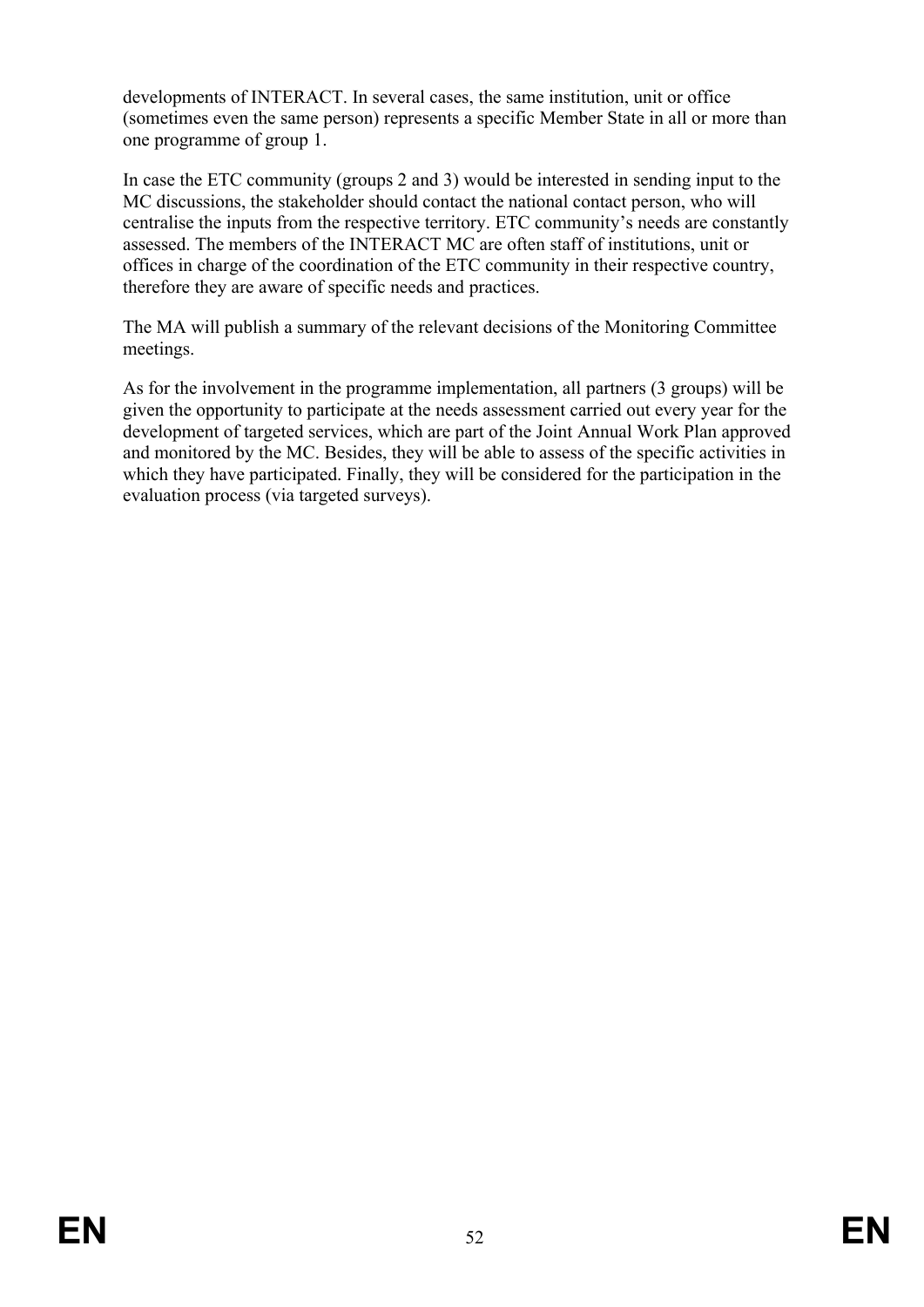### **6. COORDINATION**

The mechanisms that ensure effective coordination between the ERDF, the European Social Fund, the Cohesion Fund, the European Agricultural Fund for Rural Development and the European Maritime and Fisheries Fund and other Union and national funding instruments, including the coordination and possible combination with the Connecting Europe Facility, the ENI, the European Development Fund (EDF) and the IPA and with the EIB, taking into account the provisions laid down in the Common Strategic Framework as set out in Annex I to Regulation (EU) No 1303/2013. Where Member States and third countries participate in cooperation programmes that include the use of ERDF appropriations for outermost regions and resources from the EDF, coordination mechanisms at the appropriate level to facilitate effective coordination in the use of these resources

ERDF-ESF-EAFRD-EMFF coordination: The specific objectives 2 and 3 of INTERACT directly contribute to the coordination between funds. A more effective and enhanced cooperation, even beyond ETC, will increase coordination among countries in specific policies, funds and programmes. Coordination may be also increased through the use of innovative approaches, e.g. ITIs, CLLD, Revolving Funds, as well as through increased thematic links between ETC, other funds and policies, to be exploited in the framework of the macro-regions and other thematic platforms.

Support services to EU macro-regional strategies include activities that address cooperation aspects within the concept of alignment of funding. This approach to crossprogramme cooperation brings all the ESI funding sources closer together and places new coordination demands on the programmes. The conceptual setup is new to cooperation programmes as well as to the regional programmes. INTERACT III brings the possibilities and methods of coordination to the awareness of the programme management bodies, enabling them to make necessary strategic choices that provide for more effective programme implementation.

ERDF-IPA II coordination: There are specific lessons to be learnt from the coordination of cooperation programmes along external borders of the EU with accession and preaccession countries (IPA CBC between Member States and Candidate and Potential Candidate Countries). Compared to the 2000-2006 period, the 2007-2013 Instrument for Pre-Accession Assistance (IPA) lead to a major step towards assimilation of CBC programmes between Member States and IPA beneficiary countries with the ERDF European Territorial Cooperation (ETC) programmes. One of the explicit objectives of the IPA is to help IPA countries to adopt and implement the *acquis*, as well as to prepare for EU funds upon accession. In this framework, 8 out of 10 IPA CBC programmes with Member States opted for the shared management and thus applied rules, which mirror to a great extent those of ERDF ETC programmes and have Structural Funds approach. This assimilation has been supported with shared responsibilities inside the European Commission, i.e. DG Enlargement with DG Regional Policy. This approach is included also in the 2014-2020 regulatory framework.

Within this framework, the INTERACT support to IPA II CBC programmes has been translated into: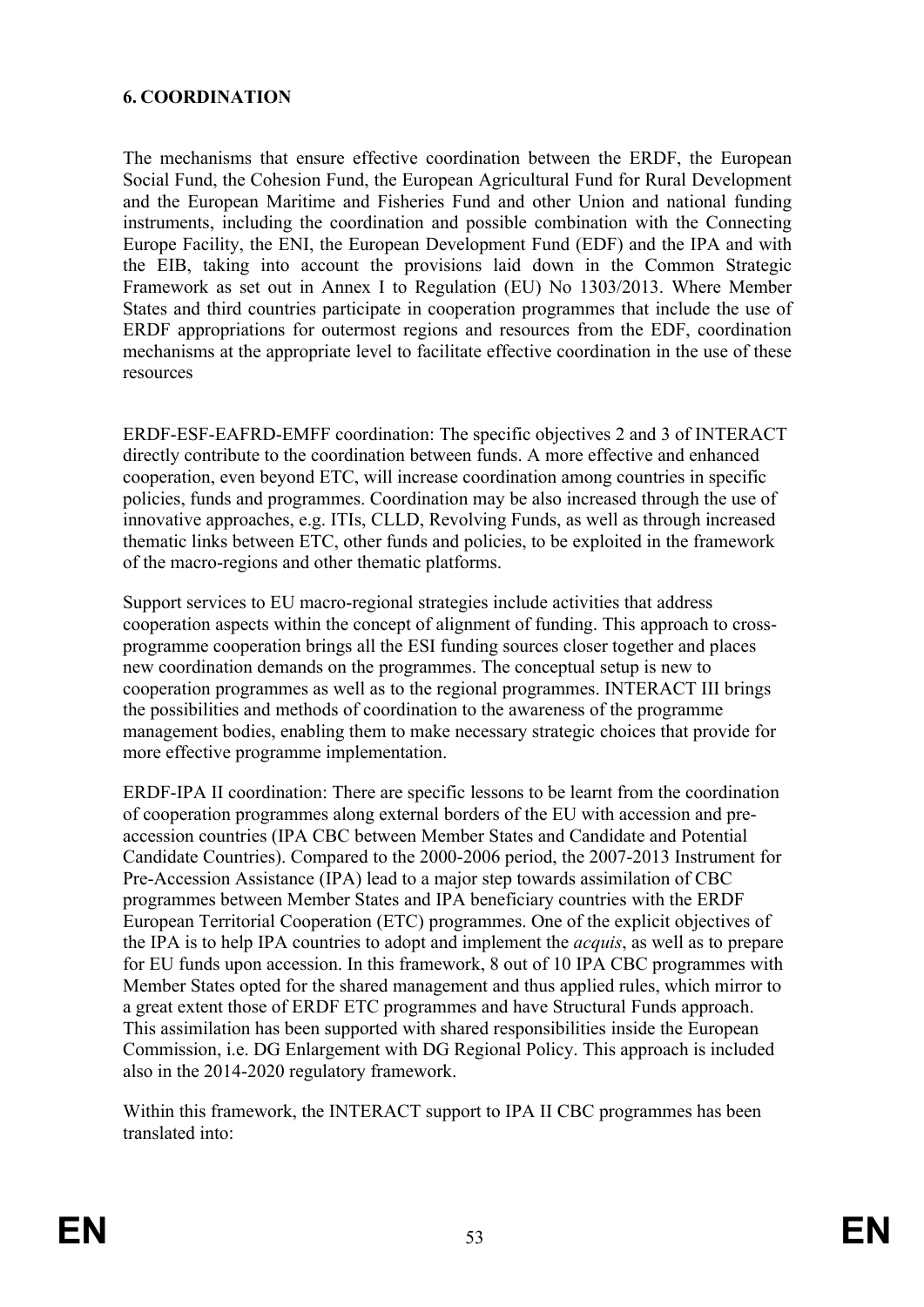- helping IPA II CBC programmes in learning from ETC programmes, in particular from the transition recently occurred in the new Member States, through an increased integration in the ETC community;
- still tackling some specificities applicable to the IPA II-context;
- but also in adopting a new mind set, i.e. an increased responsibility on the correct use of funds by the concerned IPA II countries. The IPA II CBC programmes run by Member States in shared management have been therefore fully integrated into the INTERACT II target groups and services, especially through the Vienna INTERACT Office. Member States approved the creation of an IPA-specific full time position, as well as the development of specific knowledge and tools on some specificities of IPA CBC, such as public procurement. These INTERACT activities are for the benefit of the Member States, which can count on a smoother programme management. In 2007-2013, INTERACT has been able to meet the needs and requests of IPA CBC programmes at a fully satisfactory level. The services are being seen as necessary by all relevant actors.

Accordingly, for INTERACT III, activities in support to IPA II CBC programmes between Member States and IPA II countries shall be still implemented in an integrated way with all other INTERACT services, with project managers dedicated to IPA II programmes and using management rules of ERDF. Especially this shall take new needs into account, e.g. of the new Member State Croatia and emergence of new IPA II CBC programmes. The support to IPA II CBC will be in addition important in areas where macro-regional strategies are being implemented across the programme areas and IPA II CBC programmes. In these macro-regions, IPA II CBC will be an important asset to implementation of the Strategies.

A number of major developments have taken place since the European Neighbourhood Policy was launched and the European Neighbourhood and Partnership Instrument were set up in 2006. These include a deepening of the relationship with the partners, the launch of regional initiatives and democratic transition processes in the region. This triggered a new European Neighbourhood Policy vision set out in 2011 as a result of a comprehensive Strategic Review of the Policy. It outlines key objectives for Union cooperation with Neighbourhood countries and provides for greater support to partners committed to building democratic societies and undertaking reforms, in line with the 'more for more' and 'mutual accountability' principles.

Support under European Neighbourhood Instrument and the European Regional Development Fund should be provided for the Cross-Border Cooperation programmes along the external borders of the European Union between partner countries and Member States to promote integrated and sustainable regional development between neighbouring border regions and harmonious territorial integration across the Union and with neighbouring countries. Furthermore, it is important to foster and facilitate cooperation for the common benefit of the Union and its partners, notably through pooling of contributions from internal and external instruments of the Union budget, in particular for Cross-Border Cooperation.

Based on this principle mentioned in the Regulation (EU) No 232/2014 of 11 March 2014 establishing a European Neighbourhood Instrument (ENI Regulation) INTERACT III programme is opening its services for ENI CBC programmes integrated into INTERACT III services under the three specific objectives of: a) Improving management and control capacities; b) Improving capacities in capturing and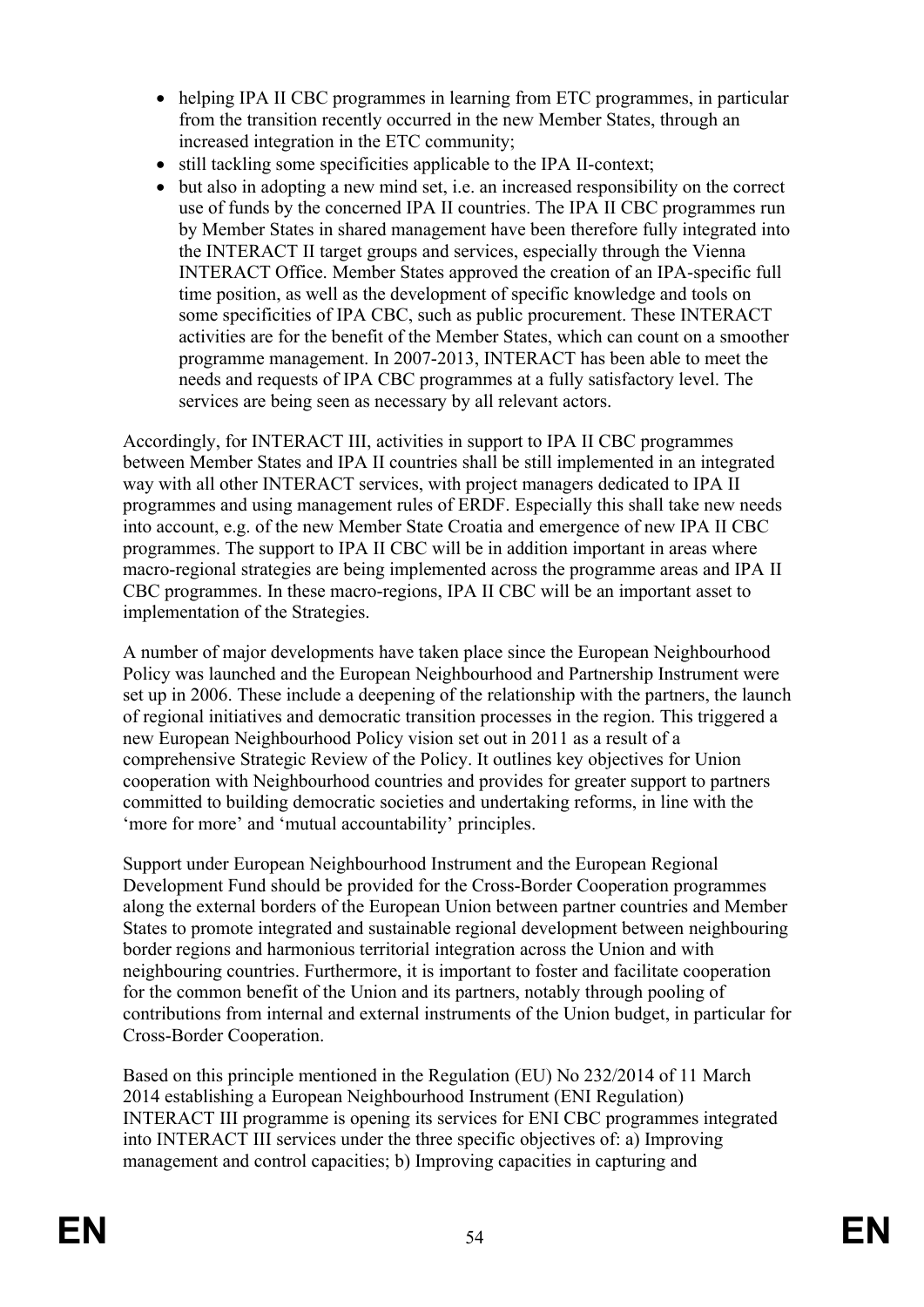communicating programme results; c) Improving cooperation management capacities to implement innovative approaches.

The target groups for the interventions in this case are the 17 ENI CBC programmes referred to in Article 6(1c) of the ENI Regulation and listed in the draft CBC Programming Concept Note from November 2013 to be included in the ENI CBC Programming Document. The Main service provision consists of horizontal activities covering all programmes while direct advisory and support services to individual programmes are provided by a complementary project implemented by DG NEAR.

Integrated service provision on the level of horizontal activities as part of INTERACT III is based on the experience and knowledge gained during INTERACT ENPI Project in INTERACT II. The programme management bodies have expressed their wish to receive similar networking and information services as the ETC programmes have received in INTERACT II. In particular this refers to joint capitalisation activities, joint conferences addressing programme management issues, joint communication and joint programme and project database in KEEP.

A further justification for the integrated service portfolio for ETC and ENI CBC is emerging in context to MRS implementation. An extensive information exchange is necessary to put in place between all programmes, different funding initiatives and their stakeholders, including also the cooperation programmes with Partner Countries and the Russian Federation.

Coordination with EU programmes and financial instruments in addition to the ones mentioned above (e.g. LIFE, COSME or HORIZON 2020 programmes) will be also ensured throughout the programming period in order to raise awareness to these initiatives among other territorial cooperation programmes.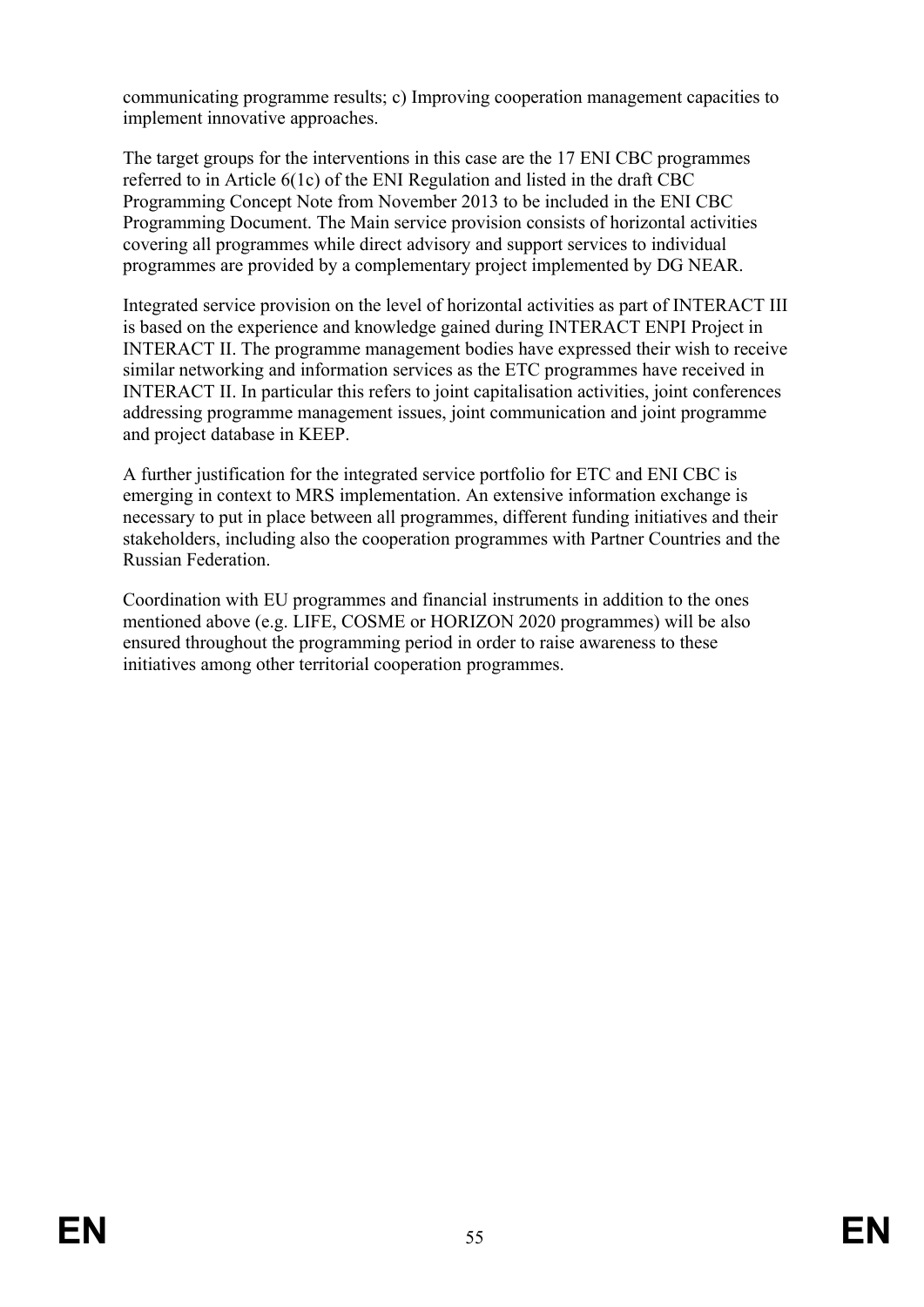#### **7. REDUCTION OF ADMINISTRATIVE BURDEN FOR BENEFICIARIES**

Summary of the assessment of the administrative burden for beneficiaries and, where necessary, the actions planned accompanied by an indicative timeframe to reduce the administrative burden.

In order to reduce the administrative burden of Beneficiaries and of programme bodies the programme-level eligibility rules will provide for the application of flat rate financing for indirect costs (office and administration) up to 15% of eligible direct staff costs in accordance with Article 68(1)(b) of the CPR. Implementation of the provisions of Commission Delegated Regulation (EU) No 481/2014 will be based on the programme level eligibility rules and facilitated by making use of relevant Harmonised Implementation Tools (HIT tools) including the fact sheets of budget lines, matrix of costs and the Guidance on Simplified Cost Options for ETC programmes.

### **8. HORIZONTAL PRINCIPLES**

#### **8.1 Sustainable development**

Description of specific actions to take into account environmental protection requirements, resource efficiency, climate change mitigation and adaptation, disaster resilience and risk prevention and management, in the selection of operations.

The INTERACT III programme has pre-selected operations and beneficiaries, as laid down in the programme document itself, therefore the nature of the programme and its thematic scope doesn´t primarily allow to consider sustainable development as the focus of the programme. Nevertheless, the programme will contribute to the goal of sustainable development by offering e-learning opportunities to its target groups in order to reduce the need for long-distance travel. As far as internal coordination is concerned, video and teleconferencing will be used on a wider basis.

### **8.2 Equal opportunities and non-discrimination**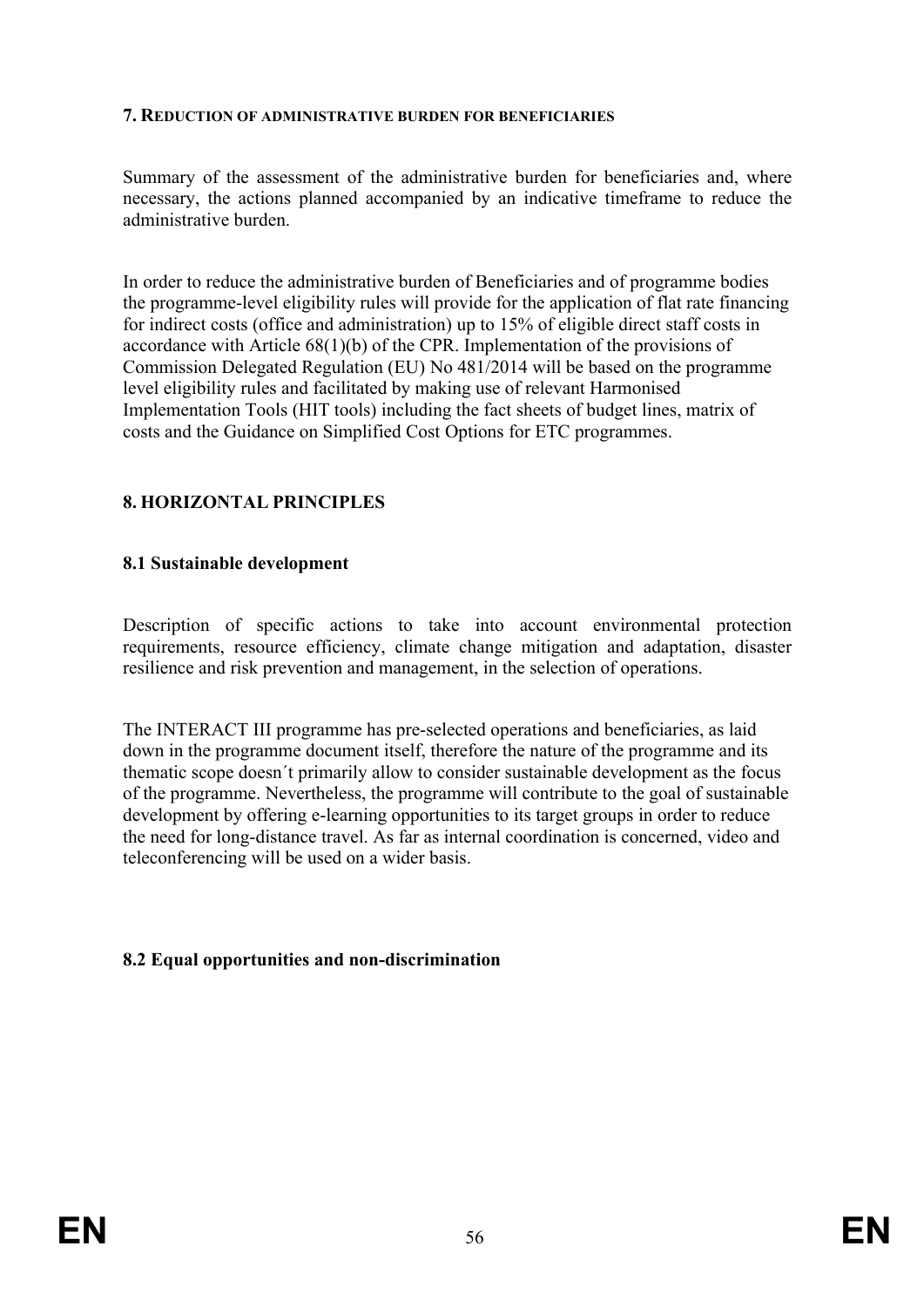Description of the specific actions to promote equal opportunities and prevent any discrimination based on sex, racial or ethnic origin, religion or belief, disability, age or sexual orientation during the preparation, design and implementation of the cooperation programme and, in particular, in relation to access to funding, taking account of the needs of the various target groups at risk of such discrimination, and in particular, the requirements of ensuring accessibility for persons with disabilities.

The principle of equal opportunities and non-discrimination is primarily applicable in case of events organised by INTERACT, during which the principle is ensured to the maximum extent. As for the programme bodies, all are embedded in public institutions of EU Member States, therefore the above principles are naturally applied during the staff selection procedures.

### **8.3 Equality between men and women**

Description of the contribution of the cooperation programme to the promotion of equality between men and women and, where appropriate, the arrangements to ensure the integration of the gender perspective at cooperation programme and operation level.

The nature of the INTERACT programme and its thematic scope doesn´t primarily allow to consider the equality between men and women as the focus of the programme. The thematic objective and specific objectives chosen have no direct link to the gender equality. This principle can be followed on internal level, by using staffing procedures that will ensure gender equality.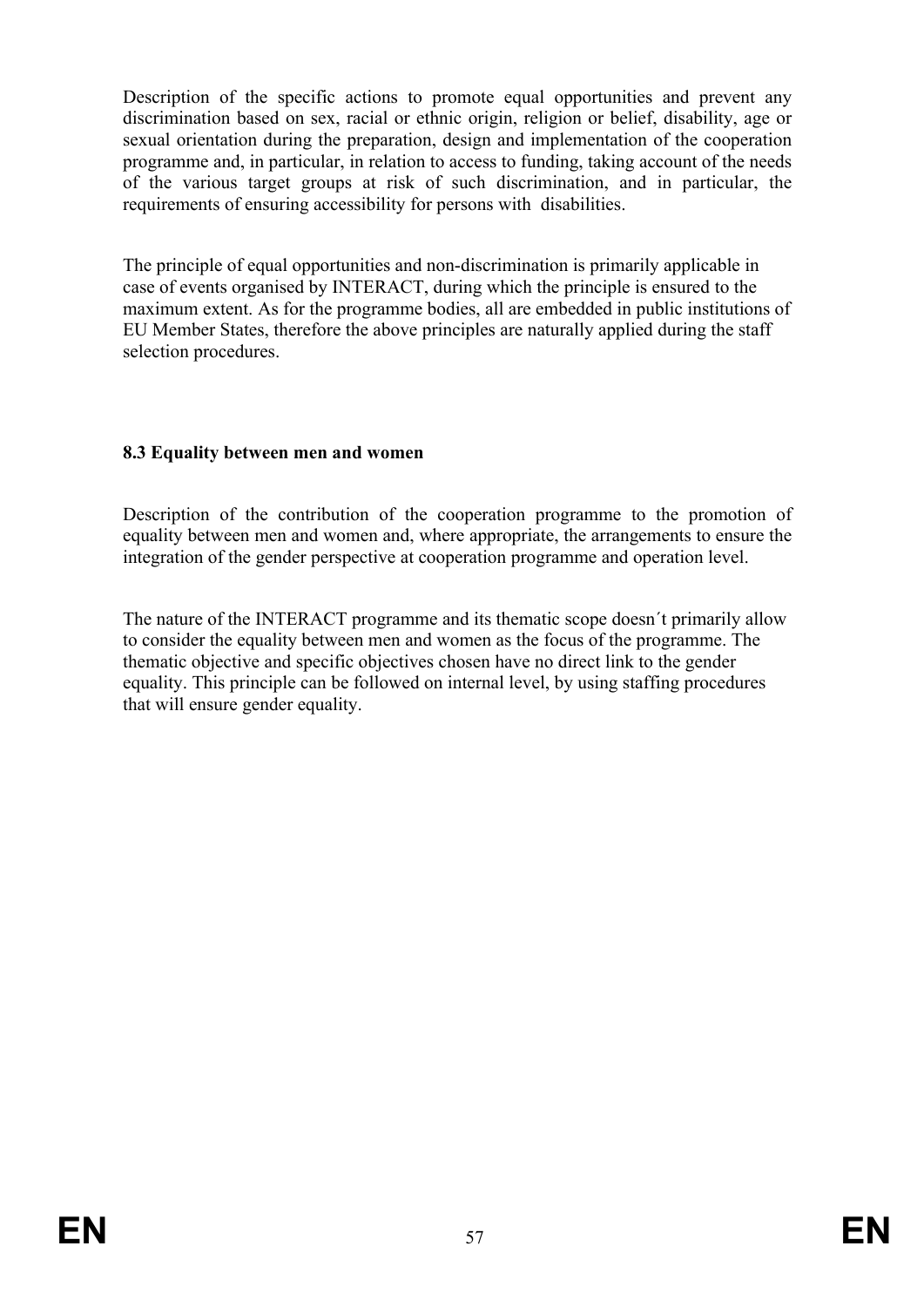### **9. SEPERATE ELEMENTS**

### **9.1 Major projects to be implemented during the programming period**

| Table 23: List of major projects |  |
|----------------------------------|--|
|----------------------------------|--|

| <b>Project</b> | Planned<br>notification /<br>submission date<br>(year, quarter) | <b>Planned start of</b><br><b>Planned</b><br>completion date<br>implementation<br>(year, quarter)<br>(year, quarter) | <b>Priority axes /</b><br>Investment<br>priorities |
|----------------|-----------------------------------------------------------------|----------------------------------------------------------------------------------------------------------------------|----------------------------------------------------|
|----------------|-----------------------------------------------------------------|----------------------------------------------------------------------------------------------------------------------|----------------------------------------------------|

### **9.2 Performance framework of the cooperation programme**

| <b>Priority axis</b> | ID             | <b>Indicator or key</b><br><b>Measurement</b><br>implementation step<br>unit, where<br>appropriate |             | <b>Milestone for</b><br>2018 | Final target (2023) |
|----------------------|----------------|----------------------------------------------------------------------------------------------------|-------------|------------------------------|---------------------|
| 1 - Service Delivery |                | Number of events                                                                                   | Number      | 197                          | 890.00              |
| 1 - Service Delivery | $\overline{2}$ | Number of tools                                                                                    | Number      | 55                           | 250.00              |
| 1 - Service Delivery | 3              | Participants to INTERACT<br>events                                                                 | Number      | 2935                         | 13,240.00           |
| 1 - Service Delivery | 4              | Financial                                                                                          | <b>EURO</b> | 9,555,161.00                 | 43,100,133.00       |

#### **Table 24: Performance framework (summary table)**

### **9.3 Relevant partners involved in the preparation of the cooperation programme**

INTERACT consulted its stakeholders during the CP development process twice.

At the beginning of the process, in February 2013 an online programming survey was conducted targeting MAs, JTSs, CAs and AAs of ETC programmes, national networks and EU institutions.

The whole range of INTERACT stakeholders were asked again for their opinion about the draft cooperation programme and to provide further input during the public consultation process. The online survey opened on 9 April and closed on 5 May 2014 was sent to all partners of the INTERACT contact database and was also published on the website.

Please find below the list of the main INTERACT stakeholders which are directly affected by the programme and were consulted. The Managing Authorities, Joint Technical Secretariats, Certifying Authorities, Audit Authorities of all Territorial Cooperation programmes, as well as IPA CBC and ENPI CBC (as listed below) were involved in the consultation process.

In addition, the EU institutions and the INTERACT national networks were included in this consultation phase.

### **CBC Programmes**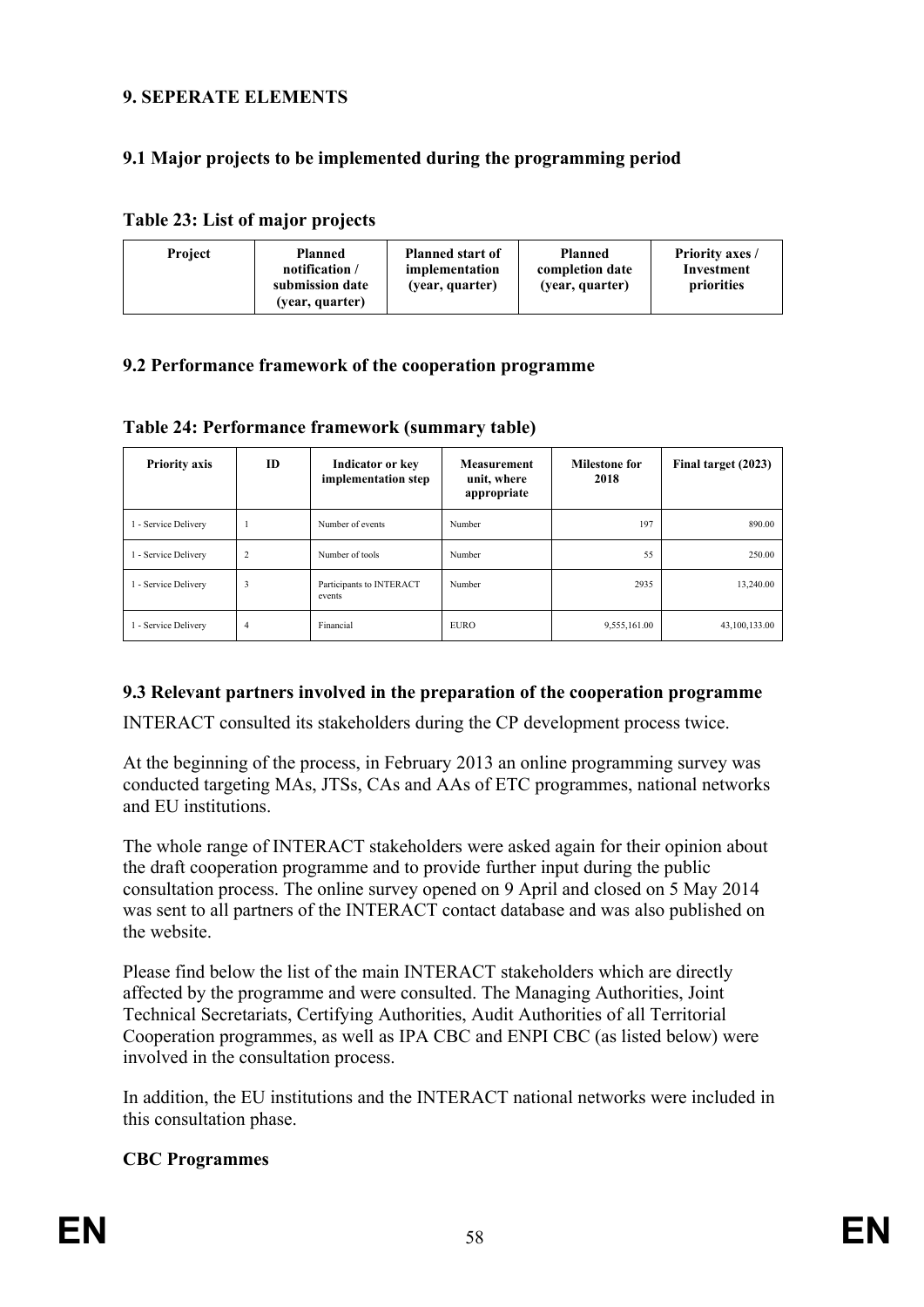- 
- 
- 
- 
- 
- 
- 
- 
- 
- 
- 
- 
- 
- 
- 
- 
- 
- 
- N Miricine, Foucaulto Continentalista<br>
A ATCZ Andria Cooli Republic<br>
A ATCZ Andria Cooli Republic<br>
A NAME A contraction<br>
A NAME A contract descriptions of the state of the state PTER State<br>
PTER Madella-Accord-Can
	-
	-
	-
	-
	-
	-
	-
	-
	-
	-
	-
	-
	-
	-
	-
	-
	-
	-
	-
	-
	-
	-
	-
	-
	-
	-
	-
	-
	-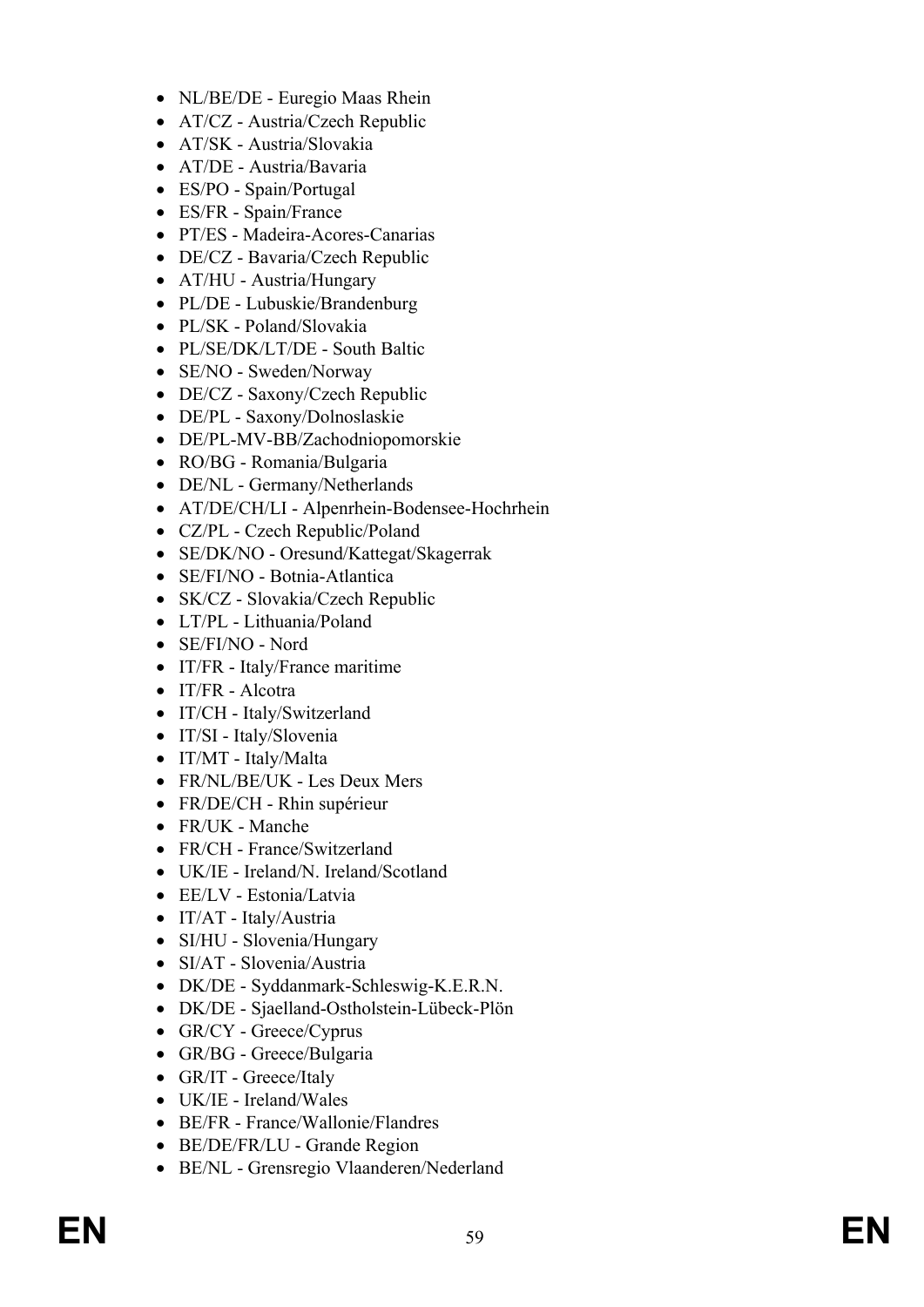- FI/SE/EE/LA Central Baltic
- HU/RO Hungary/Romania
- HU/SK Hungary/Slovakia
- LV/LT Latvia/Lithuania
- FR/BR/SU Amazonie
- ES/FRONTEX Spain/External Borders
- SI/HR Slovenia/Croatia

### **Transnational Programmes**

- Mediterranean
- South-West Europe
- Madeira-Acores-Canarias
- Baltic Sea Region Programme 2007-2013
- Northern Periphery Programme 2007-2013
- North Sea
- Alpine Space
- Atlantic Area
- North-West Europe
- Central European Space
- South-East European Space
- Carribean
- Reunion

### **Interregional Programmes**

- Interregional Cooperation IV C
- ESPON
- URBACT

# **IPA CBC Programmes**

- IT/GR/SI/HR/BA/ME/AL/RS ADRIATIC
- SI/HR Slovenia/Croatia
- HU/HR Hungary/Croatia
- HU/RS Hungary/Serbia
- RO/RS Romania/Serbia
- BG/RS Bulgaria/Serbia
- BG/MK Bulgaria/FYROM
- BG/TR Bulgaria/Turkey
- GR/MK Greece/FYROM
- GR/AL Greece/Albania

### **ENPI CBC Programmes**

- ENPI Baltic Sea
- ENPI Black Sea Basin
- ENPI Hungary/Slovakia/Romania/Ukraine
- ENPI Italia/Tunisia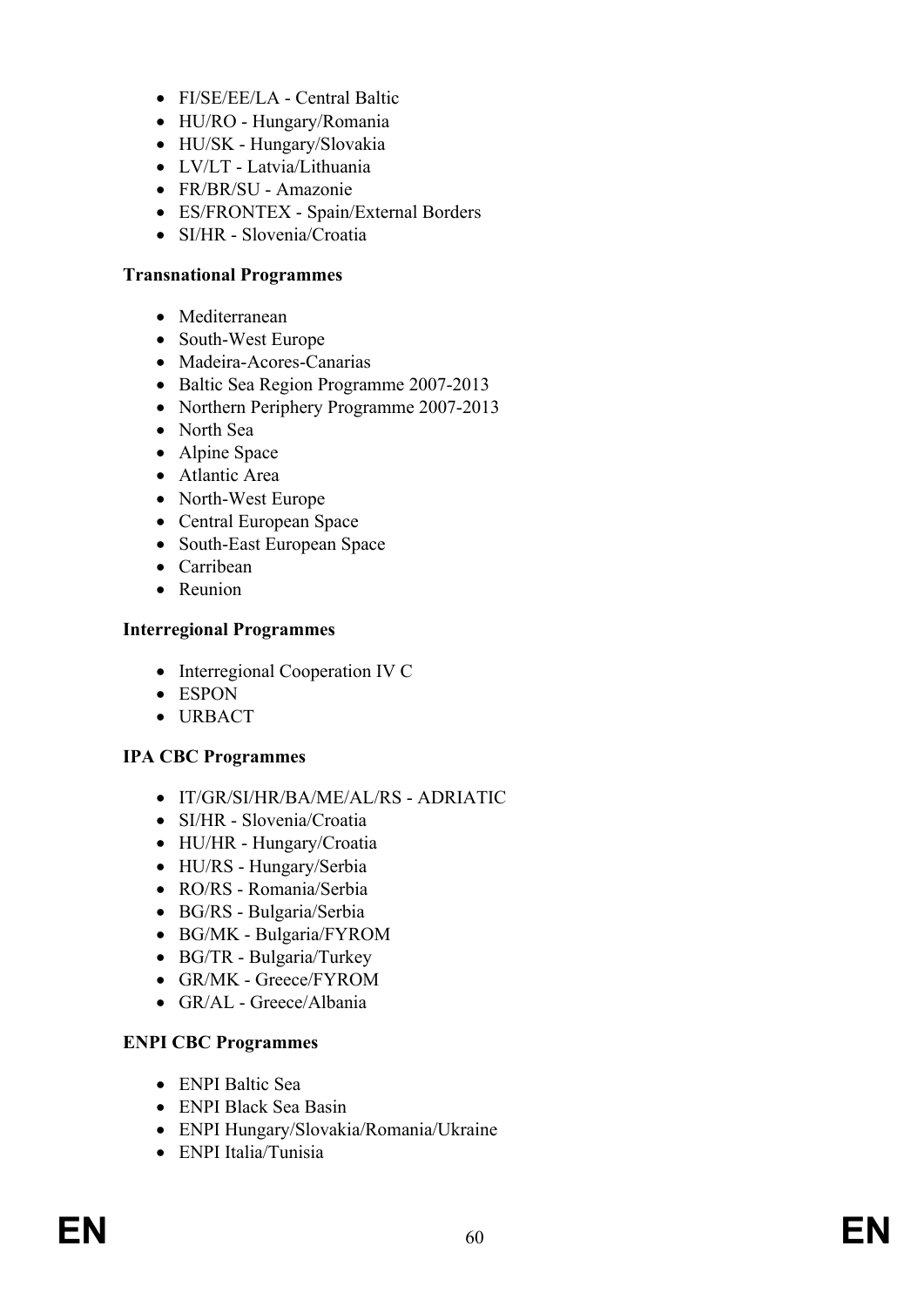- ENPI Karelia
- ENPI Kolarctic
- ENPI Latvia Lithuania Belarus
- ENPI Lithuania/Poland/Russia
- ENPI Mediterranean Sea Basin
- ENPI Poland/Belarus/Ukraine
- ENPI Romania/Ukraine/Moldova
- ENPI South East Finland/Russia
- ENPI Estonia/Latvia/Russia

### **EU institutions**

- European Commission
- European Parliament
- Committee of the Regions

### **National representatives**

- Austria: Federal Chancellery of Austria, Department IV/4; Magistrat der Stadt Wien, MA 27 - Europäische Angelegenheiten, Dezernat für EU-Förderungen; Regionalmanagement Burgenland GmbH;
- Belgium: Ministry of the Brussels Capital Region, Direction des Relations extérieures, Coordination européenne City centre; Wallonie-Bruxelles International; Agentschap Ondernemen | Enterprise Flanders, Afdeling Europa Economie;
- Bulgaria: Ministry of Regional Development, Territorial Cooperation Management DG;
- Croatia: Sector for Territorial Cooperation, Directorate for Management of Operational programmes, Ministry of Regional Development and EU Funds;
- Cyprus: Directorate General for European Programmes, Coordination and Development;
- Czech Republic: Ministry of Regional Development, Department of European Territorial Cooperation;
- Denmark: Danish Business Authority;
- Estonia: European Territorial Cooperation Bureau, Regional Development Department, Estonian Ministry of the Interior;
- Finland: Ministry of Employment and the Economy, Regional Department, Structural Change and International Cooperation;
- France: DATAR-CGET Commissariat Général à l'Égalité des Territoires;
- Germany: Federal Ministry for Economic Affairs and Energy, Division EB5 Relations with Scandinavia, EFTA, EEA, Council of the Baltic Sea States, European Territorial Cooperation; Lower Saxon State Chancellery, Ref. 402 - Interreg, Metropolitan Areas; Federal Institute for Research on Building, Urban Affairs and Spatial Development within the Federal Office for Building and Regional Planning, I 3 - European Spatial and Urban Development;
- Greece: MA of European Territorial Cooperation Programmes Ministry of Development and Competitiveness;
- Hungary: Office for National Economic Planning / Ministry for National Economy; Prime Minister's Office, Department for International Affairs;
- Ireland: EU Policy Unit, Department of Public Expenditure and Reform;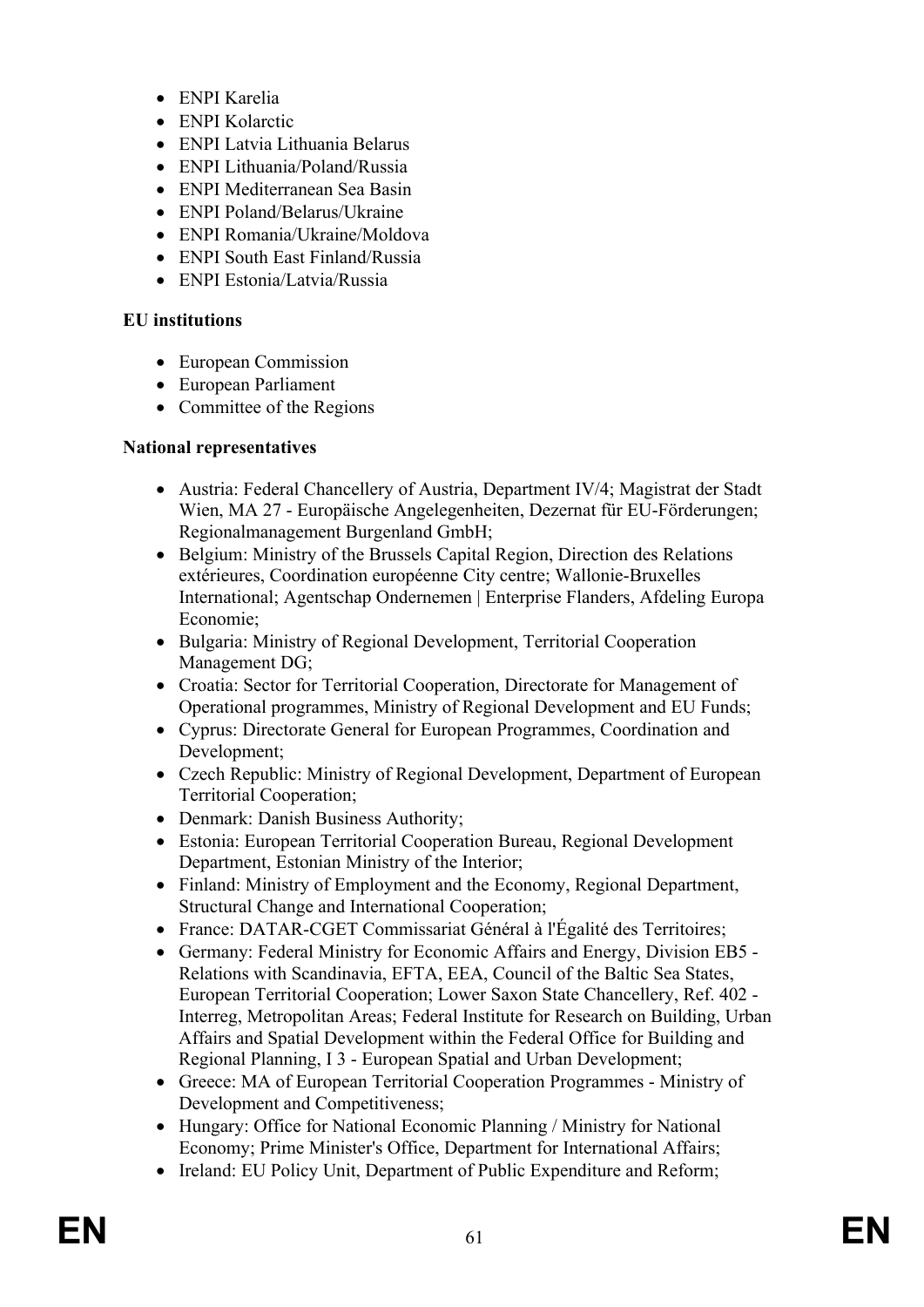- Italy: Direzione Generale Politica Regionale Unitaria Comunitaria, Dipartimento per lo Sviluppo e la Coesione Economica / Department for development and economic cohesion;
- Latvia: Ministry of Environmental Protection and Regional Development; Development Instruments Department, Ministry of Environmental Protection and Regional Development; Territorial Cooperation Unit Development Instruments Department, Ministry of Environmental Protection and Regional Development;
- Lithuania: Ministry of the Interior;
- Luxembourg: Département de l'aménagement du territoire; Ministère du Développement durable et des Infrastructures;
- Malta: Funds and Programmes Division, Ministry for European Affairs and Implementation of the Electoral Manifesto, Territorial Cooperation Unit;
- The Netherlands: Team Regional Development and Mobility, Netherlands Enterprise Agency;
- Norway: Ministry of Local Government and Modernisation, Department of Regional Policy;
- Poland: Ministry of Infrastructure and Development, Territorial Cooperation Department;
- Portugal: Agencia para o Desenvolvimento e Coesao I.P., Cohesion Development Agency, P.I.;
- Romania: Unit of National Authorities for European Programmes, Ministry of Regional Development and Public Administration; General Directorate for European Programmes, Ministry of Regional Development and Public Administration;
- Slovakia: Ministry of Economy of the Slovak Republic, Department of the Programme and Supporting Activities of the SF, Supporting Programmes Section;
- Slovenia: Government office for development and european cohesion policy, Republic of Slovenia;
- Spain: Ministerio de Hacienda y Administraciones Públicas, DG Fondos Comunitaros / Ministry of Finance and Public Administrations, G.D. of European Funds;
- Switzerland: State Secretariat for Economic Affairs SECO, Regional Policy;
- Sweden: Tillväxtverket; Swedish Association of Local Authorities and Regions Growth and Community Development Division; Ministry of Enterprise, Energy and Communications, Division for Regional Growth;
- United Kingdom: UK Territorial Cooperation Programmes and Policy, Department for Communities and Local Government; Interreg 2007-2013, Local Economies, Regeneration and European Programmes Directorate, Department for Communities and Local Government.

**9.4 Applicable programme implementation conditions governing the financial management, programming, monitoring, evaluation and control of the participation of third countries in transnational and interregional programmes through a contribution of ENI and IPA resources**

Not applicable